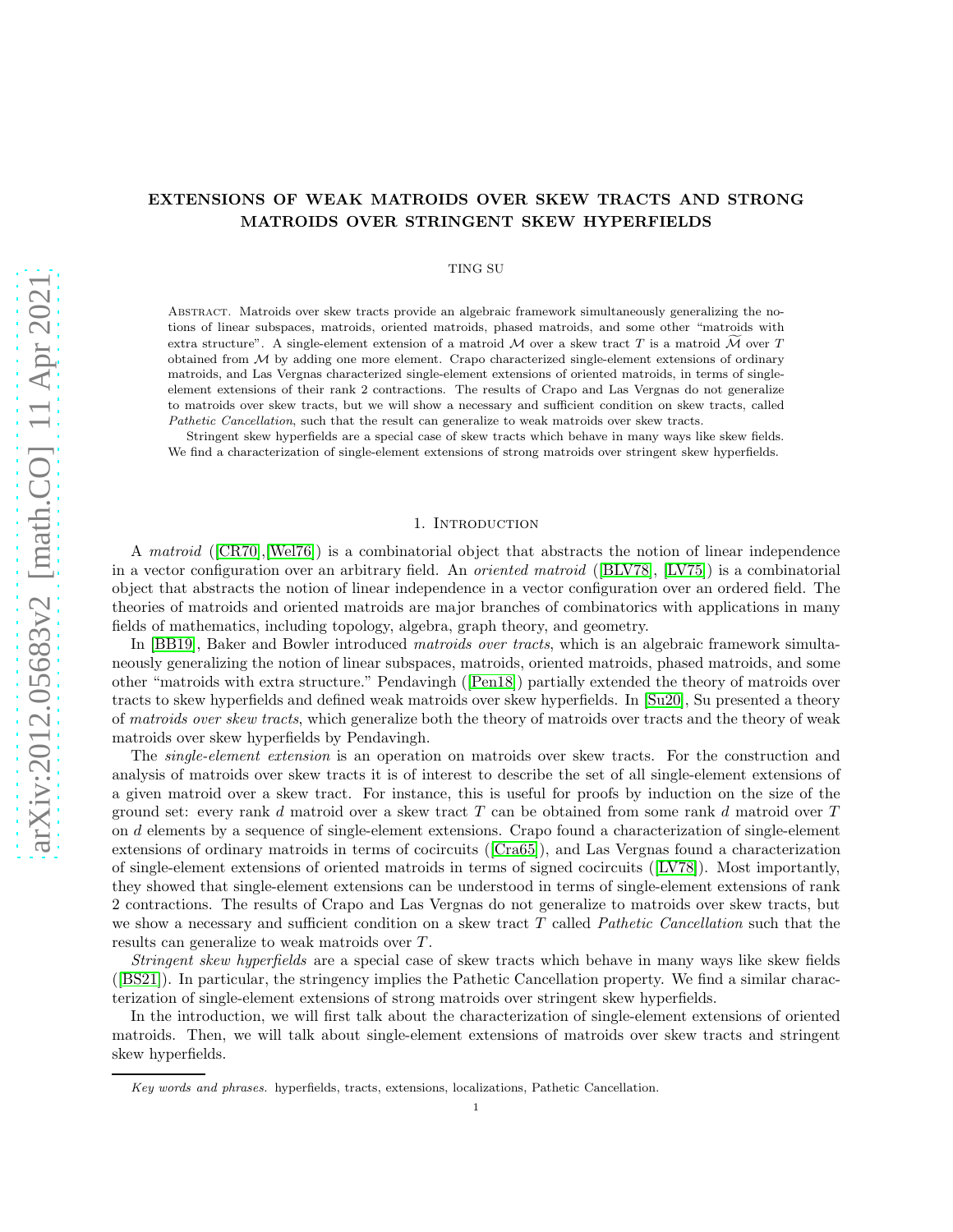1.1. Classical results for oriented matroids. Throughout we will assume that readers have a basic knowledge of matroids and oriented matroids. As a general reference, we refer to [\[Oxl92,](#page-37-5) [BLVS](#page-36-5)+99].

<span id="page-1-2"></span>1.1.1. *single-element extensions of oriented matroid.* There is a nice characterization of single-element extension of oriented matroids in terms of cocircuits and Las Vergnas found it in [\[BLV78\]](#page-36-1).

Let us see single-element extensions of oriented matroids by an example. The Topological Representation Theorem for oriented matroids ([\[FL78\]](#page-36-6)) says that there is a one-to-one correspondence between (equivalence classes of) arrangements of signed pseudospheres in  $S<sup>d</sup>$  and simple rank  $d+1$  oriented matroids.

Figure [1](#page-1-0) represents an oriented matroid  $M$  of rank 3 on the ground set [5]; it has five signed pseudolines  $(\mathcal{S}_e : e \in [5])$  (given by solid curves) with small arrows pointing to the positive side. The signed cocircuits correspond to the 0-dimensional points:  $\mathcal{C}^* = \{\pm Y_k | 1 \leq k \leq 8\}$ , where  $-Y_k(e) = -(Y_k(e))$  for all  $e \in [5]$ . We extended M by p, with pseudocircle  $S_p$  given by a dashed curve. Then there are six more signed cocircuits for  $\mathcal{M}$ : { $\pm Z_1, \pm Z_2, \pm Z_3$ }. We can see that there is a unique function  $\sigma$  from the signed cocircuits set  $\mathcal{C}^*$  of M to  $\{+, -, 0\}$  such that  $\sigma$  signifies, for every signed cocircuit Y, whether it is supposed to lie in  $S_p^+$  or  $S_p^-$ , or on  $S_p$ , defined by

<span id="page-1-1"></span>
$$
\sigma(Y) = \begin{cases}\n+ & \text{if signed cocircuit } Y \text{ lies in } S_p^+, \\
- & \text{if signed cocircuit } Y \text{ lies in } S_p^-\n\end{cases}
$$
\n(1)\n
$$
\sigma(Y) = \begin{cases}\n+ & \text{if signed cocircuit } Y \text{ lies in } S_p^-\n\end{cases}
$$

<span id="page-1-0"></span>For instance,  $\sigma(Y_1) = 0$ ,  $\sigma(Y_2) = +$  and  $\sigma(Y_4) = -$ . We can determine the extension by looking at the  $\sigma$  value for the signed cocircuits on every pseudocircle. For instance, as  $\sigma(Y_3) = +$  and  $\sigma(Y_5) = -$ , the pseudocircle  $S_p$  should cross the pseudocircle  $S_2$  between  $Y_3$  and  $Y_5$ . This function  $\sigma$  is called the *localization* corresponding to the extension  $\mathcal{M}$ .



FIGURE 1. The single-element extension of the oriented matroid  $M$  by  $p$ 

1.1.2. *Reduction of extensions to rank 2.* Rank 2 oriented matroids are very easy to understand. For example, every rank 2 oriented matroid is realizable. And rank 2 contractions of an oriented matroid correspond to pseudocircles in topological representation.

In this subsection, we will describe modularity of cocircuits, which helps to reduce questions to rank 2 contractions.

**Definition 1.1.** [\[Sta12\]](#page-37-6) Let L be a lattice. An element  $x \in L$  is called an atom if  $x \neq 0$  and there is no  $z \in L$  with  $0 < z < x$ . Two atoms  $x, y \in L$  form a **modular pair** if  $l(L_{x \vee y}) = 2$ , i.e.,  $x \neq y$  and there do not exist  $z_1, z_2 \in L$  with  $\hat{0} < z_1 < z_2 < x \vee y$ .

Let  $E$  be a set and let  $C$  be a collection of pairwise incomparable nonempty subsets of  $E$ . The set  $U(C) := \{ \bigcup S \mid S \subseteq C \}$  forms a lattice when equipped with the partial order coming from inclusion of sets, with join corresponding to union and with the meet of  $X$  and  $Y$  defined to be the union of all sets in  $C$ contained in both X and Y. So every  $X \in C$  is atomic as an element of  $U(C)$ . We say that  $C_1, C_2 \in C$ form **a modular pair** in C if they are a modular pair in  $U(C)$ ; that is, the height of their join in the lattice  $U(C)$  is 2.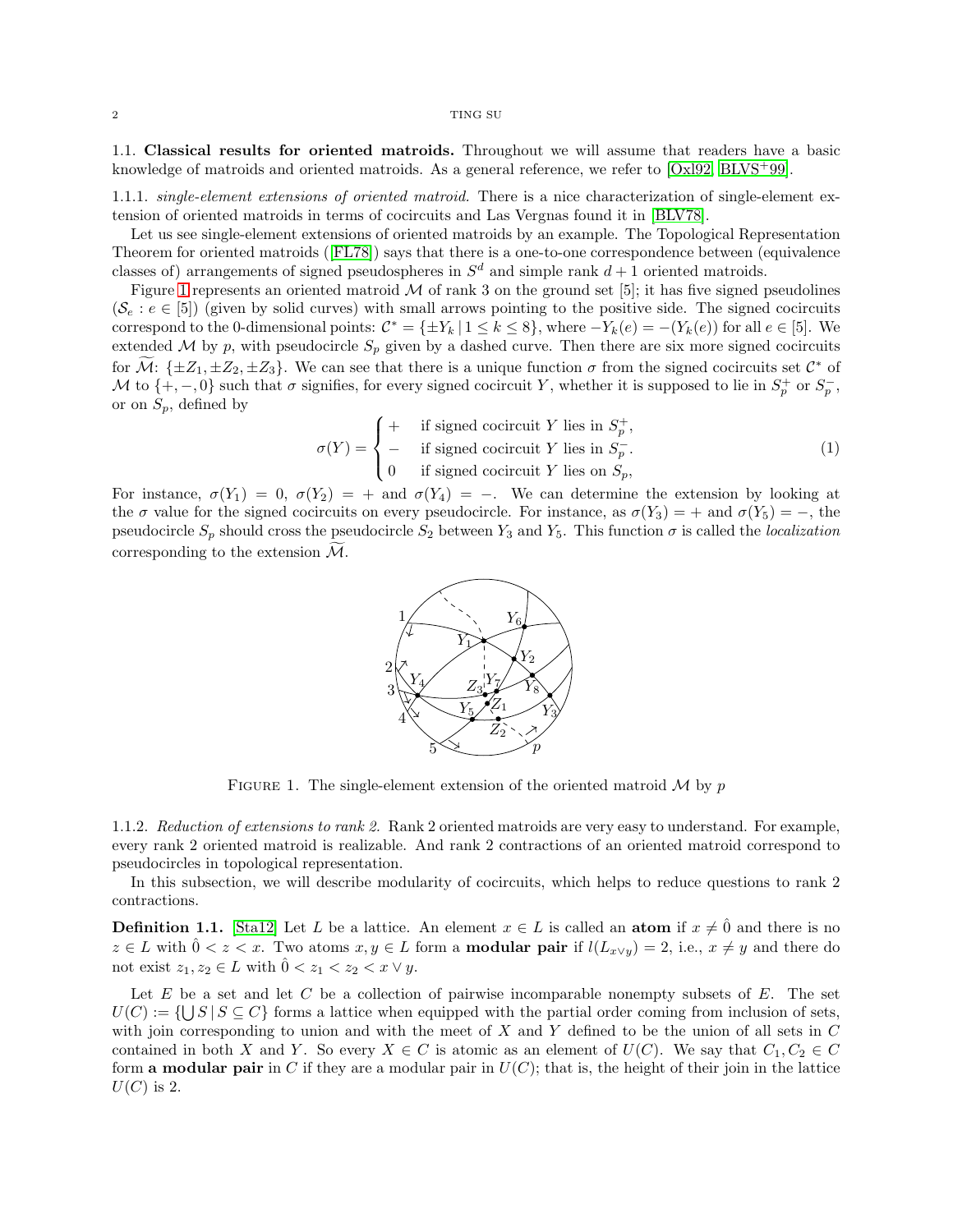**Definition 1.2.** In an oriented matroid M on E, two signed cocircuits  $X, Y \in C^*(\mathcal{M})$  form a modular **pair** in M if <u>X</u> and <u>Y</u> form a modular pair in the lattice of unions of supports of elements of  $\mathcal{C}^*(\mathcal{M})$ .

In a pseudosphere arrangement in  $S^d$ , it is easy to find a modular pair. Two signed cocircuits form a modular pair if and only if the corresponding two points in  $S<sup>d</sup>$  are on a common pseudocircle. For example, in Figure [1,](#page-1-0) the signed cocircuits  $Y_1$  and  $Y_2$  form a modular pair, and the signed cocircuits  $Y_1$  and  $Y_5$  do not form a modular pair.

Now let's consider single-element extensions of oriented matroids. We will see that an extension can be determined by the function  $\sigma$  we defined by Equation [\(1\)](#page-1-1) in the last section. Recall that the function  $\sigma: \mathcal{C}^* \to \{+,-,0\}$  signifies, for every signed cocircuit Y, whether it is supposed to lie on the positive side or on the negative side of the extended pseudocircle  $S_p$  or on  $S_p$  itself. The extended oriented matroid M is uniquely determined by  $\sigma$ , and we can determine all the signed cocircuits of  $\tilde{M}$  by looking at the  $\sigma$  value for the signed cocircuits of  $\mathcal M$  on every pseudocircle (rank 2 situation).

For instance, let us see the pseudocircle  $S_5$ , as in Figure [2.](#page-2-0) As  $Y_6$ ,  $Y_2$  and  $Y_7$  are in  $S_p^+$ , thus we can get three signed cocircuits for  $\mathcal{M}$ :  $Y_6p^+$ ,  $Y_2p^+$  and  $Y_7p^+$ . Similarly, as  $Y_5$  is in  $S_p^-$ , thus we can get a signed cocircuits for M:  $Y_5p^-$ . And  $Y_5$  and  $Y_7$  form a modular pair in  $\mathcal{C}^*(\mathcal{M})$ , and they are on opposite sides of  $S_p$ . So we can get a signed cocircuits  $Z_1$  via modular elimination between  $Y_5p^-$  and  $Y_7p^+$  by p.

<span id="page-2-0"></span>

FIGURE 2. The single-element extension of M by p and the pseudoline  $S_5$ 

Moreover, Las Vergnas ([\[LV78\]](#page-37-4)) proved that if a function  $\sigma$  determines an extension on every pseudocircle, then it determines an extension of the oriented matroid.

<span id="page-2-1"></span>**Theorem 1.3.** ([\[BLVS](#page-36-5)<sup>+</sup>99], see also [\[LV78\]](#page-37-4)) Let M be an oriented matroid with signed cocircuit set  $\mathcal{C}^*(\mathcal{M})$ *and let*

$$
\sigma: \mathcal{C}^*(\mathcal{M}) \to \{+,-,0\}
$$

*be a function, satisfying*  $\sigma(-Y) = -\sigma(Y)$  *for all*  $Y \in C^*(\mathcal{M})$ *.* 

*Then the following statements are equivalent.*

- *(1)*  $\sigma$  *defines a single-element extension*  $\widetilde{\mathcal{M}}$  *of*  $\mathcal{M}$ *.*
- *(2)* σ *defines a single-element extension of every rank 2 contraction of* M*.*
- *(3)* σ *defines a single-element extension of every rank 2 minor of* M *on three elements.*

For the single-element extension of a matroid, there is not a nice topological picture like that for oriented matroids, but there is a similar result. We will introduce it in Section [2.5](#page-9-0)

This paper will generalize the results of Crapo and Las Vergnas to matroids over skew tracts.

### 1.2. New results for matroids over skew tracts and skew hyperfields.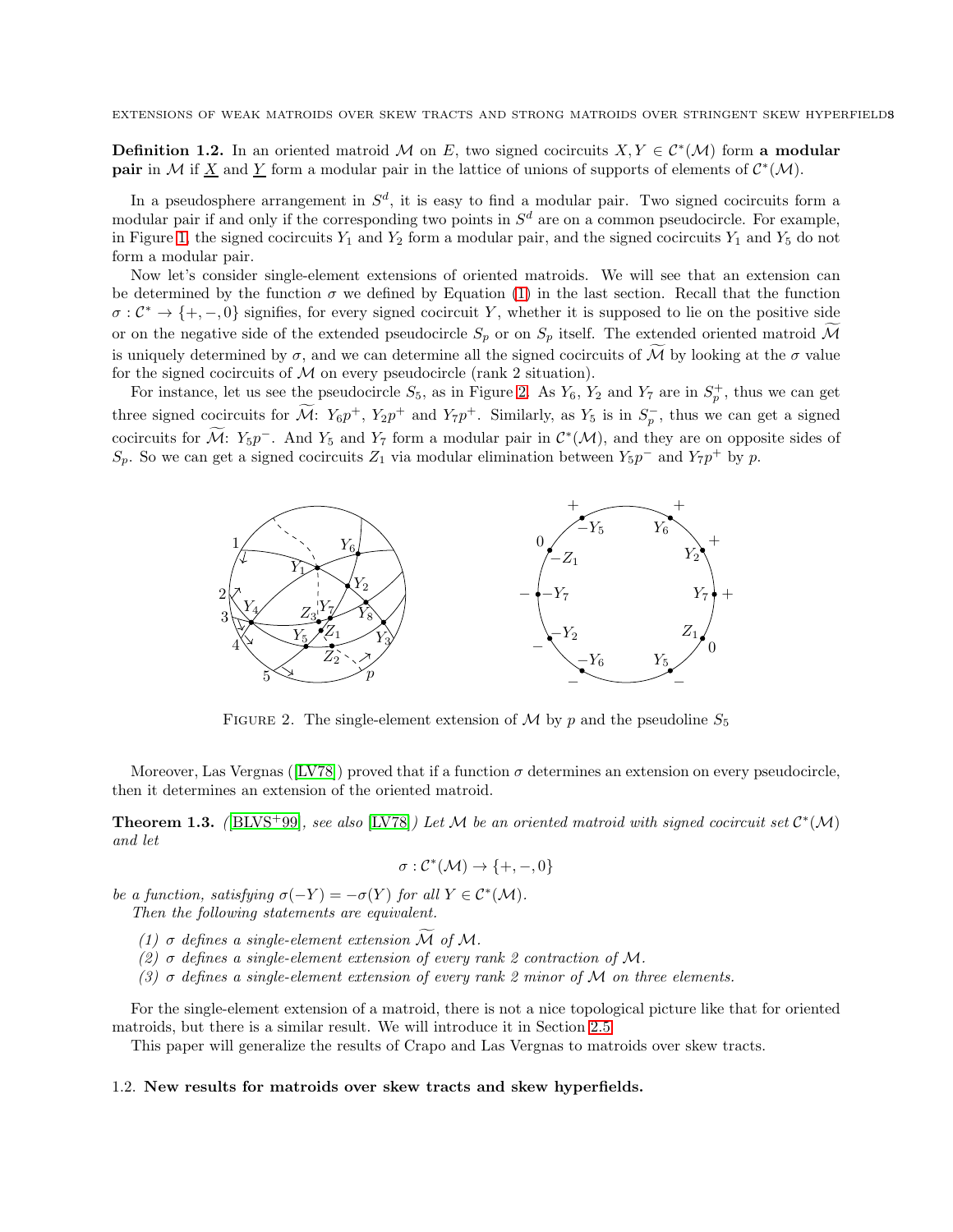1.2.1. *Skew hyperfields and tracts.* A skew hyperfield is an algebraic structure similar to a skew field except that its addition is multivalued (cf. [\[Vir10\]](#page-37-7)). In particular, every skew field is a skew hyperfield. There are many interesting examples of skew hyperfields, and some are introduced as follows.

The Krasner hyperfield  $\mathbb{K} := \{0,1\}$  has the usual multiplication rule and hyperaddition is defined by  $0 \boxplus x = \{x\}$  for  $x \in \mathbb{K}$  and  $1 \boxplus 1 = \{0, 1\}.$ 

The sign hyperfield  $\mathbb{S} := \{0, 1, -1\}$  has the usual multiplication rule and hyperaddition is defined by  $0 \boxplus x = \{x\}, x \boxplus x = \{x\}$  for  $x \in \mathbb{S}$  and  $1 \boxplus -1 = \{0, 1, -1\}.$ 

<span id="page-3-0"></span>The **phase hyperfield**  $\mathbb{P} := S^1 \cup \{0\}$  has the usual multiplication rule and hyperaddition is defined by  $0 \boxplus x = \{x\}$  for  $x \in \mathbb{P}$ ,  $x \boxplus -x = \{0, x, -x\}$  and  $x \boxplus y = \{\frac{ax+by}{|ax+by|} \mid a, b \in \mathbb{R}_{>0}\}$  for  $x, y \in S^1$  and  $x \neq -y$ , as in Figure [3.](#page-3-0)



Figure 3

A skew hyperfield F is said to be **stringent** if, for any a, b in F,  $a \boxplus b$  is a singleton whenever  $a \neq -b$ ( $[BS21]$ ). Skew fields,  $K$  and  $S$  are all stringent.

**Example 1.4.** The phase hyperfield  $\mathbb P$  does not satisfy stringency.  $1 \mathbb H i = \{e^{\alpha i} | \alpha \in (0, \pi/2) \}.$ 

A *hyperfield* is a skew hyperfield with commutative multiplication. Hyperfields are a special cases of still more general objects called tracts, which appear to be a natural setting for matroid theory ([\[BB19\]](#page-36-2)). Tracts generalize fields, hyperfields in the sense of Krasner ([\[Kra57\]](#page-36-7)), partial fields in the sense of Semple and Whittle ([\[SW96\]](#page-37-8)), and fuzzy rings in the sense of Dress ([\[Dre86\]](#page-36-8)).

1.2.2. *Matroids over skew tracts.* Baker and Bowler ([\[BB19\]](#page-36-2)) introduced matroids over a tract T and called them T-matroids. An T-matroid for a field T corresponds to a linear subspace of some  $F<sup>n</sup>$ . A K-matroid is a usual matroid. An S-matroid is an oriented matroid. A P-matroid is a phased matroid ([\[AD12\]](#page-36-9)).

Baker and Bowler also provided two natural notions of matroids over a tract T , *weak* T *-matroids* and *strong* T *-matroids*, which diverge for certain tracts. This is a new phenomenon because weak matroids and strong matroids are the same for fields,  $\mathbb K$  and  $\mathbb S$ . They provided both circuit axioms and Grassman-Plücker axioms for weak and strong T -matroids. The weak circuit axioms looks more like the (signed) circuit axioms for (oriented) matroids and generalize them better than the strong axioms. The strong Grassmann-Plücker axioms looks more like the chirotope axioms for oriented matroids and generalize them better than the weak axioms. Weak matroids and strong matroids coincide in rank 2.

In [\[Pen18\]](#page-37-2), Pendavingh partially extended the theory of matroids over tracts to skew hyperfields. He provided several cryptomorphic axiom systems for weak matroids over skew hyperfields, including circuits axioms and a new axiom system in terms of quasi-Plücker coordinates.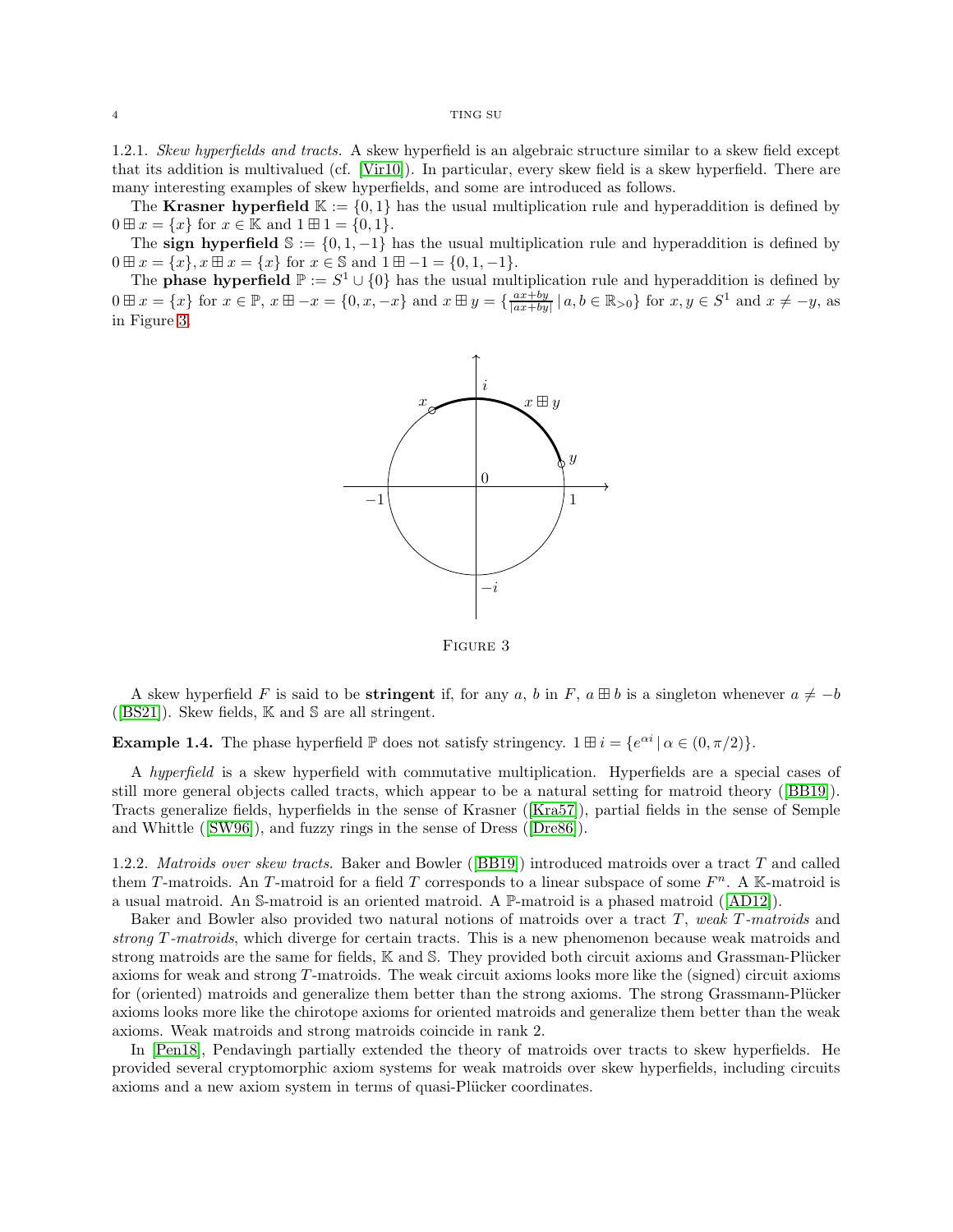Su ([\[Su20\]](#page-37-3)) presented matroids over skew tracts, which generalize both matroids over tracts and weak matroids over skew hyperfields by Pendavingh ([\[Pen18\]](#page-37-2)). Similarly, Su provided two natural notions of matroids over a skew tract T, weak T-matroids and *strong* T-matroids, corresponding to the two notions of matroids over tracts. Su gave several cryptomorphic axiom systems for both kinds of T-matroids.

Section [2](#page-4-0) will give background, including definition of skew tracts, two natural notions of matroids over skew tracts and two cryptomorphic axioms systems for both two kinds of matroids over skew tracts: circuit axioms and quasi-Plücker axioms. Section [3](#page-10-0) will define extensions and localizations, and present the quasi-Plücker coordinates and  $T$ -cocircuit set for the extended  $T$ -matroid. The main result of this paper, in Section [4](#page-13-0) and [5,](#page-18-0) is a characterization of the single-element extensions of a weak matroid over a skew tract T if T satisfies a special property, called *Pathetic Cancellation*. This generalizes the characterization of the single-element extensions of matroids (Theorem [2.28\)](#page-10-1) and the characterization of the single-element extensions of oriented matroids (Theorem [1.3\)](#page-2-1).

<span id="page-4-1"></span>Theorem 1.5. *Let* T *be a skew tract, let* M *be a weak left (resp. right)* T *-matroid on a set* E *with* T *-cocircuit* set  $C^*(\mathcal{M})$ *, and let* 

$$
\sigma: \mathcal{C}^*(\mathcal{M}) \to T
$$

*be a right (resp. left)*  $T^{\times}$ -equivariant function.

*Then* T *satisfies Pathetic Cancellation if and only if the following statements are equivalent.*

*(1)* σ *defines a weak single-element extension of* M*.*

*(2)* σ *defines a weak single-element extension of every rank 2 contraction of* M*.*

*(3)* σ *defines a weak single-element extension of every rank 2 minor of* M *on three elements.*

Note that in this theorem,  $(1) \Rightarrow (2) \Rightarrow (3)$  is obviously true.

Bowler and Pendavingh showed that the notions of weak and strong  $F$ -matroid coincide if  $F$  is a stringent skew hyperfield in [\[BP19\]](#page-36-10).

In Section [6,](#page-32-0) we show that the stringency implies the Pathetic Cancellation property. So a similar characterization of single-element extensions is also true for strong matroids over stringent skew hypefields.

<span id="page-4-2"></span>Theorem 1.6. *Let* F *be a stringent skew hyperfield, let* M *be a strong left (resp. right)* F*-matroid on* E *with* F*-cocircuit set* C ∗ (M)*, and let*

$$
\sigma: \mathcal{C}^*(\mathcal{M}) \to F
$$

*be a right (resp. left)* F <sup>×</sup>*-equivariant function.*

*Then the following statements are equivalent.*

*(1)* σ *defines a strong single-element extension of* M*.*

*(2)* σ *defines a strong single-element extension of every rank 2 contraction of* M*.*

*(3)* σ *defines a strong single-element extension of every rank 2 minor of* M *on three elements.*

1.3. Acknowledgment. Many thanks to my PhD advisor Laura Anderson for all help and guidance on my thesis which is the original version (commutative tracts case) of this paper and for helpful feedback and suggestions. Thanks also to Nathan Bowler for asking whether the results might hold for skew tracts and for helpful discussion and suggestions.

## 2. Background

### <span id="page-4-0"></span>2.1. Hyperfields and tracts.

**Definition 2.1.** A hyperoperation on a set S is a map  $\boxplus$  from  $S \times S$  to the collection of non-empty subsets of S.

If  $A, B$  are non-empty subsets of  $S$ , we define

$$
A \boxplus B := \bigcup_{a \in A, b \in B} (a \boxplus b)
$$

and we say that  $\mathbb H$  is **associative** if  $a \mathbb H (b \mathbb H c) = (a \mathbb H b) \mathbb H c$  for all  $a, b, c \in S$ .

All hyperoperations in this paper will be commutative and associative.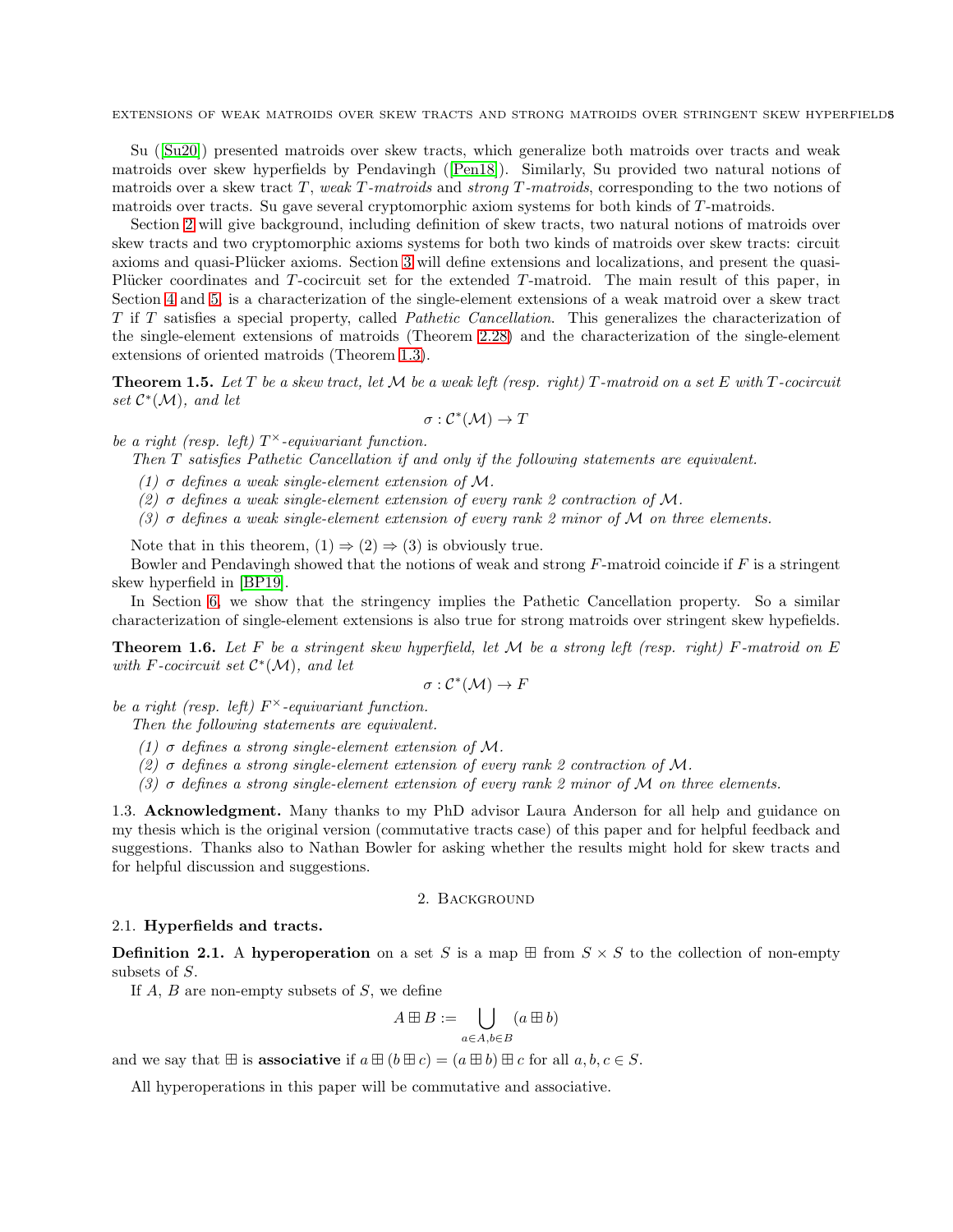**Definition 2.2.** [\[BB16\]](#page-36-11) A (commutative) **hypergroup** is a triple  $(G, \mathbb{H}, 0)$  where  $\mathbb{H}$  is a commutative and associative hyperoperation on G such that:

- (1)  $0 \boxplus x = \{x\}$  for all  $x \in G$ .
- (2) For every  $x \in G$  there is a unique element of G (denoted by  $-x$  and called the **hyperinverse** of x) such that  $0 \in x \boxplus -x$ .
- (3)  $x \in y \boxplus z$  if and only if  $z \in x \boxplus -y$ .

A skew hyperfield is a tuple  $(F, \odot, \boxplus, 1, 0)$  such that  $0 \neq 1$ :

- (1)  $(F \{0\}, \odot, 1)$  is a group.
- (2)  $(F, \boxplus, 0)$  is a hypergroup.
- (3) (Absorption rule)  $x \odot 0 = 0 \odot x = 0$  for all  $x \in F$ .
- (4) (Distributive Law)  $a \odot (x \boxplus y) = (a \odot x) \boxplus (a \odot y)$  and  $(x \boxplus y) \odot a = (x \odot a) \boxplus (y \odot a)$  for all  $a, x, y \in F$ .

A hyperfield is then a skew hyperfield with commutative multiplication.

If F is a skew hyperfield, then  $F^E$  has a hypergroup structure given by

$$
X \boxplus Y := \{ Z \mid Z(e) \in X(e) \boxplus Y(e), \forall e \in E \}.
$$

F acts on  $F^E$  by componentwise multiplication. (Formally,  $F^E$  is an F-module (cf. subsection 2.18 in [\[BB16\]](#page-36-11)).)

Example 2.3. Now we would like to present two more examples of skew hyperfields.

- (1) If F is a (skew) field, then F is a (skew) hyperfield with  $a \odot b = a \cdot b$  and  $a \boxplus b = \{a+b\}$ , for  $a, b \in F$ .
- (2) Let  $D_6$  be the dihedral group of order 6. Let  $F := D_6 \cup \{0\}$  with multiplication given by  $x \cdot y = 0$  if x or y is 0 and by the multiplication of  $D_6$  otherwise. Hyperaddition is given by

$$
x \boxplus y = \begin{cases} F \backslash \{0\} & \text{if } x \neq y. \\ F & \text{if } x = y. \end{cases}
$$

It is easy to check that  $F$  is a skew hyperfield.

**Definition 2.4.** [\[Su20\]](#page-37-3) A skew tract is a group G (written multiplicatively), together with an additive relation structure on G, which is a subset  $N_G$  of the group semiring  $N[G]$  satisfying:

- (1) The zero element of  $N[G]$  belongs to  $N_G$ .
- (2) The identity element 1 of G is not in  $N_G$ .
- (3) There is a unique element  $\varepsilon$  of G with  $1 + \varepsilon \in N_G$ .
- (4)  $N_G$  is closed under the natural left and right actions of G on N[G].

A tract is a skew tract with the group  $G$  abelian.

One thinks of  $N[G]$  as those linear combinations of elements of G which "sum to zero" (the N in  $N[G]$ stands for "null").

We let  $T = G \cup \{0\}$  and  $T^* = G$ . We often refer to the skew tract  $(G, N_G)$  simply as T, and we often write  $-1$  instead of  $\varepsilon$  and  $-x$  instead of  $\varepsilon x$ .

For a skew hyperfield F with hyperaddition  $\boxplus$ , we could define a skew tract  $(G, N_G)$  associated to this skew hyperfield by setting  $G = F \setminus \{0\}$  and  $N_G = \{\sum_{i=1}^k g_i \mid \forall i, g_i \in G \text{ and } 0 \in \boxplus_{i=1}^k g_i\}.$ 

If T is a skew tract and  $X, Y \in T^E$ , then we define,

$$
X + Y := \{ Z \mid \forall e \in E, X(e) + Y(e) - Z(e) \in N_G \},
$$

T acts on  $T^E$  by componentwise multiplication.

**Definition 2.5.** [\[Su20\]](#page-37-3) A homomorphism  $f : (G, N_G) \to (H, N_H)$  of skew tracts is a group homomorphism  $f: G \to H$ , together with a map  $f: \mathbb{N}[G] \to \mathbb{N}[H]$  satisfying  $f(\sum_{i=1}^k g_i) = \sum_{i=1}^k f(g_i)$  for  $g_i \in G$ , such that if  $\sum_{i=1}^k g_i \in N_G$  then  $\sum_{i=1}^k f(g_i) \in N_H$ .

**Definition 2.6.** [\[Su20\]](#page-37-3) Let T be a skew tract. An **involution** of T is a homomorphism  $\tau : T \to T$  such that  $\tau^2$  is the identity map. Denote the image of  $x \in T$  under  $\tau$  by  $\overline{x}$ .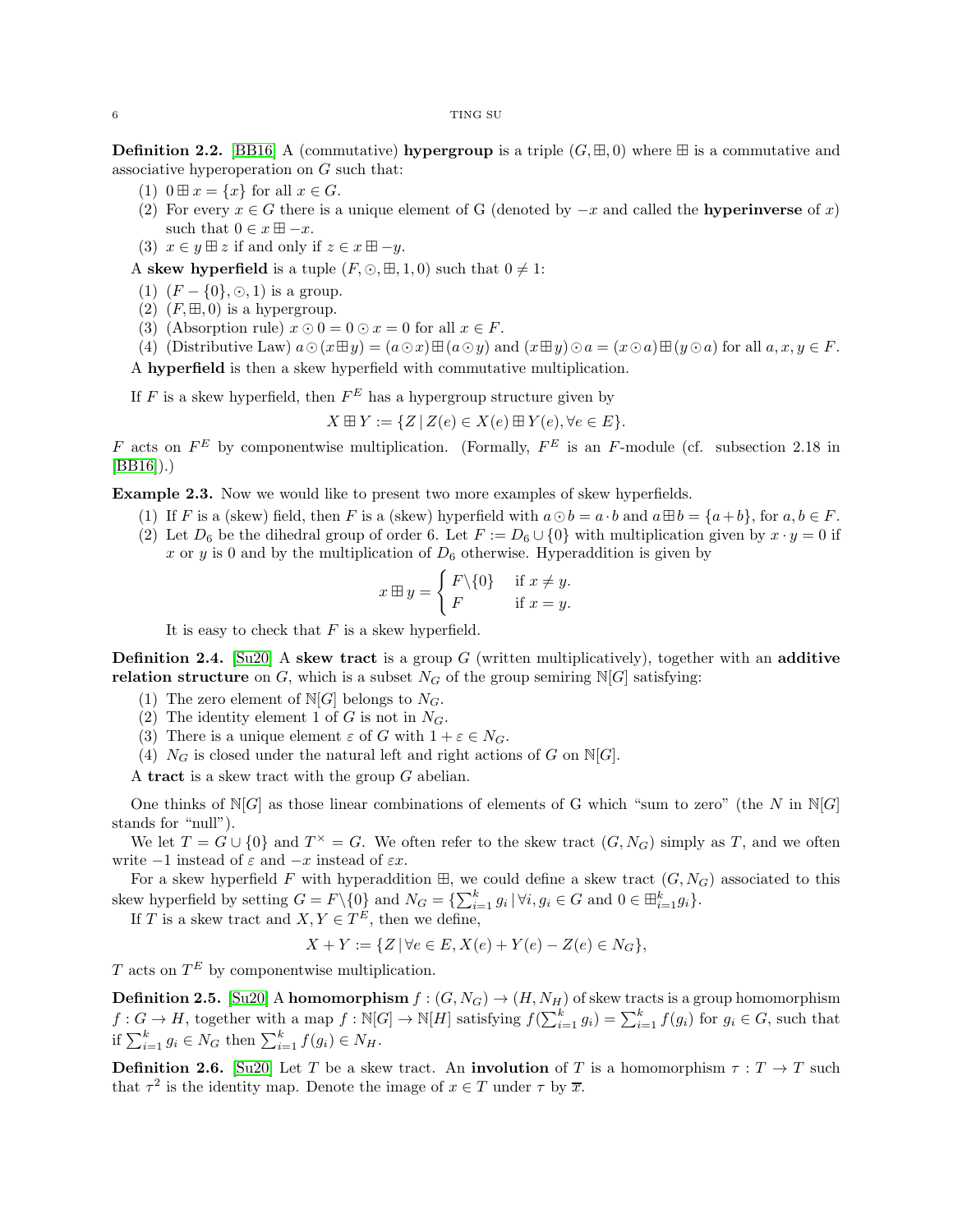**Definition 2.7.** [\[Su20\]](#page-37-3) Let T be a skew tract endowed with an involution  $x \mapsto \overline{x}$ . For  $X, Y \in T^E$ , the product of  $X$  and  $Y$  is defined as

$$
X \cdot Y := \sum_{e \in E} X(e) \cdot \overline{Y(e)}.
$$

We say that  $X, Y$  are **orthogonal**, denoted by  $X \perp Y$ , if  $X \cdot Y \in N_G$ .

Let  $\mathcal{C}, \mathcal{D} \subseteq T^E$ . We say that  $\mathcal{C}, \mathcal{D}$  are **orthogonal**, denoted by  $\mathcal{C} \perp \mathcal{D}$ , if  $X \cdot Y \in N_G$  for all  $X \in \mathcal{C}$  and  $Y \in \mathcal{D}$ . We say that  $\mathcal{C}, \mathcal{D}$  are k-**orthogonal**, denoted by  $\mathcal{C} \perp_k \mathcal{D}$ , if  $X \perp Y$  for all  $X \in \mathcal{C}$  and  $Y \in \mathcal{D}$  such that  $|X \cap Y| \leq k$ .

When T is the field  $\mathbb C$  of complex numbers or the phase matroid  $\mathbb P$ , the usual involution on T is complex conjugation. For T is  $K$  or S, the usual involution on T is the identity map.

## 2.2. Matroids over skew tracts.

**Notation 2.8.** Throughout E denotes a non-empty finite set. T denotes a skew tract. For a skew tract  $T$ ,  $T^{\times}$  denotes  $T - \{0\}.$ 

For simplicity,  $E \setminus a$  and  $E \cup a$  denote  $E \setminus \{a\}$  and  $E \cup \{a\}$  respectively.

The support of  $X \in T^E$  is  $\underline{X} := \{e \in E \mid X(e) \neq 0\}$ . The zero set of X is  $X^0 := \{e \in E \mid X(e) = 0\}$ . For  $S \subseteq T^E$ , supp $(S)$  or  $\underline{S}$  denotes the set of supports of elements of S, and MinSupp $(S)$  denotes the set

of elements of S of minimal support.

We will always view a skew tract T as being equipped with an involution  $x \mapsto \overline{x}$ . First, we will talk about modular pairs and modular family in T-matroids.

**Definition 2.9.** [\[BB19\]](#page-36-2) Let E be a set and let C be a collection of pairwise incomparable nonempty subsets of E. We say that  $C_1, C_2 \in C$  form a **modular pair** in C if the height of their join in the lattice  $U(C)$  is 2. We say that  $C_1, ..., C_k \in C$  form a **modular family** in C if the height of their join in the lattice  $U(C)$  is the same as the size of the family  $k$ .

<span id="page-6-4"></span>**Definition 2.10.** [\[Su20\]](#page-37-3) Let C be a subset of  $T^E$ . We say that  $X, Y \in \mathcal{C}$  form a **modular pair** in C if  $\underline{X}, \underline{Y}$ form a modular pair in the lattice of unions of supports of elements of C. We say that  $X_1, ..., X_k \in \mathcal{C}$  form a **modular family** in C if  $X_1, ..., X_k$  form a modular family in the lattice of unions of supports of elements of C.

Following is a lemma for modular pair in terms of rank function of a matroid.

<span id="page-6-3"></span>**Lemma 2.11.** Let M be a matroid with rank function r. If  $Y_1$ ,  $Y_2$  form a modular pair of cocircuits of M, *then*  $r(E - (Y_1 \cup Y_2)) = \text{rank}(M) - 2$ .

*Proof.* Let  $d = \text{rank}(M)$ . We know that for a cocircuit Y,  $E - Y$  is a hyperplane of M. Thus by Definition of hyperplane,  $r(E - Y) = d - 1$ .

As  $E - (Y_1 \cup Y_2)$  is a flat of M, then

$$
r(E - (Y_1 \cup Y_2)) < r(E - Y_1) = d - 1.
$$

By way of contradiction, we assume  $r(E - (Y_1 \cup Y_2)) < d - 2$ . Then there exists a flat  $E - Z$  with  $Z \in C^*(M)$  such that

$$
E - Y_1 \supsetneq E - Z \supsetneq E - (Y_1 \cup Y_2),
$$
  
 
$$
Y_1 \subsetneq Z \subsetneq Y_1 \cup Y_2.
$$

So  $(Y_1, Y_2)$  is not a modular pair, contradicting the assumption. So  $r(E - (Y_1 \cup Y_2)) = d - 2$ .

<span id="page-6-2"></span>**Definition 2.12.** [\[Su20\]](#page-37-3) Let E be a non-empty finite set and let  $T = (G, N_G)$  be a skew tract. A subset C of  $T^E$  is called the T-circuit set of a weak left T-matroid M on E if C satisfies the following axioms:

- <span id="page-6-1"></span><span id="page-6-0"></span> $(C1)$   $0 \notin C$ .
- (C2) (Symmetry) If  $X \in \mathcal{C}$  and  $\alpha \in T^{\times}$ , then  $\alpha \cdot X \in \mathcal{C}$ .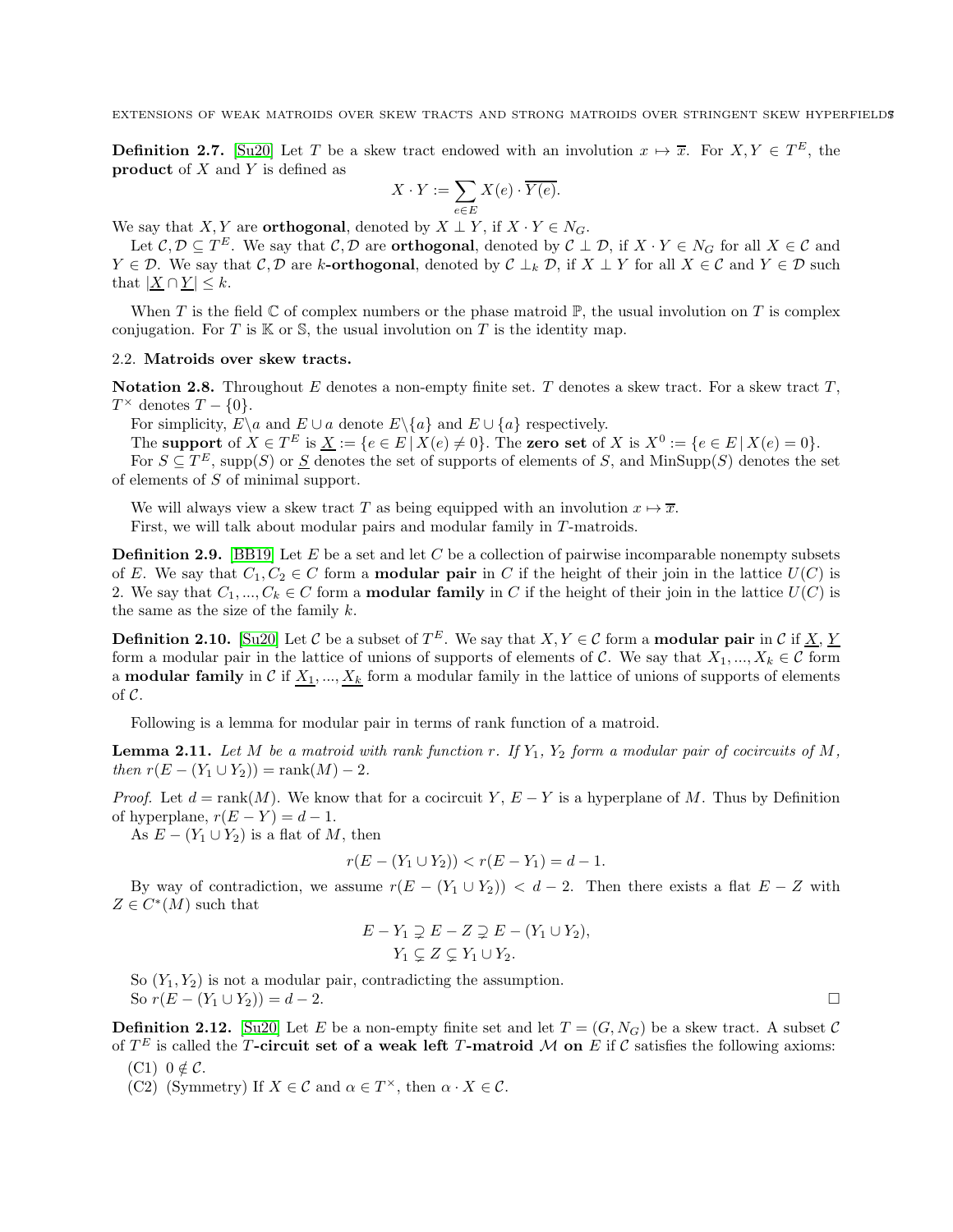- <span id="page-7-1"></span><span id="page-7-0"></span>(C3) (Incomparability) If  $X, Y \in \mathcal{C}$  and  $\underline{X} \subseteq \underline{Y}$ , then there exists  $\alpha \in T^{\times}$  such that  $Y = \alpha \cdot X$ .
- (C4) (Modular Elimination) If  $X, Y \in \mathcal{C}$  are a modular pair of T-circuits and  $e \in E$  is such that  $X(e) = -Y(e) \neq 0$ , there exists a T-circuit  $Z \in \mathcal{C}$  such that  $Z(e) = 0$  and  $X(f) + Y(f) - Z(f) \in N_G$ for all  $f \in E$ .

In the Modular Elimination axiom, we say  $Z$  eliminates  $e$  between  $X$  and  $Y$ .

A weak right T-matroid is defined analogously, with  $\alpha \cdot X$  replaced by  $X \cdot \alpha$  in (C2) and (C3).

If C is the set of T-circuits of a weak (left or right) T-matroid M with ground set E, then there is an underlying matroid (in the usual sense)  $\underline{\mathcal{M}}$  on E whose circuits are the supports of the T-circuits of  $\mathcal{M}$ .

**Definition 2.13.** [\[Su20\]](#page-37-3) The **rank** of M is defined to be the rank of the underlying matroid M.

Definition 2.14. [\[Su20\]](#page-37-3) A subset C of  $T^E$  is called the T-circuit set of a strong left T-matroid M on  $E$  if C satisfies [\(C1\),](#page-6-0) [\(C2\)](#page-6-1) and [\(C3\)](#page-7-0) in Definition [2.12](#page-6-2) and the following stronger version of the Modular Elimination axiom [\(C4\):](#page-7-1)

 $(C4)'$  (Strong Modular Elimination) Suppose  $X_1, ..., X_k$  and X are T-circuits of M which together form a modular family of size  $k+1$  such that  $\underline{X} \not\subseteq \bigcup_{1 \leq i \leq k} \underline{X_i}$ , and for  $1 \leq i \leq k$  let

$$
e_i \in (\underline{X} \cap \underline{X_i}) \backslash \bigcup_{\substack{1 \leq j \leq k \\ j \neq i}} \underline{X_j}
$$

be such that  $X(e_i) = -X_i(e_i) \neq 0$ . Then there exists a T-circuit  $Z \in \mathcal{C}$  such that  $Z(e_i) = 0$  for  $1 \leq i \leq k$  and  $X(f) + X_1(f) + \cdots + X_k(f) - Z(f) \in N_G$  for every  $f \in E$ .

A strong right T-matroid is defined analogously, with  $\alpha \cdot X$  replaced by  $X \cdot \alpha$  in (C2) and (C3).

From the definition, it is easy to see that any strong left (resp. right)  $T$ -matroid on  $E$  is also a weak left (resp. right)  $T$ -matroid on  $E$ .

A projective T-circuit of a (weak or strong) left T-matroid  $M$  is an equivalence class of T-circuits of M under the equivalence relation  $X_1 \sim X_2$  if and only if  $X_1 = \alpha \cdot X_2$  for some  $\alpha \in T^{\times}$ . Analogously, a projective T-circuit of a (weak or strong) right T-matroid  $M$  is an equivalence class of T-circuits of M under the equivalence relation  $X_1 \sim X_2$  if and only if  $X_1 = X_2 \cdot \alpha$  for some  $\alpha \in T^{\times}$ .

As [\[BB19\]](#page-36-2) shows, a matroid over a field T corresponds to a linear subspace of some  $T^n$ . A K-matroid corresponds to a usual matroid. An S-matroid is an oriented matroid. A P-matroid is a phased matroid, defined in [\[AD12\]](#page-36-9). Weak matroids and strong matroids coincide over a field, K and S, but they do not coincide over P.

There is a cryptomorphic characterization of weak and strong matroids over a skew tract  $T$  in terms of *quasi-Plücker coordinates*. First we define some terms.

Let T be a skew tract. For any collection  $\mathcal{U} \subseteq T^E$  of sets with same size, we define

$$
A_{\mathcal{U}} := \{ (U, U') \in \mathcal{U} \times \mathcal{U} \mid |U \backslash U'| = 1 \}.
$$

Let N be a matroid with bases  $\mathcal{B}$ . We name the set of ordered pairs of adjacent bases  $A_N := A_{\mathcal{B}}$ .

Let F be a subset of E and let  $a_1, ..., a_n$  be distinct elements of  $E\backslash F$ , we write  $Fa_1...a_n := F\cup \{a_1,...,a_n\}$ for simplicity.

<span id="page-7-5"></span>**Definition 2.15.** [\[Su20\]](#page-37-3) Let T be a skew tract and let N be a matroid on E with bases B. Then  $[\cdot]: A_N \to T$ are weak left quasi-Plücker coordinates if

<span id="page-7-6"></span><span id="page-7-4"></span><span id="page-7-3"></span><span id="page-7-2"></span>
$$
(P1) \begin{aligned} [Fa, Fb] \cdot [Fb, Fa] &= 1 & \text{if } Fa, Fb \in \mathcal{B}.\\ (P2) \begin{bmatrix} Fac, Fbc \end{bmatrix} \cdot [Fab, Fac] \cdot [Fbc, Fab] &= -1 & \text{if } Fab, Fac, Fbc \in \mathcal{B}.\\ (P3) \begin{bmatrix} Fa, Fb \end{bmatrix} \cdot [Fb, Fc] \cdot [Fc, Fa] &= 1 & \text{if } Fac, Fad \in \mathcal{B}, \text{ and } Fab \notin \mathcal{B} \text{ or } Fcd \notin \mathcal{B}.\\ (P4) \begin{bmatrix} Fac, Fbc \end{bmatrix} = [Fad, Fbd] & \text{if } Fac, Fad, Fbc, Fbd \in \mathcal{B}, \text{ and } Fab \notin \mathcal{B} \text{ or } Fcd \notin \mathcal{B}.\\ (P5) \begin{bmatrix} -1 + [Fbd, Fab] \cdot [Fac, Fcd] + [Fad, Fab] \cdot [Fbc, Fcd] \in N_G & \text{if } Fac, Fad, Fbc, Fbd, Fab, Fcd \in \mathcal{B}. \end{bmatrix} \end{aligned}
$$

<span id="page-7-7"></span>**Definition 2.16.** [\[Su20\]](#page-37-3) Let d be the rank of N. [·] :  $A_N \to T$  are strong left quasi-Plücker coordinates if  $\lceil \cdot \rceil$  satisfies [\(P1\),](#page-7-2) [\(P2\)](#page-7-3) and [\(P3\)](#page-7-4) in Definition [2.15](#page-7-5) and the following stronger versions of [\(P4\)](#page-7-6) and [\(P5\)](#page-7-7) :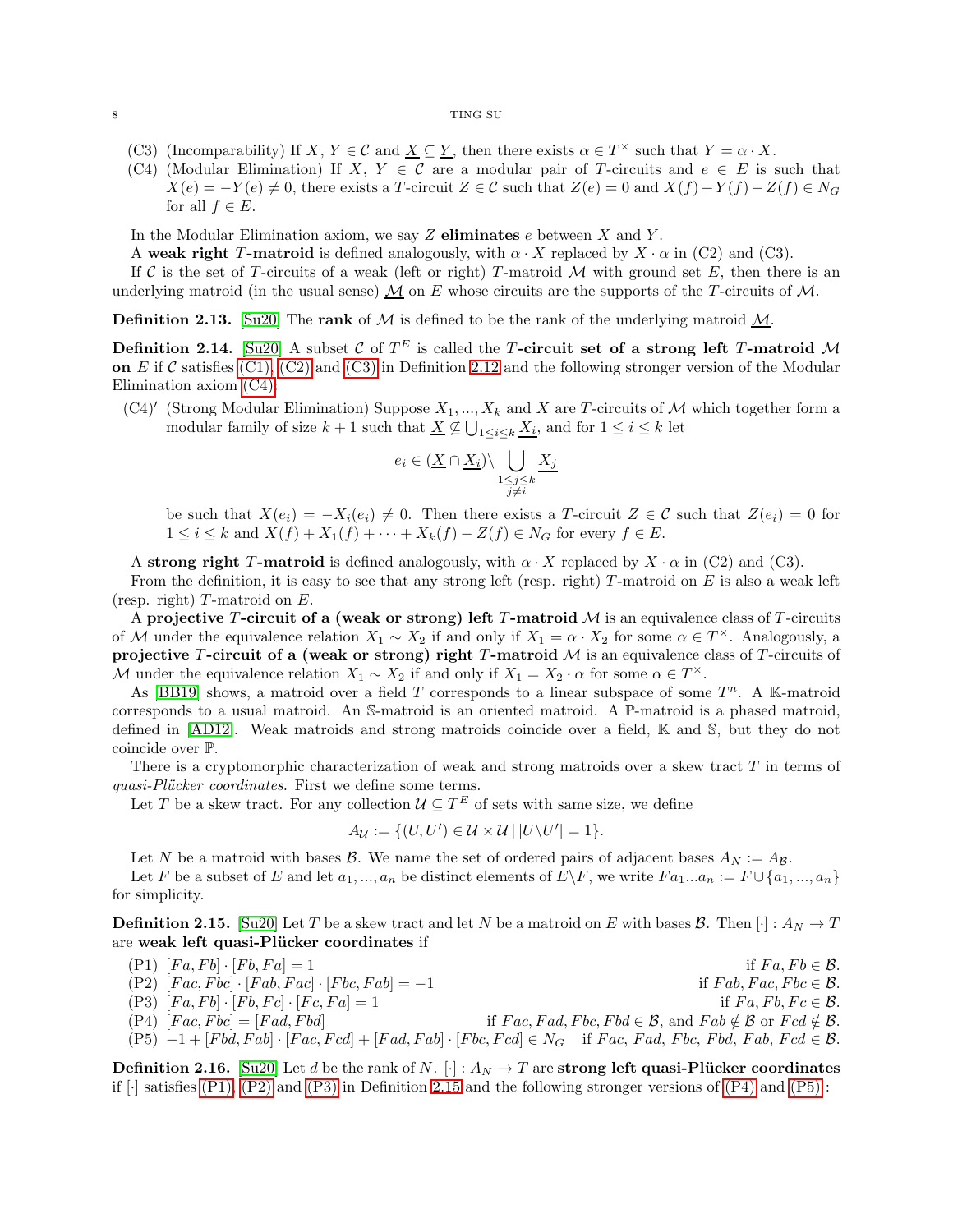(P4)' For any two subsets I, J of E with  $|I| = d + 1$ ,  $|J| = d - 1$  and  $|I \setminus J| \geq 3$ , we let  $I_1 = \{x \in I_1\}$ I | both I \x and Jx are bases of N }. If  $|I_1| = 2$  and we say  $I = \{a, b\}$ , then

$$
[I\backslash a, I\backslash b] = [Jb, Ja].
$$

(P5)<sup>'</sup> For any two subsets I, J of E with  $|I| = d + 1$ ,  $|J| = d - 1$  and  $|I \setminus J| \geq 3$ , we let  $I_1 = \{x \in$ I | both I\x and Jx are bases of N}. If  $|I_1| \geq 3$ , then for any  $z \in I_1$ ,

$$
-1 + \sum_{x \in I_1 \backslash z} [I \backslash x, I \backslash z] \cdot [Jx, Jz] \in N_G.
$$

The definition of weak right quasi-Plücker coordinates and strong right quasi-Plücker coordinates are obtained by reversing the order of multiplication throughout.

Theorem 2.17. [\[Su20\]](#page-37-3) *Let* E *be a finite set, let* N *be a matroid and let* T *be a skew tract. There is a natural bijection between the collections of strong (resp. weak) circuit sets*  $C \subseteq T^E$  *satisfying all circuit axioms and the collections of maps*  $[\cdot] : A_N \to T$  *satisfying all strong (resp. weak) quasi-Plücker axioms.* 

Parallel to matroids and oriented matroids, for every strong (resp. weak) left  $T$ -matroid  $\mathcal M$  of rank d on E with T-circuit set  $\mathcal{C}(\mathcal{M})$ , there is a strong (resp. weak) right T-matroid  $\mathcal{M}^*$  of rank  $|E| - d$  with T-circuit set  $\mathcal{C}^*(\mathcal{M}) := \text{MinSupp}(\lbrace Y \in T^E | X \cdot Y \in N_G, X \in \mathcal{C}(\mathcal{M}) \rbrace - \{0\}),$  where T is a skew tract endowed with an involution  $x \mapsto \overline{x}$ .  $\mathcal{M}^*$  is called the **dual T-matroid** of M. The T-circuits of  $\mathcal{M}^*$  are called the  $T$ -cocircuits of  $M$ , and vice-versa.

If M is a right T-matroid, then the dual matroid  $\mathcal{M}^*$  is a left T-matroid and the T-cocircuit set  $\mathcal{C}^*(\mathcal{M})$ are obtained by reversing the order of multiplication throughout.

<span id="page-8-1"></span>Lemma 2.18. [\[Su20\]](#page-37-3) *(Dual pivoting property) Let* T *be a skew tract and let* M *be left (weak or strong)*  $T$ *-matroid with*  $T$ *-cocircuit set*  $C^*$  *and left quasi-Plücker coordinates* [·]*. Let*  $Y \in C^*$ *. Choose a maximal independent set J in*  $Y^0$ *. Then for every*  $y_1, y_2 \in \underline{Y}$ *,* 

$$
Y(y_1)Y(y_2)^{-1} = \overline{[Jy_1, Jy_2]}.
$$

<span id="page-8-2"></span>**Lemma 2.19.** Let cl be the closure operator of  $M$ . Let  $Y_1, Y_2 \in C^*(M)$  such that  $Y_1, Y_2$  form a modular pair *of T*-cocircuits. Let *I* be a maximal independent set in  $Y_1^0 \cap Y_2^0$ . Then  $|I| = d - 2$ , and for every  $e \in Y_1 \cap Y_2$ , *there exists*  $Y_e \in C^*(\mathcal{M})$  *with*  $Y_e = E \cdot L(e \cup I)$ *.* 

*Proof.* As  $Y_1$ ,  $Y_2$  form a modular pair in  $C^*(\mathcal{M})$ , then  $Y_1$ ,  $Y_2$  form a modular pair in  $C^*(\mathcal{M})$ . Then by Lemma [2.11,](#page-6-3)  $\text{rank}(Y_1^0 \cap Y_2^0) = d - 2$ . So we can choose a maximal independent set  $\{z_1, ..., z_{d-2}\}$  in  $Y_1^0 \cap Y_2^0$ . Let  $e \in Y_1 \cap Y_2$ . Then  $e \notin Y_1^0 \cup Y_2^0$ . Thus  $e \notin cl({z_1,..., z_{d-2}})$ . So rank $({e, z_1,..., z_{d-2}}) = (d 2) + 1 = d - 1$ , and thus  $\{e, z_1, ..., z_{d-2}\}$  is a hyperplane of  $\underline{M}$ . Then there exists  $Y_e \in C^*(M)$  with  $Y_e = E \cdot \text{cl}(\{e, z_1, ..., z_{d-2}\}).$ 

2.3. Minors. Let  $X \in T^E$  and let  $A \subseteq E$ . Define  $X \setminus A \in T^{E \setminus A}$  by  $(X \setminus A)(e) = X(e)$  for  $e \in E \setminus A$ . For  $\mathcal{U} \subseteq T^E$ , define the **deletion** of A from  $\mathcal{U}$  as

$$
\mathcal{U} \backslash A = \{ X \backslash A \, | \, X \in \mathcal{U}, \underline{X} \cap A = \varnothing \}.
$$

Define the **contraction** of A in  $\mathcal{U}$  as

$$
\mathcal{U}/A = \text{MinSupp}(\{X \setminus A \mid X \in \mathcal{U}\}).
$$

<span id="page-8-0"></span>**Theorem 2.20.** [\[Su20\]](#page-37-3)  $C \setminus A$  *is the set of* T-*circuits of a strong (resp. weak) left* T-matroid  $\mathcal{M} \setminus A$  *on*  $E \setminus A$ *, called the deletion of*  $M$  *by*  $A$ *, whose underlying matroid is*  $M\ A$ *.* 

*Similarly,*  $C/A$  *is the set of* T-*circuits of a strong (resp. weak) left* T-matroid  $M/A$  *on*  $E\setminus A$ *, called the* contraction of M by A, whose underlying matroid is  $M/A$ .

*Moreover,*  $(M \setminus A)^* = M^*/A$  *and*  $(M \setminus A)^* = M^* \setminus A$ *.* 

**Lemma 2.21.** [\[Su20\]](#page-37-3) Let N be a matroid on E, let T be a skew tract, let  $[\cdot]$  :  $A_N \to T$  be weak left (resp. *right)* quasi-Plücker coordinates, and let A be a subset of E.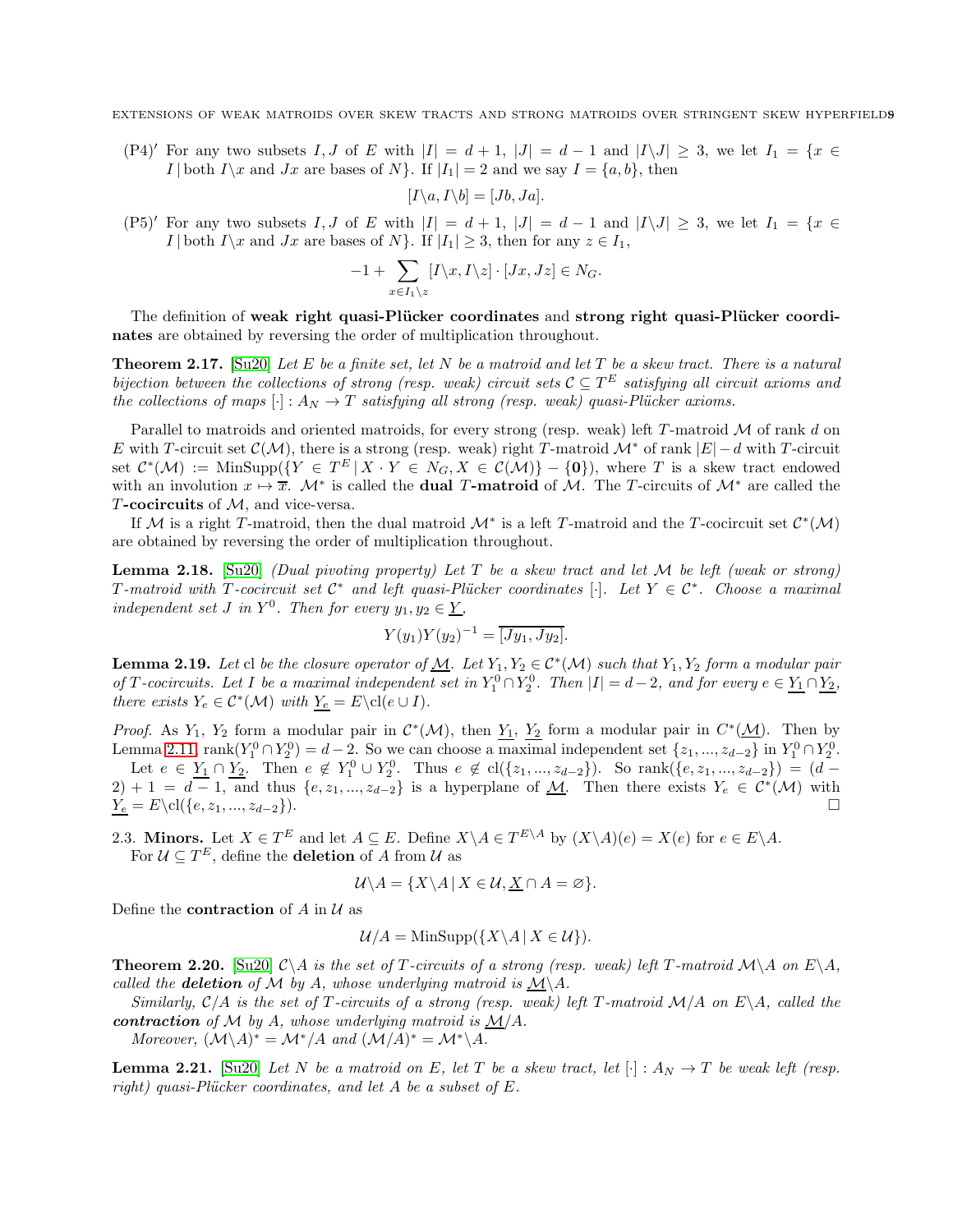*(1) (Contraction) Let*  $I_A$  *be a maximal independent subset of* A *in* N. Define  $[\cdot]/A : A_{N/A} \rightarrow T$  *by* 

 $[B, B']/A := [B \cup I_A, B' \cup I_A]$ 

*for all*  $(B, B') \in A_{N/A}$ .

[·]/A are weak left (resp. right) quasi-Plücker coordinates of N/A. If [·] are strong left (resp. *right) quasi-Pl¨ucker coordinates, so is* [·]/A*. The definition of* [·]/A *is independent of the choice of*  $I_A$ .

*(2) (Deletion)* Let  $J_A \subseteq A$  *be such that*  $(E \setminus A) \cup J_A$  *spans* N. Define  $[\cdot] \setminus A : A_{N \setminus A} \rightarrow T$  *by* 

$$
[B, B'] \backslash A := [B \cup J_A, B' \cup J_A]
$$

*for all*  $(B, B') \in A_{N \setminus A}$ .

 $\lceil \cdot \rceil$  *are weak left (resp. right) quasi-Plücker coordinates of*  $N \setminus A$ *. If*  $\lceil \cdot \rceil$  *are strong left (resp. right)* quasi-Plücker coordinates, so is  $[\cdot] \A$ . The definition of  $[\cdot] \A$  is independent of the choice of  $J_A$ .

**Definition 2.22.** Let T be a skew tract, let E be a non-empty finite set, and let  $\mathcal{U} \subseteq T^E$ . A function  $f: \mathcal{U} \to T$  is called **right**  $T^{\times}$ **-equivariant** if it satisfies

$$
f(U \cdot \alpha) = f(U) \cdot \alpha,
$$

for all  $U \in \mathcal{U}$  and all  $\alpha \in T^{\times}$ .

Similarly, a function  $g: \mathcal{U} \to T$  is called **left**  $T^{\times}$ **-equivariant** if it satisfies

$$
g(\beta \cdot V) = \beta \cdot g(V),
$$

for all  $V \in \mathcal{U}$  and all  $\beta \in T^{\times}$ .

If T is a (commutative) tract, then a function is called  $T^{\times}$ -equivariant if it is both left and right  $T^{\times}$ -equivariant.

**Proposition 2.23.** Let M be a left (resp. right) T-matroid on E and let  $f : C^*(\mathcal{M}) \to T$  be a right (resp. *left)*  $T^{\times}$ -equivariant function. Let  $A \subseteq E$ . We can get **induced** maps  $f/A$  :  $C^*(\mathcal{M}/A) \to T$  on  $C^*(\mathcal{M}/A)$  $and f \ A : C^*(\mathcal{M} \setminus A) \to T$  *on*  $C^*(\mathcal{M} \setminus A)$  *by* 

$$
(f/A)(Z) = f(Y),
$$
  
\n
$$
(f\setminus A)(U) = f(X),
$$
  
\nwhere  $Z = Y \setminus A, Y \in C^*(\mathcal{M}), \underline{Y} \cap A = \emptyset$ , and  $U = X \setminus A, X \in C^*(\mathcal{M}).$ 

## 2.4. Rescaling.

**Definition 2.24.** [\[Su20\]](#page-37-3) Let T be a skew tract, let  $X \in T^E$  and let  $\rho: E \to T^\times$ . Then **right rescaling** X by  $\rho$  yields the vector  $X \cdot \rho \in T^\times$  with entries  $(X \cdot \rho)(e) = X(e) \cdot \rho(e)$  for all  $e \in E$ . Similarly, left rescaling gives a vector  $\rho \cdot X$ . We use  $\rho^{-1}$  for the function from E to  $T^{\times}$  such that  $\rho^{-1}(e) = \rho(e)^{-1}$  for all  $e \in E$ .

<span id="page-9-2"></span>Lemma 2.25. [\[Su20\]](#page-37-3) *Let* M *be a weak (resp. strong) left* T *-matroid on* E *with* T *-circuit set* C *and* T  *cocircuit set*  $D$  *and let*  $\rho : E \to T^{\times}$ *. Then*  $C \cdot \rho^{-1}$  *and*  $\rho \cdot D$  *are the T*-*circuit set and*  $T$ -*cocircuit set of a weak (resp. strong) left* T-matroid  $\mathcal{M}^{\rho}$ , where

$$
\mathcal{C} \cdot \rho^{-1} := \{ X \cdot \rho^{-1} \mid X \in \mathcal{C} \} \text{ and } \rho \cdot \mathcal{D} := \{ \rho \cdot Y \mid Y \in \mathcal{D} \}.
$$

<span id="page-9-0"></span> $\mathcal{M}^{\rho}$  is called the T-matroid arising from  $\mathcal M$  by **right rescaling**.

2.5. Crapo characterization of extension. In this subsection, we will first show a useful lemma due to Crapo. Then we will present Crapo's result on extension of matroids which we are going to generalize to T-matroids.

<span id="page-9-1"></span>**Lemma 2.26.** [\[Cra65,](#page-36-3) [BLVS](#page-36-5)<sup>+</sup>99] *The hyperplanes of a single-element extension*  $\widetilde{M}$  *of a matroid*  $M$  *by*  $p$ *are given by one of the following two types:*

*(1) either* H *or* H ∪ p*, for every hyperplane* H *of* M*, and*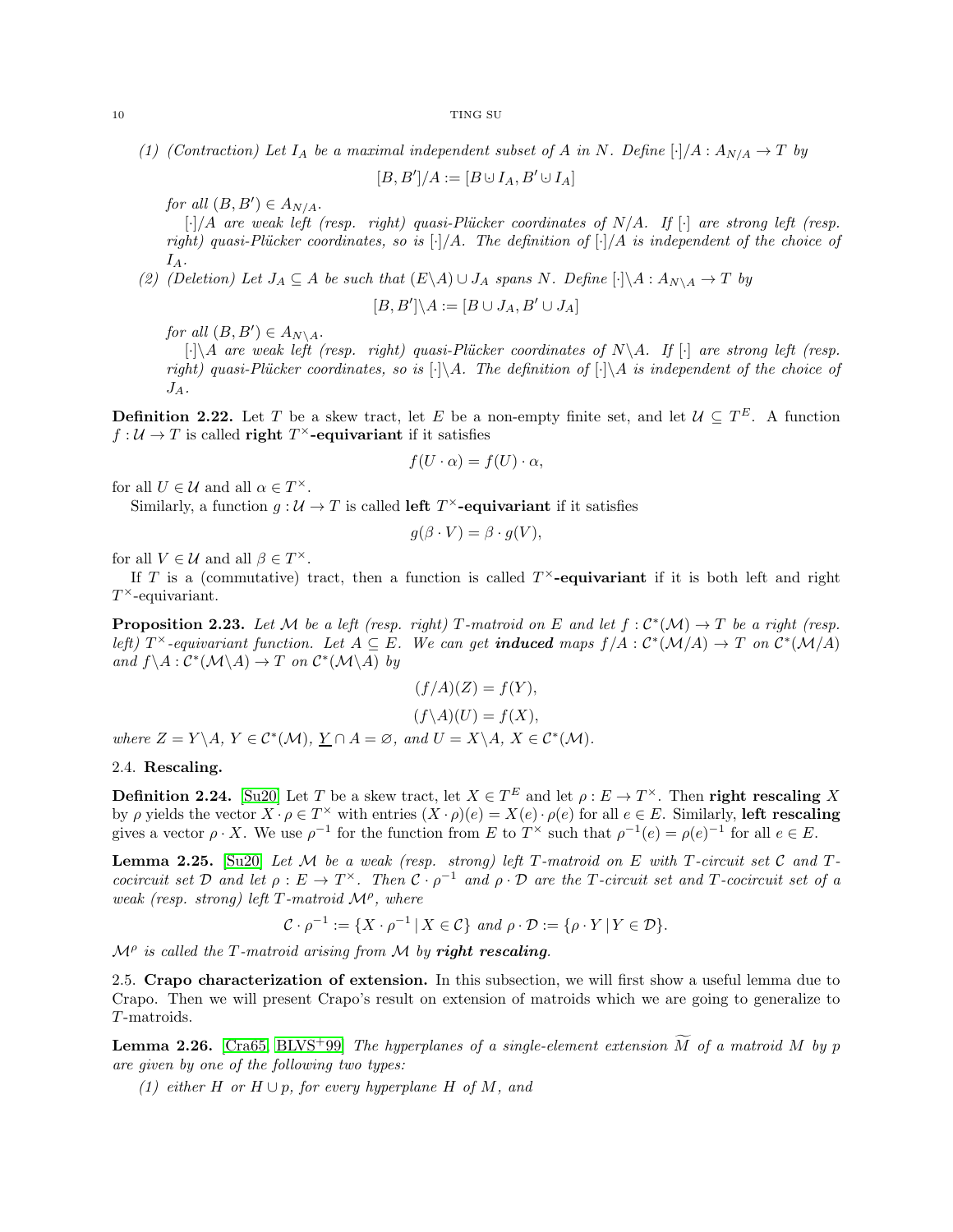*(2) the sets*  $G ∪ p$ *, where*  $G = H_1 ∩ H_2$  *is an intersubsection of two hyperplanes of* M *for which there is no hyperplane*  $H \supset G$  *of*  $M$  *such that*  $H \cup p$  *is a hyperplane of*  $\tilde{M}$ *.* 

**Definition 2.27.** Let M be a T-matroid. We say that a function  $\sigma : C^*(\mathcal{M}) \to T$  defines an extension of a minor of M if and only if the map induced by  $\sigma$  is a localization of this minor.

<span id="page-10-1"></span>**Theorem 2.28.** [\[Cra65\]](#page-36-3) Let M be a matroid with cocircuit set  $C^*(M)$ . Then, for a function  $\sigma : C^*(M) \to$  ${0, 1}$ *, which to every*  $Y \in C^*(M)$  assigns a signature  $\sigma(Y) \in {0, 1}$ *, the following statements are equivalent:* 

- *(1)*  $\sigma$  *defines a single-element extension*  $\overline{M}$  *of*  $\overline{M}$ *.*
- <span id="page-10-0"></span>*(2)* σ *defines a single-element extension of every rank 2 contraction of* M*.*

### 3. Extension and Localization

In this section, we will introduce single-element extensions of matroids over skew tracts and localizations, and show that localizations characterize extensions.

**Definition 3.1.** Let T be a skew tract and let  $M$  be a weak (resp. strong) left (resp. right) T-matroid on E. A weak (resp. strong) extension of M is a weak (resp. strong) left (resp. right) T-matroid M on a ground set E that contains E, such that the deletion  $\mathcal{M}\backslash (E-E)$  is equal to M.

M is a weak (resp. strong) single-element extension of M if  $|\widetilde{E}\setminus E| = 1$ , that is,  $\widetilde{E} = E \cup p$  for some  $p \notin E$ . So,  $\mathcal{M} \backslash p = \mathcal{M}$ .

We will exclude the *trivial* case where p is a coloop of  $\widetilde{M}$  (equivalently, if  $rank(\widetilde{M}) = rank(M) + 1$ ) as  $\mathcal{C}^*(\mathcal{M}) = \{Xp^0 : X \in \mathcal{C}^*(\mathcal{M})\} \cup \{E^0p^{\alpha} : \alpha \in T^{\times}\}.$  Thus all single-element extensions considered in this paper are non-trivial.

If  $Y \in T^E$ ,  $p \notin E$  and  $\alpha \in T$ , then we denote by  $(Y, \alpha)$  (or  $Y p^{\alpha}$ ) to denote the extension of Y to  $E \cup p$ with  $Y(p) = \alpha$  when there is no confusion.

<span id="page-10-2"></span>Proposition 3.2. *Let* T *be a skew tract and let* M *be a weak (resp. strong) left* T *-matroid on* E *with*  $T$ *-cocircuit set*  $C^*(\mathcal{M}) \subseteq T^E$ *. Let*  $\overline{\mathcal{M}}$  *be a weak (resp. strong) single-element extension of*  $\mathcal{M}$  *by an element* p with T-cocircuit set  $\mathcal{C}^*(\mathcal{M}) \subseteq T^{E \cup p}$ . Then for every T-cocircuit  $Y \in \mathcal{C}^*(\mathcal{M})$ , there is a unique way to *extend* Y *to a T*-*cocircuit of*  $\widetilde{M}$ *: there is a unique function* 

$$
\sigma: \mathcal{C}^*(\mathcal{M}) \to T
$$

*such that*

$$
\{(Y,\sigma(Y)):Y\in\mathcal{C}^*(\mathcal{M})\}\subseteq\mathcal{C}^*(\mathcal{M}).
$$

*That is,*  $(Y, \sigma(Y))$  *is a T-cocircuit of* M *for every T-cocircuit* Y *of* M. Furthermore,  $\sigma$  *is right*  $T^{\times}$ *equivariant.*

The statement also holds when M is a (weak or strong) right T-matroid and  $\sigma$  is left  $T^{\times}$ -equivariant.

**Definition 3.3.** The functions  $\sigma$  that correspond to weak (resp. strong) single-element extensions (via Proposition [3.2\)](#page-10-2) are called weak (resp. strong) **localizations**.

The definition of **localizations for right T-matroids** are obtained by reversing the order of multiplication throughout.

Note that any strong T-matroid on E is a weak T-matroid on E, and any weak T-matroid of rank  $\leq$  3 on  $E$  is also a strong T-matroid on  $E$ .

If  $M$  is a weak (resp. strong) T-matroid, then of course extensions of  $M$  are weak (resp. strong) T-matroid and localizations are weak (resp. strong). We will omit "weak (resp. strong)" if theorems, propositions and lemmas are true for both weak and strong cases.

*Proof of Proposition* [3.2.](#page-10-2) Let  $Y \in C^*(\mathcal{M})$ . By Theorem [2.20,](#page-8-0)  $Y = Y\pmb{\downarrow}$  for some  $Y \in C^*(\mathcal{M})$ . By Incomparability in  $C^*(\mathcal{M})$ , Y is uniquely defined. Define  $\sigma(Y) = Y(p)$ . Thus  $(Y, \sigma(Y)) \in C^*(\mathcal{M})$ .

Also for all  $\alpha \in T^{\times}$ ,  $(Y, \sigma(Y)) \cdot \alpha \in C^*(\mathcal{M})$ , by Symmetry. That is,  $(Y \cdot \alpha, \sigma(Y) \cdot \alpha) \in C^*(\mathcal{M})$ .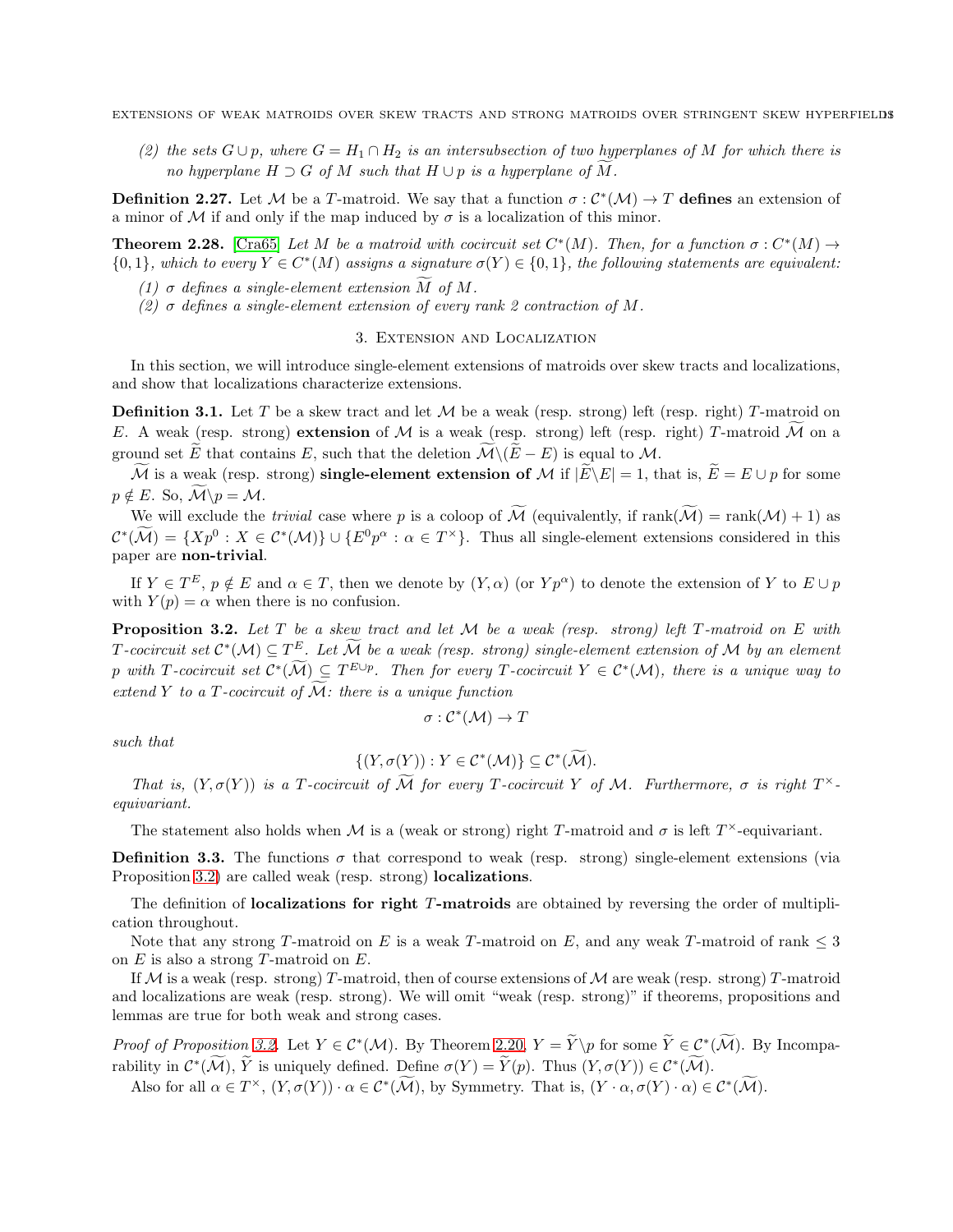So

$$
\sigma(Y \cdot \alpha) = \sigma(Y) \cdot \alpha.
$$

and so  $\sigma$  is right  $T^{\times}$ -equivariant.

For the remainder of this section, we take  $\mathcal M$  to be a left T-matroid of rank d on E with T-cocircuit set  $\mathcal{C}^*(\mathcal{M})$  and left quasi-Plücker coordinates  $[\cdot]$ , M to be an extension of M by p, and  $\sigma : \mathcal{C}^*(\mathcal{M}) \to T$  to be the corresponding localization of  $M$ . Let cl be the closure operator of  $M$ .

<span id="page-11-2"></span>**Lemma 3.4.** Let  $\beta$  be the set of basis of  $\mathcal{M}$ . The set of basis of  $\widetilde{\mathcal{M}}$  is

$$
\widetilde{\mathcal{B}} = \mathcal{B} \cup \{ Fp \subseteq E \cup p \mid |F| = d - 1, E \setminus cl(F) = \underline{Y} \text{ and } \sigma(Y) \neq 0 \text{ for some } Y \in C^*(\mathcal{M}) \}.
$$

*Proof.* As  $\mathcal{M} = \widetilde{\mathcal{M}} \backslash p$  and  $\text{rank}(\mathcal{M}) = \text{rank}(\widetilde{\mathcal{M}})$ , we know that the independent sets  $\mathcal{I}(\mathcal{M}) = \mathcal{I}(\widetilde{\mathcal{M}}) \cap \mathcal{P}(E)$ and rank $(\widetilde{\mathcal{M}})$  = rank $(\mathcal{M})$ . So  $\mathcal{B} \subseteq \widetilde{\mathcal{B}}$  and for  $B \in \widetilde{\mathcal{B}} \backslash \mathcal{B}$ ,  $B = Fp$  for some  $F \in \mathcal{I}(\mathcal{M})$ . So we only need to prove that

$$
\widetilde{\mathcal{B}} \setminus \mathcal{B} = \{ Fp \subseteq E \cup p \mid |F| = d - 1, E \setminus \text{cl}(F) = \underline{Y} \text{ and } \sigma(Y) \neq 0 \text{ for some } Y \in C^*(\mathcal{M}) \}.
$$

For  $\subseteq$ , let  $B \in \mathcal{B} \setminus \mathcal{B}$  with  $B = Fp$  and  $F \in \mathcal{I}(\mathcal{M})$ . As  $|F| = d - 1$ , then there exists  $Y \in \mathcal{C}^*(\mathcal{M})$  such that  $E\backslash \text{cl}(F) = \underline{Y}$ . We claim that  $\sigma(Y) \neq 0$ . Otherwise,  $Yp^0 \in C^*(\widetilde{\mathcal{M}})$ . Then  $p \notin \widetilde{E}\backslash \text{cl}_{\widetilde{\mathcal{M}}}(F)$  and this contradicts that  $Fp$  is a basis of  $\widetilde{\mathcal{M}}$ .

For  $\supseteq$ , let F be an independent set in M with  $|F| = d - 1$ . Then there exists  $Y \in C^*(\mathcal{M})$  such that  $E\setminus \text{cl}(F) = \underline{Y}$ . If  $\sigma(Y) \neq 0$ , then  $p \in \widetilde{E} \setminus \text{cl}_{\widetilde{\mathcal{M}}}(F)$ . So  $Fp \in \widetilde{\mathcal{B}}$ . If  $\sigma(Y) = 0$ , then  $p \notin \widetilde{E} \setminus \text{cl}_{\widetilde{\mathcal{M}}}(F)$ . So  $Fp \notin \widetilde{\mathcal{B}}$ .  $F p \notin \widetilde{\mathcal{B}}.$ 

<span id="page-11-0"></span>**Lemma 3.5.** Let  $[\cdot]$ <sup> $\tilde{M}$ </sup> *be left quasi-Plücker coordinates for*  $\tilde{M}$ *. Let*  $F \subseteq E$  *be independent in*  $M$  *with*  $|F| = d - 1$  and let  $Y \in C^*(\mathcal{M})$  with  $\underline{Y} = E \text{cl}(F)$ *. Let*  $y \in \underline{Y}$ *. If*  $\sigma(Y) \neq 0$ *, then* 

$$
\sigma(Y) \cdot Y(y)^{-1} = \overline{[Fp, Fy]_{\widetilde{\mathcal{M}}}}.
$$

*Proof.* This is proved by Lemma [2.18.](#page-8-1) □

<span id="page-11-1"></span>**Proposition 3.6.** *The left T-coordinates*  $[\cdot]_p : A_{\widetilde{M}} \to T$  *defined by* 

$$
[Fs, Ft]_p = \begin{cases} [Fs, Ft] & \text{if } p \notin Fst, \\ \frac{\sigma(Y) \cdot Y(t)^{-1}}{Y(s) \cdot \sigma(Y)^{-1}} & \text{if } p = s \text{ and } Y \in C^*(\mathcal{M}) \text{ with } \underline{Y} = E \backslash \text{cl}(F), \\ [Gsg, Gtg] & \text{if } p \in I \text{ and } Y \in C^*(\mathcal{M}) \text{ with } \underline{Y} = E \backslash \text{cl}(F), \\ [Gsg, Gtg] & \text{if } p \in F, G = F \backslash \{p\}, Gst \notin \mathcal{B} \text{ and } Gsg, Gtg \in \mathcal{B} \\ \text{for some } g \in E, \\ -\overline{Y_t(s) \cdot \sigma(Y_t)^{-1} \cdot \sigma(Y_s) \cdot Y_s(t)^{-1}} & \text{if } p \in F, G = F \backslash \{p\}, Gst \in \mathcal{B}, Y_i \in C^*(\mathcal{M}) \text{ with } \\ \underline{Y_i} = E \backslash \text{cl}(Gi) \text{ for } i \in \{s, t\}. \end{cases} (2)
$$

are left quasi-Plücker coordinates of  $\widetilde{M}$ *. In particular,*  $\widetilde{M}$  is uniquely determined by  $[\cdot]_p$ *.* 

*Proof.* Let Fs, Ft be adjacent bases of M and let  $[\cdot]_{\widetilde{M}}$  be left quasi-Plücker coordinates of M.<br>If  $p \notin Fst$ , then Fs and Ft are also adjacent bases of M. Then there exists  $Y \in C^*(M)$  such that  $\underline{Y} = E \cdot \text{cl}(F)$  and  $Y := (Y, \sigma(Y) \in C^*(\mathcal{M})$ . So  $[Fs, Ft]_{\widetilde{\mathcal{M}}} = Y(s) \cdot Y(t)^{-1} = Y(s) \cdot Y(t)^{-1} = [Fs, Ft]$  by Lemma [2.18.](#page-8-1)

If  $p \in \{s, t\}$ , then there exists  $Y \in C^*(\mathcal{M})$  such that  $\underline{Y} = E\backslash cl(F)$ . If  $p = s$ , then by Lemma [3.5,](#page-11-0) we have  $[Fp, Ft]_{\widetilde{\mathcal{M}}} = \overline{\sigma(Y) \cdot Y(t)^{-1}}$ . If  $p = t$ , then by [\(P1\)](#page-7-2) and Lemma [3.5,](#page-11-0) we have  $[Fs, Fp]_{\widetilde{\mathcal{M}}} = ([Fp, Fs]_{\widetilde{\mathcal{M}}})^{-1} =$  $(\overline{\sigma(Y)\cdot Y(s)^{-1}})^{-1} = \overline{Y(s)\cdot \sigma(Y)^{-1}}.$ 

If  $p \in F$ , then let  $G = F\backslash \{p\}$ . As  $Fs, Ft \in \mathcal{B}$ , then both  $Gs$  and  $Gt$  are independent sets in  $\mathcal{M}$ . Now we consider Gst.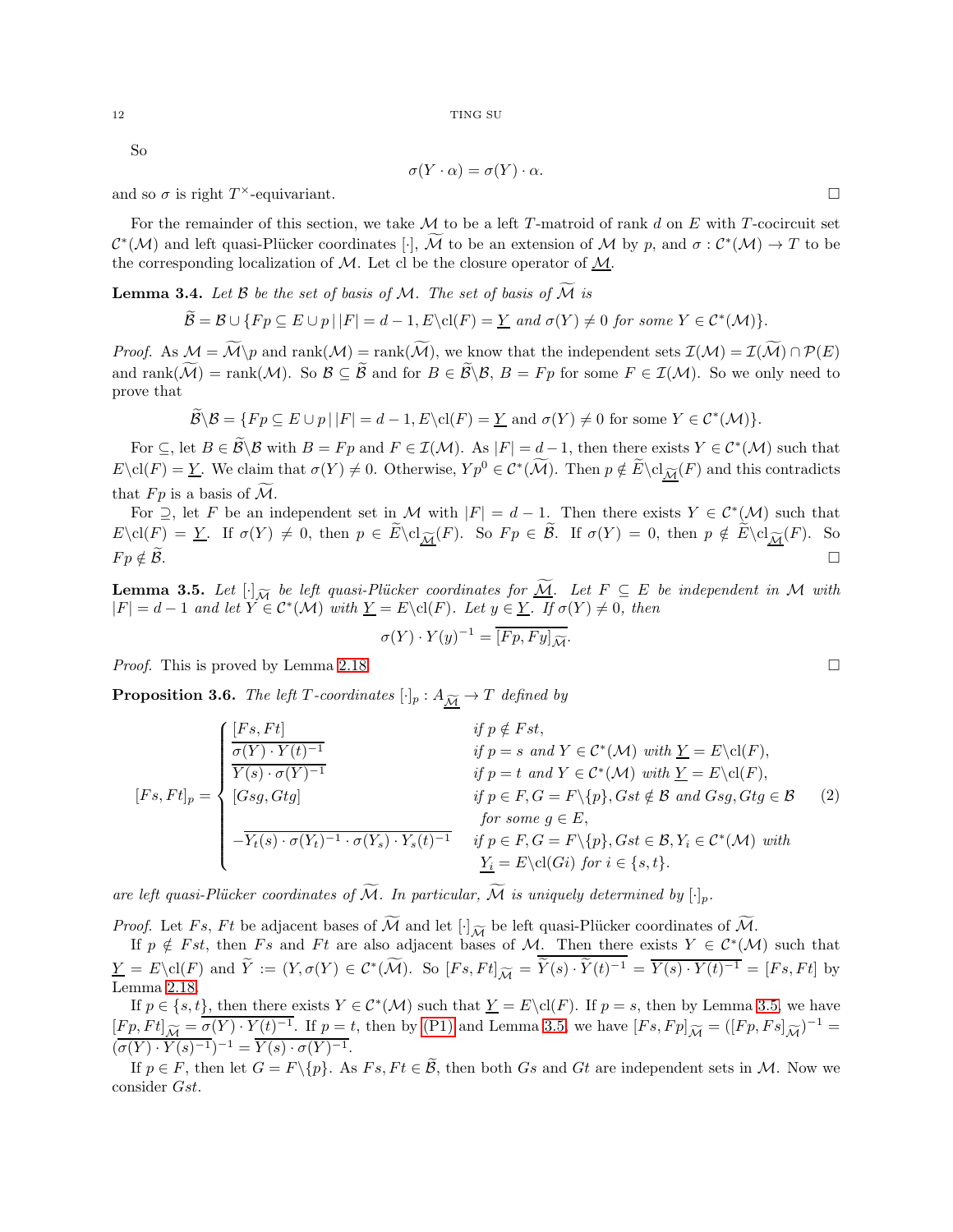If  $Gst \notin \mathcal{B}$ , then we let  $g \in E$  such that  $Gsg, Gtg \in \mathcal{B}$ . We also have  $Gsg, Gtg \in \mathcal{B}$ . So by [\(P4\)](#page-7-6) and above argument,  $[Fs, Ft]_{\widetilde{\mathcal{M}}} = [Gsg, Gtg]_{\widetilde{\mathcal{M}}} = [Gsg, Gtg].$ 

If  $Gst \in \mathcal{B}$ , then  $Gst \in \mathcal{B}$ . So there exist  $Y_i \in C^*(\mathcal{M})$  such that  $Y_i = E\backslash cl(G_i)$  for  $i \in \{s, t\}$ . As  $Gst \in \mathcal{B}$ , then  $t \in Y_s$  and  $s \in Y_t$ . By [\(P2\),](#page-7-3) we have  $[Gsp, Gtp]_{\widetilde{\mathcal{M}}} \cdot [Gst, Gsp]_{\widetilde{\mathcal{M}}} \cdot [Gtp, Gst]_{\widetilde{\mathcal{M}}} = -1$ . Then by [\(P1\)](#page-7-2) and above argument, we have

$$
[Gsp, Gtp]_{\widetilde{\mathcal{M}}} = -[Gst, Gtp]_{\widetilde{\mathcal{M}}} \cdot [Gsp, Gst]_{\widetilde{\mathcal{M}}} = -\overline{Y_t(s) \cdot \sigma(Y_t)^{-1} \cdot \sigma(Y_s) \cdot Y_s(t)^{-1}}.
$$

So,

$$
[Fs, Ft]_{\widetilde{\mathcal{M}}} = \begin{cases} \frac{[Fs, Ft]}{\sigma(Y) \cdot Y(t)^{-1}} & \text{if } p \notin Fst, \\ \frac{\overline{\sigma(Y) \cdot Y(t)^{-1}}}{Y(s) \cdot \sigma(Y)^{-1}} & \text{if } p = s \text{ and } Y \in \mathcal{C}^*(\mathcal{M}) \text{ with } \underline{Y} = E \backslash \text{cl}(F), \\ [Gsg, Gtg] & \text{if } p \in F, G = F \backslash \{p\}, Gst \notin \mathcal{B} \text{ and } Gsg, Gtg \in \mathcal{B} \\ \text{for some } g \in E, \\ -\overline{Y_t(s) \cdot \sigma(Y_t)^{-1} \cdot \sigma(Y_s) \cdot Y_s(t)^{-1}} & \text{if } p \in F, G = F \backslash \{p\}, Gst \in \mathcal{B}, Y_i \in \mathcal{C}^*(\mathcal{M}) \text{ with } \\ \frac{Y_i}{Y_i} = E \backslash \text{cl}(Gi) \text{ for } i \in \{s, t\}. \end{cases}
$$

As  $[\cdot]_{\widetilde{\mathcal{M}}}$  is uniquely determined by  $\sigma$ , thus  $\widetilde{\mathcal{M}}$  is uniquely determined by  $\sigma$ .

If M is a right T-matroid, then the right quasi-Plücker coordinates of the extension  $\widetilde{\mathcal{M}}$  are defined analogously by reversing the order of multiplication throughout.

In subsection [1.1.1,](#page-1-2) we talked about how to find the signed cocircuit set of the extended oriented matroid, determined by a localization. Now we will generalize that to matroids over skew tracts.

First, for matroid over skew tracts, we would like to find all  $X \in C^*(\mathcal{M})$  that arise via modular elimination by  $p$ . The following lemma characterizes those  $T$ -cocircuits.

<span id="page-12-0"></span>**Lemma 3.7.** *Let*  $(Y_1, Y_2)$  *be a modular pair of* T-*cocircuits of* M *with*  $\sigma(Y_1) = -\sigma(Y_2) \neq 0$ *. Then there exists a unique*  $X \in C^*(\mathcal{M})$  *such that*  $X(p) = 0$  *and*  $Y_1(f) + Y_2(f) - X(f) \in N_G$  *for all*  $f \in E$ *. Further, if*  $e \in Y_1 \cap Y_2$ , then

$$
X(e) = -Y_1(e) \cdot \sigma(Y_1)^{-1} \cdot \sigma(Y_e) \cdot Y_e(e_1)^{-1} \cdot Y_2(e_1)
$$

*where*  $Y_e \in C^*(\mathcal{M})$  *with*  $Y_e = E \cdot cl((Y_1^0 \cap Y_2^0) \cup e)$  *and*  $e_1 \in Y_2 \setminus Y_1$ *.* 

Recall that such a  $Y_e$  was guaranteed by Lemma [2.19.](#page-8-2)

*Proof.* The Modular Elimination axiom in M shows that there exists  $X \in C^*(\mathcal{M})$  such that X eliminates p between  $(Y_1, \sigma(Y_1))$  and  $(Y_2, \sigma(Y_2))$ , that is  $X(p) = 0$  and  $Y_1(f) + Y_2(f) - X(f) \in N_G$  for all  $f \in E$ .

Now, let  $e \in Y_1 \cap Y_2$ . Let us find the value of  $X(e)$ .

Let F be a maximal independent set in  $Y_1^0 \cap Y_2^0$ . Then  $|F| = d-2$ . Let  $e_1 \in \underline{Y_2 \setminus Y_1}$ . Thus  $X(e_1) = Y_2(e_1)$ and  $Y_1 = E \cdot \text{cl}(Fe_1)$ . So  $Fe_1p, Fe_1e, Fe_2 \in \mathcal{B}$ . Let  $Y_e \in C^*(\mathcal{M})$  with  $Y_e = E \cdot \text{cl}(Fe)$ .

By Dual pivoting property, we have that  $\overline{X(e) \cdot X(e_1)^{-1}} = [Fep, Fe_1p]_p$ . By Proposition [3.6,](#page-11-1) we also have that

$$
[Fep, Fe_1p]_p = -\overline{Y_1(e) \cdot \sigma(Y_1)^{-1} \cdot \sigma(Y_e) \cdot Y_e(e_1)^{-1}}.
$$

Then So

$$
X(e) \cdot X(e_1)^{-1} = -Y_1(e) \cdot \sigma(Y_1)^{-1} \cdot \sigma(Y_e) \cdot Y_e(e_1)^{-1}.
$$

 $X(e) = -Y_1(e) \cdot \sigma(Y_1)^{-1} \cdot \sigma(Y_e) \cdot Y_e(e_1)^{-1} \cdot Y_2(e_1).$ 

If M is a right T-matroid, then the value of  $X(e)$  is obtained by reversing the order of multiplication throughout.

**Definition 3.8.** We denote X as in Lemma [3.7](#page-12-0) by  $Mod(Y_1, Y_2, p)$ .

 $\Box$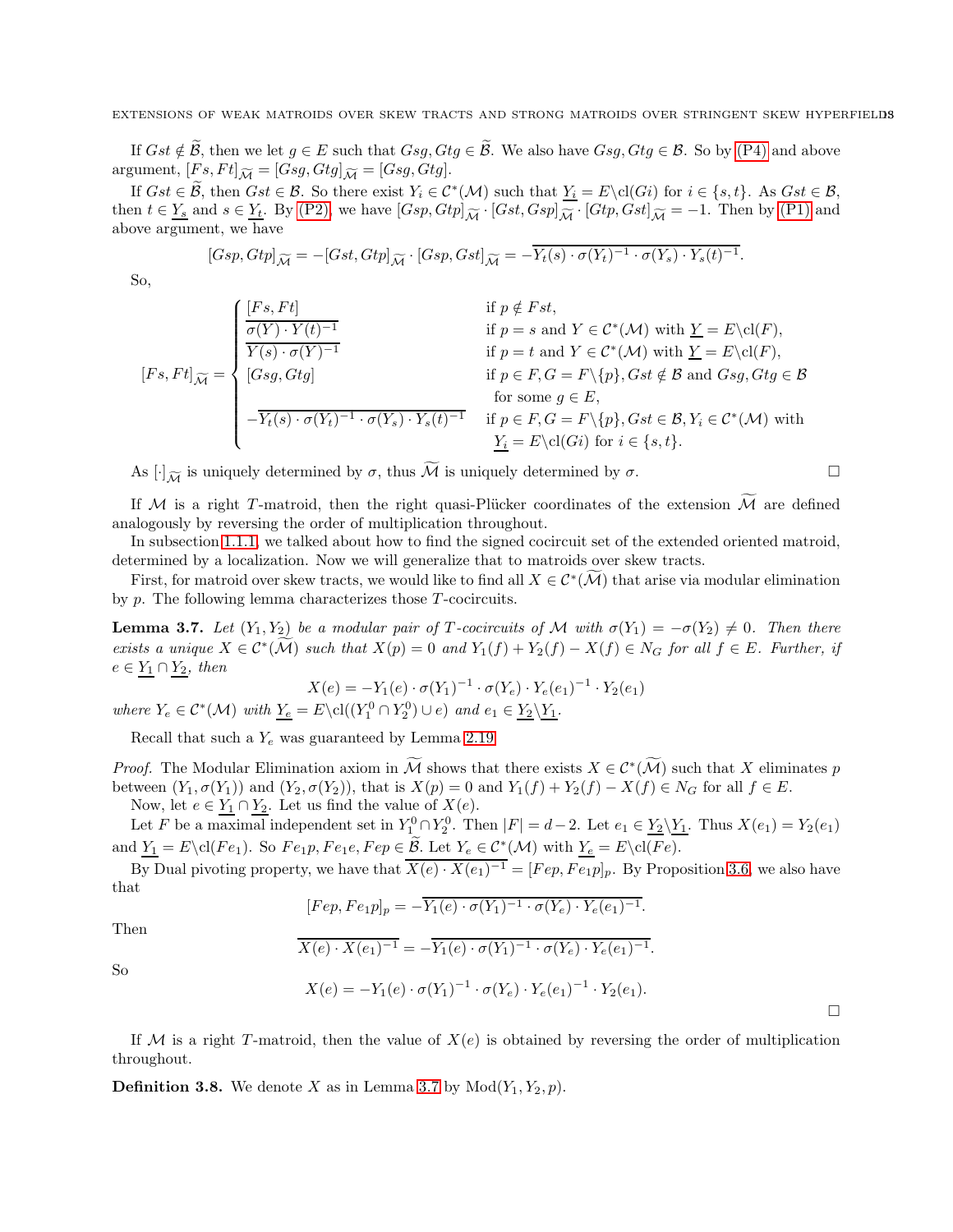<span id="page-13-1"></span>Proposition 3.9. *The set of T-cocircuits of*  $\tilde{M}$  *is* 

$$
\mathcal{C}^*(\mathcal{M}) = \{ (Y, \sigma(Y)) : Y \in \mathcal{C}^*(\mathcal{M}) \} \cup
$$
  
\n
$$
\{ \text{Mod}(Y_1, Y_2, p) : Y_1, Y_2 \in \mathcal{C}^*(\mathcal{M}), (Y_1, Y_2) \text{ is a modular pair of } T\text{-cocircuits,}
$$
  
\n
$$
\text{and } \sigma(Y_1) = -\sigma(Y_2) \neq 0 \}.
$$

*Proof.* (2): Proposition [3.2](#page-10-2) and Lemma [3.7](#page-12-0) show that the right side of the equation is contained in  $\mathcal{C}^*(\mathcal{M})$ . (⊆): As  $\widetilde{\mathcal{M}}\backslash p = \widetilde{\mathcal{M}}\backslash p$ , then  $\widetilde{\mathcal{M}}$  is also a single-element extension of  $\mathcal{M}$  by p.

Let  $X \in C^*(\mathcal{M})$ . Thus  $X^0$  is a hyperplane of M. Lemma [2.26](#page-9-1) describes 2 possible types for  $X^0$ .

If  $X^0$  is of type (1), then either  $X^0$  or  $X^0\backslash p$  is a hyperplane of M. So there exists  $Y' \in C^*(\mathcal{M})$  such that  $\underline{Y'} = \underline{X} \backslash p$  or  $\underline{Y'} = \underline{X}$ . As  $(Y', \sigma(Y')) \in C^*(\mathcal{M})$ , by Incomparability,  $X = (Y', \sigma(Y')) \cdot \alpha$ , for some  $\alpha \in T^{\times}$ . So  $X \in \{ (Y, \sigma(Y)) : Y \in C^*(\mathcal{M}) \}.$ 

If  $X^0$  is of type (2), then  $p \notin \underline{X}$ . That is,  $X = (Z, 0)$ , for some  $Z \in T^E$ . And  $Z^0 = H_1 \cap H_2$ , where  $H_1$ and  $H_2$  are two hyperplanes of M and there is no hyperplane  $H \supset Z^0$  of M such that  $H \cup p$  is a hyperplane of  $\overline{\mathcal{M}}$ .

Let  $Y_1, Y_2 \in C^*(\mathcal{M})$  such that  $Y_1^0 = H_1$  and  $Y_2^0 = H_2$ . Then  $\underline{Z} = \underline{Y_1} \cup \underline{Y_2}$ . As  $\text{rank}(H_1) = \text{rank}(H_2) = d-1$ , then  $rank(H_1 \cap H_2) \leq d-2$ . Since  $rank(X^0) = d-1$  and  $H_1 \cap H_2 = Z^0 = X^0 \backslash p$ , then  $rank(H_1 \cap H_2) \geq d-2$ . So rank $(H_1 \cap H_2) = d - 2$ . Thus  $(Y_1, Y_2)$  is a modular pair of T-cocircuits. As  $H_i \supset Z^0$ ,  $H_i \cup p$  is not a hyperplane of  $\mathcal{M}$ , for  $i = 1, 2$ . So  $\sigma(Y_i) \neq 0$ , for  $i = 1, 2$ . Without loss of generality, choose  $Y_1, Y_2$  such that  $\sigma(Y_1) = -\sigma(Y_2) \neq 0$  and  $Y_1(e) = Z(e)$ , for  $e \in Y_1 \backslash Y_2$ .

By Modular Elimination in M, there exists  $X_1 \in C^*(\mathcal{M})$  such that  $X_1(p) = 0$  and for every  $e \in E$ ,  $Y_1(e) + Y_2(e) - X_1(e) \in N_G$ . So  $\underline{X_1} \subseteq \underline{Y_1} \cup \underline{Y_2}$ .

As  $\underline{X} = \underline{Z} = \underline{Y_1} \cup \underline{Y_2}, X_1 \subseteq \underline{X}$ . By Incomparability,  $X = X_1 \cdot \alpha$ , for some  $\alpha \in T^{\times}$ . As  $X_1(e) = Y_1(e)$ , for all  $e \in Y_1 \backslash Y_2$ , then  $\alpha = 1$ . So  $X = X_1$ . So  $\overline{X} = \text{Mod}(Y_1, Y_2, p).$ 

<span id="page-13-3"></span>Corollary 3.10. *The support of*  $Mod(Y_1, Y_2, p)$  *is equal to*  $Y_1 \cup Y_2$ *.* 

It follows from the proof of Proposition [3.6](#page-11-1) and the proof of Proposition [3.9](#page-13-1) that the characterization of quasi-Plücker coordinates  $[\cdot]_p$  and the characterization of T-cocircuit set  $\mathcal{C}^*(\mathcal{M})$  also hold if M is a strong T matroid.

## 4. Pathetic Cancellation Property

<span id="page-13-0"></span>Recall (Theorem [1.3\)](#page-2-1) that if a function  $\sigma : C^*(\mathcal{M}) \to \mathbb{S}$  defines a single-element extension of every rank 2 contraction of an oriented matroid  $M$ , then it is a localization. But it is not always true for other skew tracts.

Now we will introduce a property for a skew tract  $T$ , which is necessary and sufficient for Theorem [1.3](#page-2-1) to generalize to weak matroids over skew tracts (Theorem [1.5\)](#page-4-1). Theorem [4.3](#page-14-0) proves the necessity and Theorem [5.1](#page-18-1) proves the sufficiency.

<span id="page-13-2"></span>**Definition 4.1.** Let T be a skew tract. We say T satisfies the **Pathetic Cancellation Property** if for every  $a, b, x, y, z \in T^{\times}$  with

$$
1 + a - x \in N_G,
$$
  
\n
$$
ax = xa,
$$
  
\n
$$
-1 + b - y \in N_G,
$$
  
\n
$$
by = yb,
$$
  
\n
$$
a + b - z \in N_G,
$$
  
\n
$$
a^{-1}zb^{-1} = b^{-1}za^{-1},
$$
  
\n
$$
x + y - z \in N_G,
$$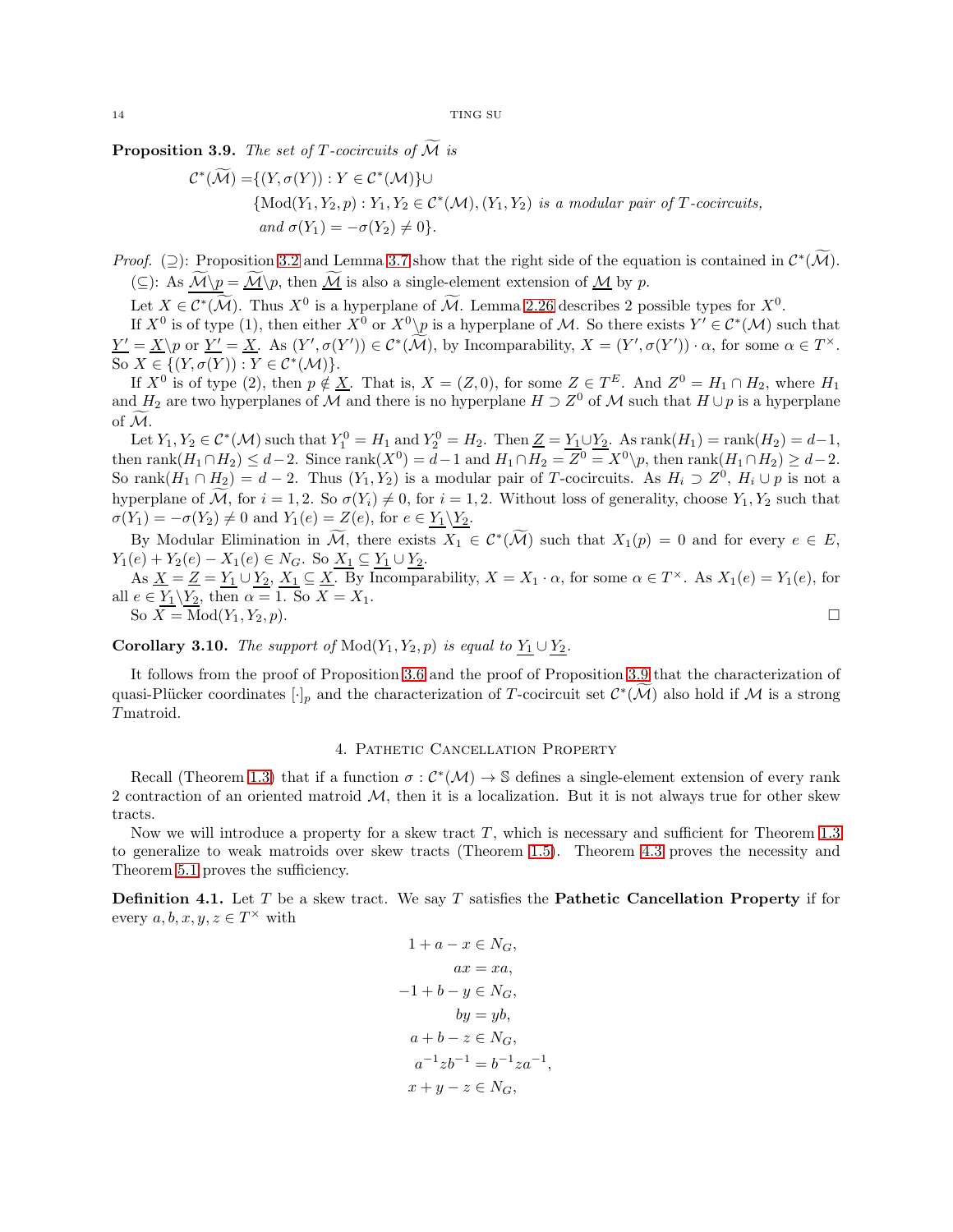$$
x^{-1}zy^{-1} = y^{-1}zx^{-1},
$$

we have

$$
xb-ay-z\in N_G.
$$

The name *Pathetic Cancellation* comes from how the property behaves in a field. When T is a field, the hypothesis can be stated as

$$
x = 1 + a,
$$
  
\n
$$
y = -1 + b,
$$
  
\n
$$
z = a + b,
$$
  
\n
$$
z = x + y.
$$

and the conclusion can be stated as  $z = xb - ay$ .

It is a *cancellation* in a field as

$$
xb - ay = (1 + a)b - a(-1 + b) = (a + b) + (ab - ab) = a + b = z.
$$

And it is *Pathetic* because it needs all hypotheses, but when T is a field, the hypotheses become less and any three of them imply the fourth one and give the conclusion via cancellation.

Here are one example of hyperfields that does not satisfy Pathetic Cancellation.

<span id="page-14-2"></span>**Example 4.2.** The example is over  $\mathbb{P}$ . Let  $a = \frac{-1+i}{\sqrt{2}}$  $\frac{+i}{2}, b = \frac{1+i}{\sqrt{2}}$  $\frac{x-i}{2}$ ,  $x = \frac{\sqrt{3}+i}{2}$ ,  $y = \frac{-1+\sqrt{3}i}{2}$ , and  $z = i$ . It is easy to check that  $a, b, x, y, z$  satisfies all hypotheses in Definition [4.1.](#page-13-2) However,  $z \notin xb \boxplus -ay = \{\frac{-1+\sqrt{3}+i(1+\sqrt{3})}{2\sqrt{3}}\}$  $\frac{2\sqrt{2}}{2\sqrt{2}}\},$ as shown in Figure [4.](#page-14-1)

We depict a, b, x, y and z by labelled points on a picture of  $S^1$ . The left circle in Figure [4](#page-14-1) depicts a, b, x, y and z. The dashed lines indicate the hyperadditions  $a \boxplus 1$ ,  $-1 \boxplus b$ ,  $a \boxplus b$  and  $x \boxplus y$ . And the right circle depicts  $-ay$  and xb.

<span id="page-14-1"></span>

FIGURE 4. Illustration for Example [4.2](#page-14-2)

<span id="page-14-0"></span>Theorem 4.3. *Let* T *be a skew tract not satisfying Pathetic Cancellation. There is a both weak and strong left* T-matroid M on E and a right  $T^{\times}$ -equivariant function  $\sigma : C^*(\mathcal{M}) \to T$  such that  $\sigma$  defines a single*element extension by a new element* p *on every rank 2 contraction of* M *but* σ *is not a localization.*

Before showing the proof, we will first introduce a useful lemma for determining localizations of rank 2 T -matroids on three elements.

<span id="page-14-3"></span>**Lemma 4.4.** Let T be a skew tract, let M be a uniform rank 2 left T-matroid on three elements with T*cocircuit set*  $C^*(\mathcal{M})$ , and let  $\sigma : C^*(\mathcal{M}) \to T$  be a right  $T^{\times}$ -equivariant function. Then  $\sigma$  is a localization if and only if there exist  $Y_1, Y_2, Y_3 \in C^*(\mathcal{M})$  such that  $Y_3$  eliminates some element e between  $Y_1$  and  $Y_2$ , and  $\sigma(Y_1) + \sigma(Y_2) - \sigma(Y_3) \in N_G$ .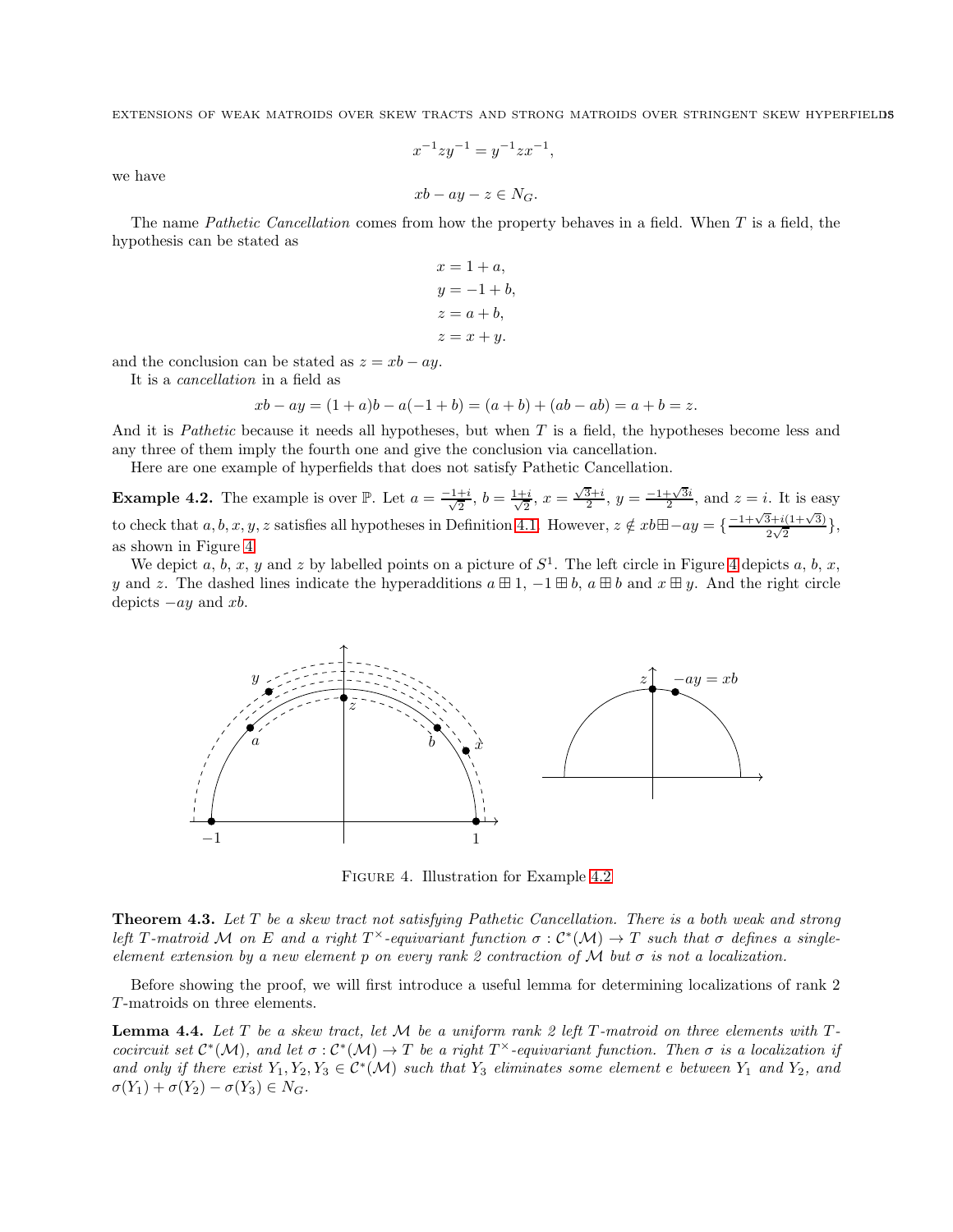*Proof.* Let E be the ground set of M and  $E = \{e_1, e_2, e_3\}.$ 

 $(\Rightarrow)$ : We suppose that  $\sigma$  is a localization. As M is a rank 2 T-matroid, then every pair of T-cocircuits of M form a modular pair. Let  $e \in E$  and  $(Y_1, Y_2)$  be a modular pair of T-cocircuits of M with  $Y_1(e) = -Y_2(e) \neq 0$ . Without loss of generality, we may assume  $e = e_3$ ,  $Y_1(e_1) = 0$  and  $Y_2(e_2) = 0$ . There exists  $Y_3 \in C^*(\mathcal{M})$  such that Y<sub>3</sub> eliminates  $e_3$  between Y<sub>1</sub> and Y<sub>2</sub>. Thus Y<sub>3</sub> $(e_3) = 0$  and Y<sub>1</sub> $(f) + Y_2(f) - Y_3(f) \in N_G$  for all  $f \in E$ . So  $Y_3(e_1) = Y_2(e_1)$ ,  $Y_3(e_2) = Y_1(e_2)$  and  $Y_3 = \{e_1, e_2\}$ .

Let  $\overline{\mathcal{M}}$  be the extension of  $\mathcal M$  on  $E \cup p$  determined by  $\sigma$ . As  $(Y_1, \sigma(Y_1)), (Y_2, \sigma(Y_2))$  form a modular pair in  $\mathcal{C}^*(\mathcal{M})$  with  $Y_1(e) = -Y_2(e)$ , then there exists  $Y \in \mathcal{C}^*(\mathcal{M})$  such that Y eliminate e between  $(Y_1, \sigma(Y_1))$ and  $(Y_2, \sigma(Y_2))$ . Thus  $\widetilde{Y}(e) = 0$ ,  $Y_1(f) + Y_2(f) - \widetilde{Y}(f) \in N_G$  for all  $f \in E$ , and  $\sigma(Y_1) + \sigma(Y_2) - \widetilde{Y}(p) \in N_G$ . So  $\widetilde{Y}(e_1) = Y_2(e_1), \widetilde{Y}(e_2) = Y_1(e_2)$  and  $\{e_1, e_2\} \subseteq \widetilde{Y} \subseteq \{e_1, e_2, p\}.$ 

Now let us look at the T-cocircuits  $(Y_3, \sigma(Y_3))$  and  $\widetilde{Y}$ . As  $\{e_1, e_2\} \subseteq (Y_3, \sigma(Y_3)) \subseteq \{e_1, e_2, p\}$  and  $\{e_1, e_2\} \subseteq$  $\widetilde{Y} \subseteq \{e_1, e_2, p\}$ , then either  $(Y_3, \sigma(Y_3)) \subseteq \widetilde{Y}$  or  $\widetilde{Y} \subseteq (Y_3, \sigma(Y_3))$ . By Symmetry,  $\widetilde{Y} = (Y_3, \sigma(Y_3)) \cdot \alpha$  for some  $\alpha \in T^{\times}$ . As  $Y_3(e_1) = Y_2(e_1) = Y(e_1)$ , then  $\alpha = 1$ . Thus  $Y = (Y_3, \sigma(Y_3))$ . So  $\sigma(Y_1) + \sigma(Y_2) - \sigma(Y_3) \in N_G$ .

<span id="page-15-0"></span> $(\Leftarrow)$ : We suppose that there exist  $Y_1, Y_2, Y_3 \in C^*(\mathcal{M})$  such that  $Y_3$  eliminates some element e between  $Y_1$ and  $Y_2$ , and  $\sigma(Y_1) + \sigma(Y_2) - \sigma(Y_3) \in N_G$ . Then without loss of generality, we may assume  $e = e_3$ ,  $Y_1(e_1) = 0$ and  $Y_2(e_2) = 0$ . We list a representative from each projective T-cocircuit of M in Table [1.](#page-15-0)

|        | e <sub>1</sub> | $e_2$      | $e_3$       |  |  |
|--------|----------------|------------|-------------|--|--|
| $Y_2$  | $Y_2(e_1)$     |            | $-Y_1(e_3)$ |  |  |
| $Y_1$  |                | $Y_1(e_2)$ | $Y_1(e_3)$  |  |  |
| $Y_3$  | $Y_2(e_1)$     | $Y_1(e_2)$ |             |  |  |
| 'TABLE |                |            |             |  |  |

Let  $Z \in T^{E \cup p}$  be such that

$$
Z = (Y_2(e_1) \cdot \sigma(Y_2)^{-1}, -Y_1(e_2) \cdot \sigma(Y_1)^{-1}, -Y_1(e_3) \cdot (\sigma(Y_1)^{-1} + \sigma(Y_2)^{-1}), 0)
$$

and let  $\alpha \in T^{\times}$  be such that  $\alpha = \sigma(Y_1)^{-1} + \sigma(Y_2)^{-1}$ . Then we define a set  $\mathcal{C} \subseteq T^{E \cup p}$  by

$$
\widetilde{\mathcal{C}} := \{ (Y_1, \sigma(Y_1)) \cdot \beta : \beta \in T^\times \} \cup \{ (Y_2, \sigma(Y_2)) \cdot \beta : \beta \in T^\times \} \cup \{ (Y_3, \sigma(Y_3)) \cdot \beta : \beta \in T^\times \} \cup \{ Z \cdot \beta : \beta \in T^\times \}.
$$

We would like to show that  $\tilde{\mathcal{C}}$  is the T-cocircuit set of a rank 2 left T-matroid  $\tilde{\mathcal{M}}$  on the set  $E \cup p$  and  $\tilde{\mathcal{M}}$ is the extension of  $M$  determined by  $\sigma$ .

As  $M$  is of rank 2, then every pair of T-cocircuits of  $M$  is a modular pair.

As  $\sigma(Y_1) + \sigma(Y_2) - \sigma(Y_3) \in N_G$ , it is easy to verify that

$$
Z = \text{Mod}(-Y_1 \cdot \sigma(Y_1)^{-1}, Y_2 \cdot \sigma(Y_2)^{-1}, p),
$$
  
\n
$$
Z = \text{Mod}(Y_2 \cdot \alpha, -Y_3 \cdot \sigma(Y_1)^{-1}, p),
$$
  
\n
$$
Z = \text{Mod}(-Y_1 \cdot \alpha, Y_3 \cdot \sigma(Y_2)^{-1}, p).
$$

So  $\sigma$  is a localization.

The statement also holds for a uniform rank 2 right  $T$ -matroid on three elements and a left  $T^{\times}$ -equivariant function.

Now we will give the proof of Theorem [4.3.](#page-14-0)

*Proof of Theorem [4.3.](#page-14-0)* As T does not satisfy Pathetic Cancellation, then there exist  $a, b, x, y, z \in T^{\times}$  with  $1 + a - x \in N_G$ ,  $ax = xa$ ,  $-1 + b - y \in N_G$ ,  $by = yb$ ,  $a + b - z \in N_G$ ,  $a^{-1}zb^{-1} = b^{-1}za^{-1}$ ,  $x + y - z \in N_G$ and  $x^{-1}zy^{-1} = y^{-1}zx^{-1}$ , but  $xb - ay - z \notin N_G$ .

Now we define a weak left T-matroid M on the set  $E = \{y_1, y_2, y_3, y_4\}$  of rank 3 with T-cocircuit set  $\mathcal{C}^*(\mathcal{M})$ . We list a representative from each projective T-cocircuit of M in Table [2.](#page-16-0)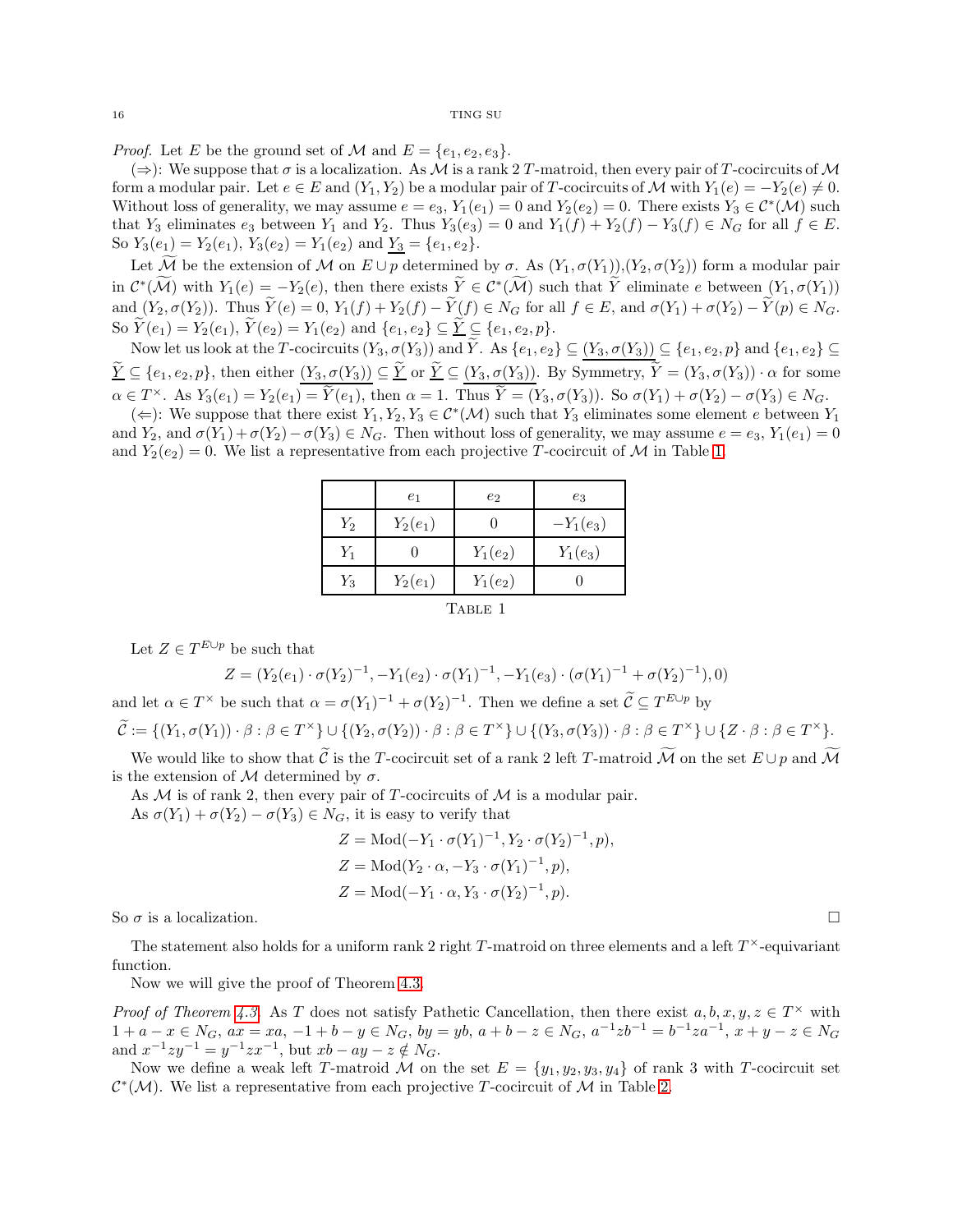<span id="page-16-0"></span>

|                    | $y_1\,$        | $\mathcal{Y}2$   | $y_3$    | $y_4$      |
|--------------------|----------------|------------------|----------|------------|
| $Y_{23}$           | 1              | $\Omega$         | $\Omega$ | 1          |
| $Y_{13}$           | 0              | 1                | $\Omega$ | $b^{-1}\,$ |
| $Y_{12}$           | $\overline{0}$ | 0                | 1        | $a^{-1}$   |
| $\mathcal{Y}_{24}$ | 1              | $\theta$         | $-a$     | 0          |
| $Y_{34}$           | $-1$           | $\boldsymbol{b}$ | $\Omega$ | 0          |
| $\mathcal{Y}_{14}$ | 0              | h                | $-a$     |            |
|                    |                | TABLE 2          |          |            |

<span id="page-16-1"></span>

Figure 5. Collinearities for the counterexample

Figure [5](#page-16-1) shows the collinearities for cocircuits of the underlying matroid on elements of E.

It is easy to check  $\mathcal{C}^*(\mathcal{M})$  satisfies Modular Elimination. As  $\mathcal M$  is of rank 3 with fewer than 6 elements,  $M$  is both a weak and a strong left  $T$ -matroid.

Let  $\sigma: \mathcal{C}^*(\mathcal{M}) \to T$  be the right T-equivariant function such that

$$
\sigma(Y_{23}) = \sigma(Y_{13}) = 1,
$$
  
\n
$$
\sigma(Y_{12}) = -1,
$$
  
\n
$$
\sigma(Y_{24}) = x,
$$
  
\n
$$
\sigma(Y_{34}) = y
$$

and

$$
\sigma(Y_{14})=z.
$$

First, we will verify that  $\sigma$  defines a single-element extension of every rank 2 contraction of M using Lemma [4.4.](#page-14-3)

We can see that  $Y_{13}\y_1, Y_{12}\y_1$  and  $Y_{14}\y_1$  are representatives for the T-cocircuits of the rank 2 contraction  $\mathcal{M}/y_1$ . And  $Y_{14}\y_1$  eliminates  $y_4$  between  $(Y_{13}\y_1) \cdot Y_{13}(y_4)^{-1}$  and  $(Y_{12}\y_1) \cdot (-Y_{12}(y_4)^{-1})$ . We also have  $\sigma(Y_{13}) \cdot Y_{13}(y_4)^{-1} + \sigma(Y_{12}) \cdot (-Y_{12}(y_4)^{-1}) - \sigma(Y_{14}) = b + a - z \in N_G.$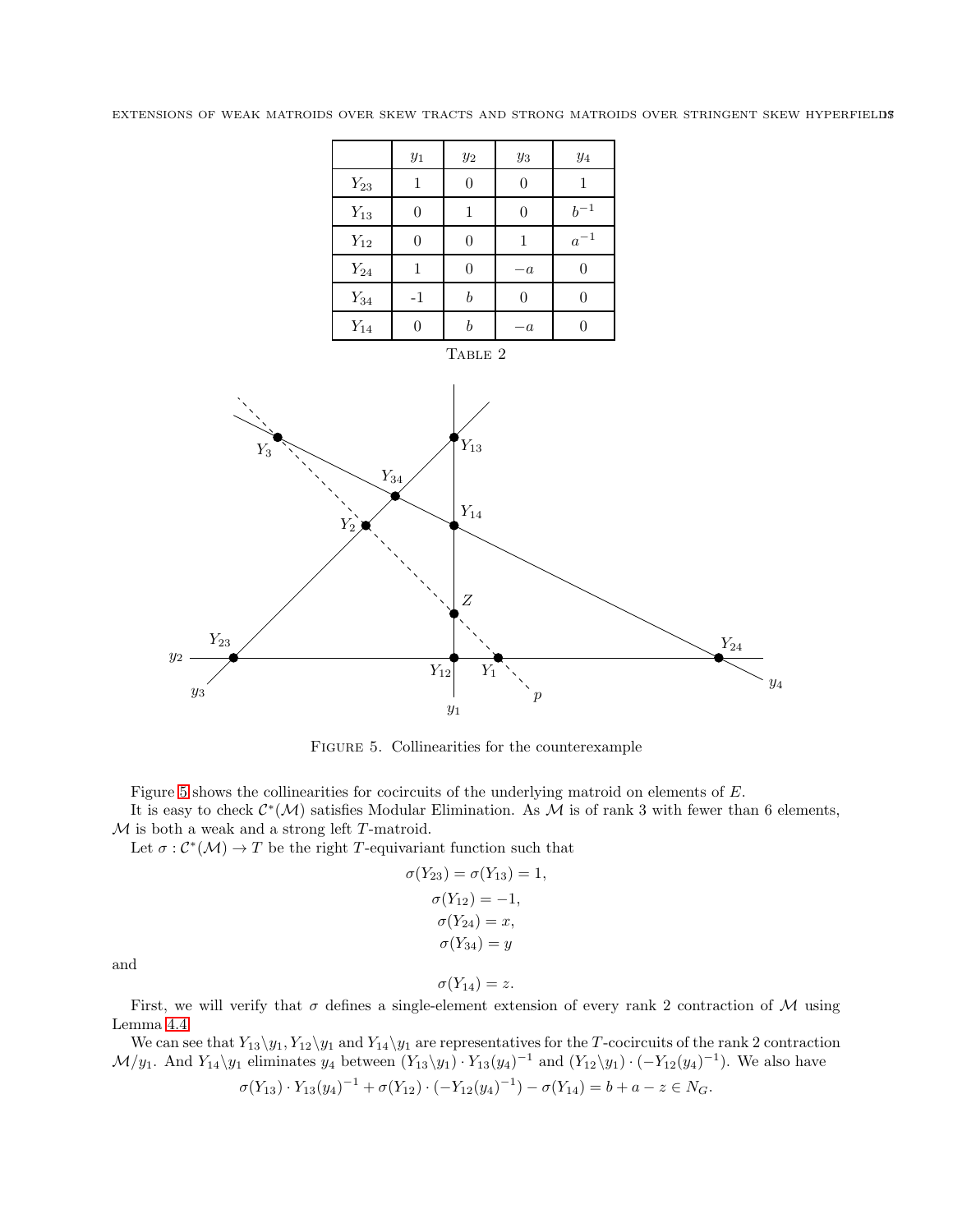So by Lemma [4.4,](#page-14-3)  $\sigma$  induces a function  $\sigma/y_1$  which is a localization on  $\mathcal{M}/y_1$ .

Similarly,  $Y_{23}\y_2, Y_{12}\y_2$  and  $Y_{24}\y_2$  are representatives for the T-cocircuits of the rank 2 contraction  $\mathcal{M}/y_2$ . And  $Y_{24}\y_2$  eliminates  $y_4$  between  $Y_{23}\y_2$  and  $(Y_{12}\y_2)\cdot(-Y_{12}(y_4)^{-1})$ . We also have

$$
\sigma(Y_{23}) + \sigma(Y_{12}) \cdot (-Y_{12}(y_4)^{-1}) - \sigma(Y_{24}) = 1 + a - x \in N_G.
$$

So by Lemma [4.4,](#page-14-3)  $\sigma$  induces a function  $\sigma/y_2$  which is a localization on  $\mathcal{M}/y_2$ .

Similarly,  $Y_{23}\y_3, Y_{13}\y_3$  and  $Y_{34}\y_3$  are representatives for the T-cocircuits of the rank 2 contraction  $\mathcal{M}/y_3$ . And  $Y_{34}\y_3$  eliminates  $y_4$  between  $-Y_{23}\y_3$  and  $(Y_{13}\y_3)\cdot Y_{13}(y_4)^{-1}$ . We also have

$$
-\sigma(Y_{23}) + \sigma(Y_{13}) \cdot Y_{13}(y_4)^{-1} - \sigma(Y_{34}) = -1 + b - y \in N_G.
$$

So by Lemma [4.4,](#page-14-3)  $\sigma$  induces a function  $\sigma/y_3$  which is a localization on  $\mathcal{M}/y_3$ .

Similarly,  $Y_{24}\y_4, Y_{34}\y_4$  and  $Y_{14}\y_4$  are representatives for the T-cocircuits of the rank 2 contraction  $\mathcal{M}/y_4$ . And  $Y_{14}\y_4$  eliminates  $y_1$  between  $Y_{24}\y_4$  and  $Y_{34}\y_4$ . We also have

$$
\sigma(Y_{24}) + \sigma(Y_{34}) - \sigma(Y_{14}) = x + y - z \in N_G.
$$

So by Lemma [4.4,](#page-14-3)  $\sigma$  induces a function  $\sigma/y_4$  which is a localization on  $\mathcal{M}/y_4$ .

So  $\sigma$  defines a single-element extension of every rank 2 contraction of M.

<span id="page-17-0"></span>Next we would like to show that  $\sigma$  is not a localization of M. Suppose by way of contradiction that σ is a localization of M. Let M be the single-element extension of M determined by σ. Now we list a representative from each projective T-cocircuit of M in the form of  $(Y, \sigma(Y))$ ,  $Y \in C^*(\mathcal{M})$  in Table [3.](#page-17-0)

|                            | $y_1$    | $y_2$            | $y_3$ | $y_4$    | $\,p$            |  |  |
|----------------------------|----------|------------------|-------|----------|------------------|--|--|
| $(Y_{23}, \sigma(Y_{23}))$ | 1        | $\Omega$         | 0     | 1        | 1                |  |  |
| $(Y_{13}, \sigma(Y_{13}))$ | 0        |                  | 0     | $h^{-1}$ |                  |  |  |
| $(Y_{12}, \sigma(Y_{12}))$ | $\theta$ | $\Omega$         | 1     | $a^{-1}$ | $-1$             |  |  |
| $(Y_{24}, \sigma(Y_{24}))$ |          | $\left( \right)$ | $-a$  | 0        | $\boldsymbol{x}$ |  |  |
| $(Y_{34}, \sigma(Y_{34}))$ | $-1$     | h                | 0     | $\Omega$ | $\mathcal{Y}$    |  |  |
| $(Y_{14}, \sigma(Y_{14}))$ | 0        | h                | $-a$  |          | $\boldsymbol{z}$ |  |  |
| TABLE 3                    |          |                  |       |          |                  |  |  |

By Proposition [3.9,](#page-13-1) the extension  $\widetilde{\mathcal{M}}$  will also have T-cocircuits

$$
Y_1 = \text{Mod}(Y_{23}, Y_{12}, p),
$$
  
\n
$$
Y_2 = \text{Mod}(-Y_{23}, Y_{13}, p),
$$
  
\n
$$
Z = \text{Mod}(Y_{13}, Y_{12}, p),
$$
  
\n
$$
Y_3 = \text{Mod}(Y_{24} \cdot \sigma(Y_{24})^{-1}, Y_{34} \cdot (-\sigma(Y_{34})^{-1}), p).
$$

So by Lemma [3.7,](#page-12-0) we have

$$
Y_1(y_1) = Y_{23}(y_1) = 1
$$
  
\n
$$
Y_1(y_2) = 0
$$
  
\n
$$
Y_1(y_3) = Y_{12}(y_3) = 1
$$
  
\n
$$
Y_1(y_4) = -Y_{23}(y_4)\sigma(Y_{23})^{-1}\sigma(Y_{24})Y_{24}(y_3)^{-1}Y_{12}(y_3) = xa^{-1},
$$
  
\nsince  $Y_{23}(y_3) = 0$ ,  
\nsince  $Y_{23}(y_3) = 0$ ,  
\nsince  $Y_{23}(y_3) = 0$ ,

and so

$$
Y_1 = (1, 0, 1, xa^{-1}, 0).
$$

Similarly by Lemma [3.7,](#page-12-0) we have

$$
Y_2(y_1) = -Y_{23}(y_1) = -1
$$
 since  $Y_{13}(y_1) = 0$ ,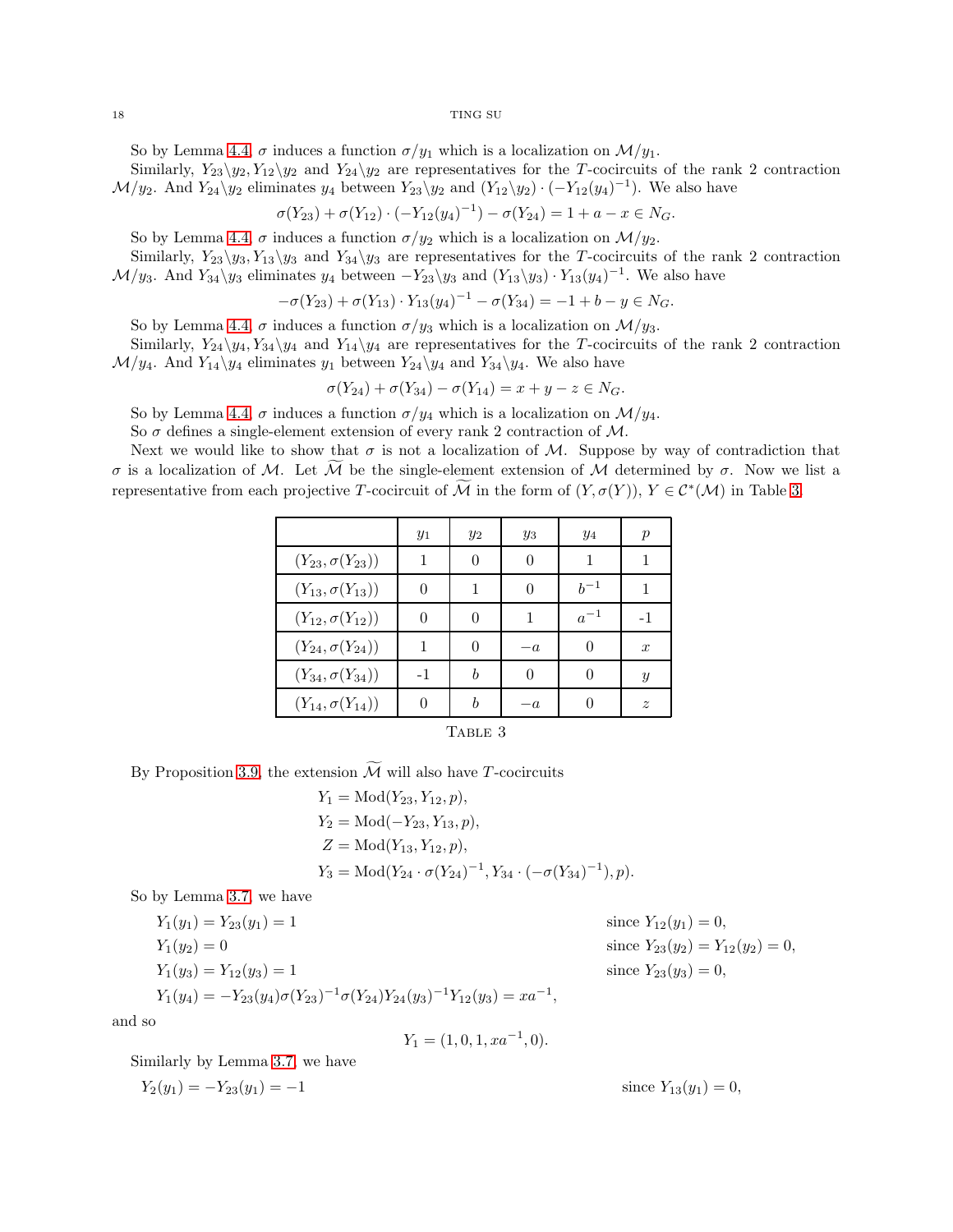,

$$
Y_2(y_2) = Y_{13}(y_2) = 1
$$
  
\n
$$
Y_2(y_3) = 0
$$
  
\n
$$
Y_2(y_4) = -(-Y_{23}(y_4))\sigma(-Y_{23})^{-1}\sigma(Y_{34})Y_{34}(y_2)^{-1}Y_{13}(y_2) = -yb^{-1}
$$

and so

$$
Y_2 = (-1, 1, 0, -yb^{-1}, 0).
$$

Similarly by Lemma [3.7,](#page-12-0) we have

$$
Z(y_1) = 0
$$
  
\n
$$
Z(y_2) = Y_{13}(y_2) = 1
$$
  
\n
$$
Z(y_3) = Y_{12}(y_3) = 1
$$
  
\n
$$
Z(y_4) = -Y_{13}(y_4)\sigma(Y_{13})^{-1}\sigma(Y_{14})Y_{14}(y_3)^{-1}Y_{12}(y_3) = b^{-1}za^{-1},
$$

since  $Y_{13}(y_1) = Y_{12}(y_1) = 0$ , since  $Y_{12}(y_2) = 0$ , since  $Y_{13}(y_3) = 0$ ,

since  $Y_{23}(y_3) = Y_{13}(y_3) = 0$ ,

since  $Y_{23}(y_2) = 0$ ,

and so

$$
Z = (0, 1, 1, b^{-1}za^{-1}, 0).
$$

We can see that  $Y_1^0 = \{y_2, p\}$  and  $Y_2^0 = \{y_3, p\}$ , thus  $Y_1$  and  $Y_2$  form a modular pair. As  $Y_1(y_1) = 1$ ,  $Y_2(y_1) = -1$  and  $Z^0 = \{y_1, p\}$ , thus Z should eliminate  $y_1$  between  $Y_1$  and  $Y_2$ . Then

$$
Y_1(y_2) + Y_2(y_2) - Z(y_2) = 0 + 1 - 1 = 0 \in N_G,
$$
  

$$
Y_1(y_3) + Y_2(y_3) - Z(y_3) = 1 + 0 - 1 = 0 \in N_G,
$$

but

 $Y_1(y_4) + Y_2(y_4) - Z(y_4) = x a^{-1} - y b^{-1} - b^{-1} z a^{-1} = a^{-1} x - y b^{-1} - a^{-1} z b^{-1} = a^{-1} (x b - a y - z) b^{-1} \notin N_G,$ by Pathetic Cancellation. We got a contradiction.

So  $\sigma$  is not a localization of M.

There is also an example of a right T-matroid and a left  $T^{\times}$ -equivariant function defined analogously.

<span id="page-18-0"></span>This proves the necessity of Pathetic Cancellation for extending Crapo and Las Vergnas' results. We will prove the sufficiency in the next section.

## 5. CHARACTERIZATION OF LOCALIZATION FOR WEAK T-MATROID

Our main theorem (Theorem [5.1\)](#page-18-1) in this section proves the converse of Theorem [4.3.](#page-14-0)

<span id="page-18-1"></span>Theorem 5.1. *Let* T *be a skew tract satisfying Pathetic Cancellation, let* M *be a weak left* T *-matroid on* E*, and let*

$$
\sigma: \mathcal{C}^*(\mathcal{M}) \to T
$$

*be a right* T <sup>×</sup>*-equivariant function.*

*Then the following statements are equivalent.*

- *(1)*  $\sigma$  *is a weak localization of*  $\mathcal{M}$ *.*
- *(2)* σ *defines a weak single-element extension of every rank 2 contraction of* M*.*
- *(3)* σ *defines a weak single-element extension of every rank 2 minor of* M *on three elements.*

The statement also holds if M is a weak right T-matroid and  $\sigma$  is left  $T^{\times}$ -equivariant. Before showing the main theorem, we will first introduce some useful lemmas.

**Lemma 5.2.** Let M be a (weak or strong) left T-matroid of rank d on E, let  $[\cdot]$  be left quasi-Plücker *coordinates of* M, and let  $\sigma : C^*(\mathcal{M}) \to T$  be a right  $T^{\times}$ -equivariant function. Let cl be the closure operator *of*  $\underline{\mathcal{M}}$ *. Then for any*  $F \subseteq E$  *independent in*  $\mathcal{M}$  *with*  $|F| = d - 1$ ,  $Y \in C^*(\mathcal{M})$ ,  $y \in E$  *such that*  $\underline{Y} = E \setminus cl(F)$ *and*  $y \in Y$ *, we have* 

$$
Y(y) \cdot \sigma(Y)^{-1}
$$

*is independent of the choice of* Y *.*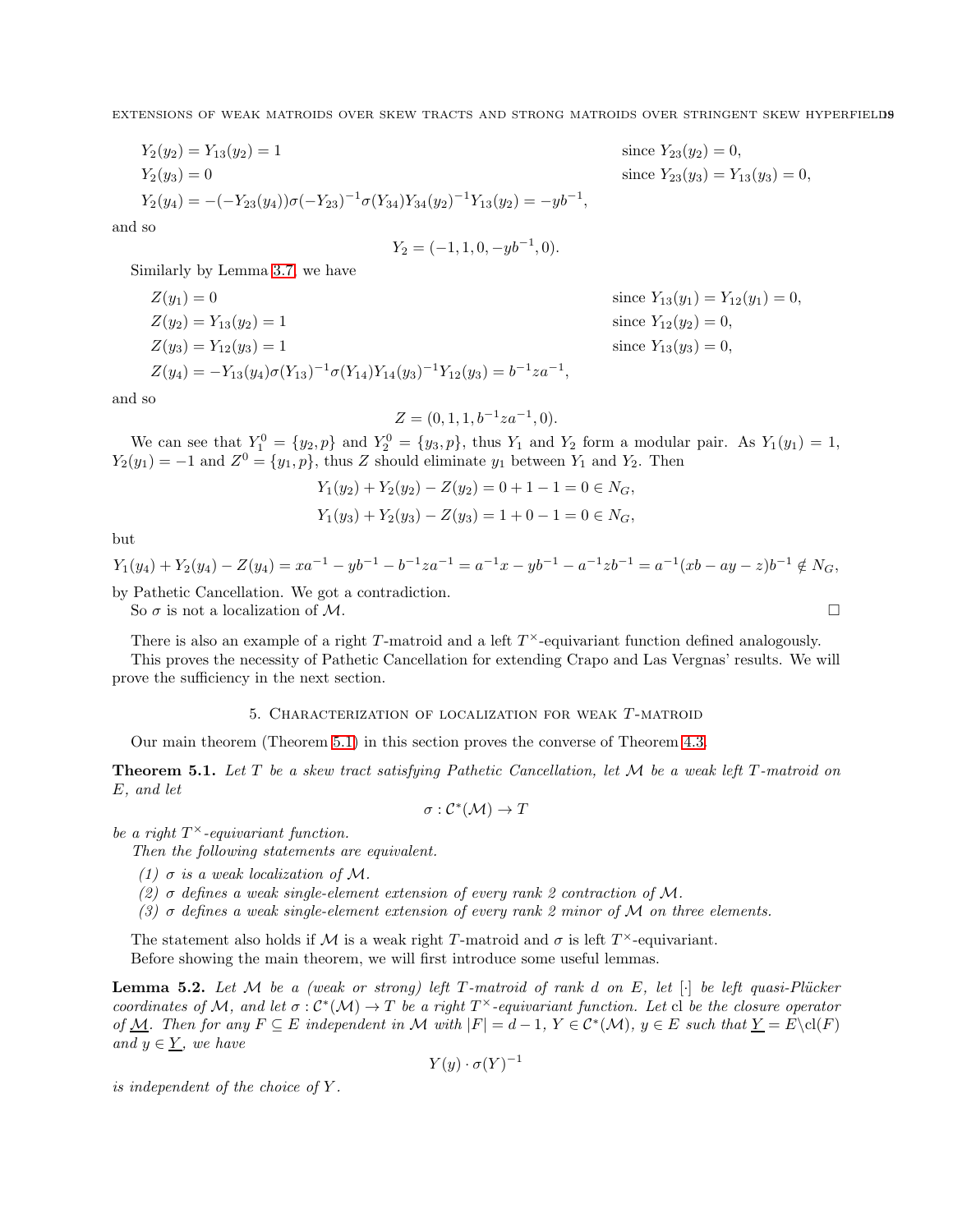*Proof.* Let F be an independent subset of E with  $|F| = d - 1$ . Then there exists a unique projective T-cocircuit D such that  $\underline{Y} = E \cdot cl(F)$  for any T-cocircuit  $Y \in D$ .

Let  $Y_1, Y_2 \in D$ . Then by definition, there exists  $\alpha \in T^{\times}$  such that  $Y_1 = Y_2 \cdot \alpha$ . Let  $y \in Y_1 = Y_2$ . We have

$$
Y_2(y) \cdot \sigma(Y_2)^{-1} = Y_2(y) \cdot \alpha \cdot \alpha^{-1} \cdot \sigma(Y_2)^{-1}
$$
  
=  $(Y_2(y) \cdot \alpha) \cdot (\sigma(Y_2) \cdot \alpha)^{-1}$   
=  $(Y_2(y) \cdot \alpha) \cdot \sigma(Y_2 \cdot \alpha)^{-1}$   
=  $Y_1(y) \cdot \sigma(Y_1)^{-1}$ .

So  $Y(y) \cdot \sigma(Y)^{-1}$  is independent of the choice of  $Y \in D$ .

So for a weak left T-matroid M of rank d with bases  $\mathcal B$  and left quasi-Plücker coordinates [·] and a right  $T^{\times}$ -equivariant function  $\sigma : C^*(\mathcal{M}) \to T$ , we can define a collection  $\mathcal{B}$  of subsets of  $E \cup p$  by

$$
\widetilde{\mathcal{B}} = \mathcal{B} \cup \{ Fp \subseteq E \cup p \mid |F| = d - 1, E \setminus cl(F) = \underline{Y} \text{ and } \sigma(Y) \neq 0 \text{ for some } Y \in C^*(\mathcal{M}) \},
$$

where cl is the closure operator of  $M$ . It is trivial to see that every set of  $\beta$  has the same size. Then we define the collection  $A_{\tilde{\mathcal{B}}}$  of adjacent sets by  $A_{\tilde{\mathcal{B}}} := \{(B, B') \in \tilde{\mathcal{B}} \times \tilde{\mathcal{B}} \mid |B \setminus B'| = 1\} \subseteq T^{E \cup p}$  and then define left T-coordinates  $[\cdot]_p : A_{\widetilde{B}} \to T$  by

$$
[Fs, Ft]_p = \begin{cases} \frac{[Fs, Ft]}{\sigma(Y) \cdot Y(t)^{-1}} & \text{if } p \notin Fst, \\ \frac{\overline{\sigma(Y) \cdot Y(t)^{-1}}}{Y(s) \cdot \sigma(Y)^{-1}} & \text{if } p = s \text{ and } Y \in C^*(\mathcal{M}) \text{ with } \underline{Y} = E \backslash \text{cl}(F), \\ [Gsg, Gtg] & \text{if } p \in F, G = F \backslash \{p\}, Gst \notin \mathcal{B} \text{ and } Gsg, Gtg \in \mathcal{B} \\ \text{for some } g \in E, \\ -\overline{Y_t(s) \cdot \sigma(Y_t)^{-1} \cdot \sigma(Y_s) \cdot Y_s(t)^{-1}} & \text{if } p \in F, G = F \backslash \{p\}, Gst \in \mathcal{B}, Y_i \in C^*(\mathcal{M}) \text{ with } \\ \frac{Y_i}{Y_i} = E \backslash \text{cl}(Gi) \text{ for } i \in \{s, t\}. \end{cases}
$$

<span id="page-19-0"></span>**Lemma 5.3.**  $[\cdot]_p$  *satisfies* [\(P3\)](#page-7-4) and [\(P5\)](#page-7-7) in weak left quasi-Plücker coordinates axioms if and only if  $\sigma$  is a *localization of* M*.*

*Proof.* ( $\Leftarrow$ ): This is proved by Proposition [3.6.](#page-11-1)

 $(\Rightarrow)$ : By definition,  $[\cdot]_p$  satisfies [\(P1\),](#page-7-2) [\(P2\)](#page-7-3) and [\(P4\)](#page-7-6) in weak left quasi-Plücker coordinates axioms. Then if  $[\cdot]_p$  satisfies [\(P3\)](#page-7-4) and [\(P5\)](#page-7-7) in weak left quasi-Plücker coordinates axioms,  $[\cdot]$  are weak left quasi-Plücker coordinates of <u>M</u>. It is easy to check that  $[\cdot]_p$  satisfies the Dual Pivoting Property with  $\mathcal{C}^*(\mathcal{M})$ .

So  $\sigma$  is a localization.

Now we would like to introduce a lemma extending one direction of Lemma [4.4](#page-14-3) to weak left T-matroids.

<span id="page-19-1"></span>**Lemma 5.4.** Let M be a (weak or strong) left T-matroid on E and let  $\sigma : C^*(\mathcal{M}) \to T$  be a localization *of* M. Let  $(Y_1, Y_2)$  be a modular pair of T *-cocircuits of* M with  $Y_1(e) = -Y_2(e) \neq 0$  *for some*  $e \in E$ *. Let*  $Y_3 \in C^*(\mathcal{M})$  *eliminate e between*  $Y_1$  *and*  $Y_2$ *. Then*  $\sigma(Y_1) + \sigma(Y_2) - \sigma(Y_3) \in N_G$ *.* 

*Proof.* We denote  $(Y_i, \sigma(Y_i))$  by  $Y_i$  for  $i \in \{1, 2\}$ . As  $(Y_1, Y_2)$  is a modular pair of T-cocircuits of M with  $Y_1(e) = -Y_2(e) \neq 0$ , then  $\widetilde{Y_1}$  and  $\widetilde{Y_2}$ ) form a modular pair of T-cocircuits of  $\widetilde{\mathcal{M}}$  with  $\widetilde{Y_1}(e) = -\widetilde{Y_2}(e) \neq 0$ . Let  $Z \in C^*(\mathcal{M})$  eliminate e between  $Y_1$  and  $Y_2$ . Thus  $Z(e) = 0$  and  $Y_1(f) + Y_2(f) - Z(f) \in N_G$  for all  $f \in E \cup p$ . Then  $\sigma(Y_1) + \sigma(Y_2) - Z(p) \in N_G$ .

We would like to show that  $Z = (Y_3, \sigma(Y_3))$ , from which it follows that  $\sigma(Y_1) + \sigma(Y_2) - \sigma(Y_3) \in N_G$ . By Proposition [3.9,](#page-13-1) we know that

$$
\mathcal{C}^*(\widetilde{\mathcal{M}}) = \{(W, \sigma(W)) : W \in \mathcal{C}^*(\mathcal{M})\} \cup
$$
  
\n
$$
\{\text{Mod}(W_1, W_2, p) : W_1, W_2 \in \mathcal{C}^*(\mathcal{M}), (W_1, W_2) \text{ is a modular pair of } T\text{-cocircuits,}
$$
  
\nand  $\sigma(W_1) = -\sigma(W_2) \neq 0\}.$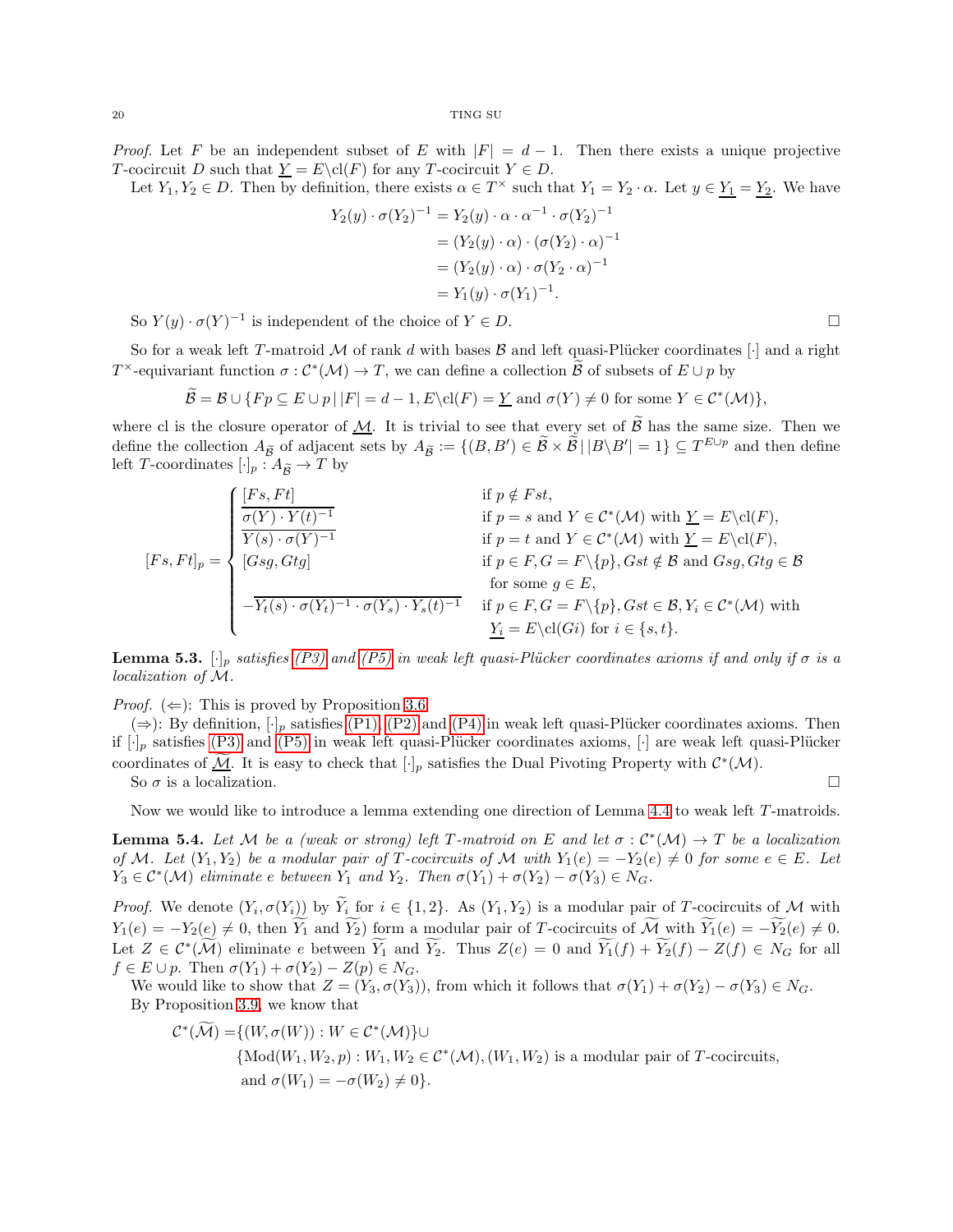We first claim that  $Z \notin \{Mod(Y_1, Y_2, p) : Y_1, Y_2 \in C^*(\mathcal{M}), (Y_1, Y_2) \text{ is a modular pair of } T\text{-cocircuits},\}$ and  $\sigma(Y_1) = -\sigma(Y_2) \neq 0$ . Otherwise, there exist  $(Z_1, Z_2)$  a modular pair of T-cocircuits of M such that  $\sigma(Z_1) = -\sigma(Z_2) \neq 0$  and  $Z = \text{Mod}(Z_1, Z_2, p)$ . By Corollary [3.10,](#page-13-3)  $\underline{Z} = Z_1 \cup Z_2$ . As Z eliminates e between  $\widetilde{Y_1}$ and  $Y_2$ , then  $\underline{Z} \subseteq (\underline{Y_1} \cup \underline{Y_2}) \setminus \{e\}$ . As  $Z(p) = 0$ , then  $\underline{Z} \subseteq (\underline{Y_1} \cup \underline{Y_2}) \setminus \{e\} \subset \underline{Y_1} \cup \underline{Y_2}$ . So  $\underline{Z_1}$ ,  $\underline{Z_2} \subset \underline{Z_1} \cup \underline{Z_2} \subset \underline{Y_1} \cup \underline{Y_2}$ . As  $(Y_1, Y_2)$  is a modular pair of T-cocircuits of M, by Definition [2.10,](#page-6-4) the height of  $Y_1 \cup Y_2$  is 2 in the lattice  $U(\mathcal{C}^*(\mathcal{M}))$ . We got a contradiction. So our claim holds.

Then from our claim, we have that  $Z \in \{ (Y, \sigma(Y)) : Y \in C^*(\mathcal{M}) \}$ . Let  $x \in Y_1 \backslash Y_2$ . Then there exists  $Z' \in C^*(\mathcal{M})$  such that  $Z = (Z', \sigma(Z'))$ . As Z eliminates e between  $Y_1$  and  $Y_2$ , then  $Z \subseteq (\underline{Y_1} \cup \underline{Y_2})\backslash \{e\}$  and  $Z(x) = Y_1(x)$ . Thus  $\underline{Z'} \subseteq (\underline{Y_1} \cup \underline{Y_2}) \setminus \{e\}$  and  $Z'(x) = Y_1(x)$ .

As  $Y_3$  eliminates e between  $Y_1$  and  $Y_2$ , then  $Y_3 \subseteq (\underline{Y_1} \cup \underline{Y_2}) \setminus \{e\}$  and  $Y_3(x) = Y_1(x)$ . Suppose by way of contradiction that  $Z' \neq Y_3$ . As  $\underline{Z'} \subseteq (\underline{Y_1} \cup \underline{Y_2})\backslash \{e\}$  and  $\underline{Y_3} \subseteq (\underline{Y_1} \cup \underline{Y_2})\backslash \{e\}$ , then  $\underline{Z'} \cup \underline{Y_3} \subseteq (\underline{Y_1} \cup \underline{Y_2}) \setminus \{e\} \subset \underline{Y_1} \cup \underline{Y_2}$ . As  $(Y_1, Y_2)$  is a modular pair of T-cocircuits of M, by Definition [2.10,](#page-6-4) the height of  $\underline{Y_1} \cup \underline{Y_2}$  is 2 in the lattice  $U(\mathcal{C}^*(\mathcal{M}))$ , contradicting that

$$
\underline{Z'},\underline{Y_3}\subset \underline{Z'}\cup \underline{Y_3}\subset \underline{Y_1}\cup \underline{Y_2}.
$$

So  $Z' = Y_3$ , and then  $Z = (Y_3, \sigma(Y_3)).$ So  $\sigma(Y_1) + \sigma(Y_2) - \sigma(Y_3) \in N_G$ .

The statement also hold if  $M$  is a (weak or strong) right T-matroid.

Following is a useful lemma showing that  $\sigma \cdot \alpha$  is a localization if  $\sigma$  is, for all  $\alpha \in T^{\times}$ .

<span id="page-20-0"></span>**Lemma 5.5.** Let M be a (weak or strong) left T-matroid on E, let  $\sigma : C^*(\mathcal{M}) \to T$  be a localization, and *let* M *be the extension of* M *by an element* p *determined by*  $\sigma$ . Let  $\alpha \in T^\times$ . Then  $\alpha \cdot \sigma$  *is also a localization of* M and the corresponding extension is the left T-matroid  $\overline{\mathcal{M}}^{\rho}$  arsing from  $\overline{\mathcal{M}}$  by right rescaling, where  $\rho: E \cup p \to T^\times$  *is a function defined by* 

$$
\rho(e) = \begin{cases} 1 & \text{if } e \in E, \\ \alpha & \text{if } e = p. \end{cases}
$$

*Proof.* First we consider the left T-matroid  $\widetilde{\mathcal{M}}^{\rho}$  arsing from  $\widetilde{\mathcal{M}}$  by right rescaling. By Lemma [2.25,](#page-9-2) we know that  $C^*(\mathcal{M}^\rho) = \rho \cdot C^*(\mathcal{M})$ . By definition of  $\rho$ , we have

$$
\mathcal{C}^*(\widetilde{\mathcal{M}}^{\rho})p = \mathcal{C}^*(\widetilde{\mathcal{M}}^{\rho})/p
$$
  
=  $(\rho \cdot \mathcal{C}^*(\widetilde{\mathcal{M}}))/p$   
= MinSupp({ $(\rho \cdot Y)\backslash p | Y \in \mathcal{C}^*(\widetilde{\mathcal{M}})$ })  
= MinSupp({ $Y\backslash p | Y \in \mathcal{C}^*(\widetilde{\mathcal{M}})$ })  
=  $\mathcal{C}^*(\widetilde{\mathcal{M}})/p$   
=  $\mathcal{C}^*(\widetilde{\mathcal{M}}\backslash p)$   
=  $\mathcal{C}^*(\mathcal{M}).$ 

So by definition,  $\mathcal{M}^{\rho}$  is also a weak extension of  $\mathcal M$  by the same element  $p$ .

Now we would like to show that  $\alpha \cdot \sigma$  is the localization corresponding to  $\mathcal{M}^{\rho}$ . Let  $Y \in \mathcal{C}^*(\mathcal{M})$ . By definition, we know that  $(Y, \sigma(Y)) \in C^*(\mathcal{M})$ . Then

$$
\mathcal{C}^*(\widetilde{\mathcal{M}}^\rho) \ni \rho \cdot (Y, \sigma(Y)) = (Y, \alpha \cdot \sigma(Y)).
$$

So by Proposition [3.2,](#page-10-2)  $\alpha \cdot \sigma$  is the localization corresponding to  $\widetilde{\mathcal{M}}^{\rho}$ . . В последните поставите на производите на применении в село в село в село в село в село в село в село в село <br>В село в село в село в село в село в село в село в село в село в село в село в село в село в село в село в сел

Now we would like to prove Theorem [5.1.](#page-18-1) But the proof will be a very long calculation. So we will first introduce a lemma which shows a general version of the direction  $(1) \Rightarrow (2)$ .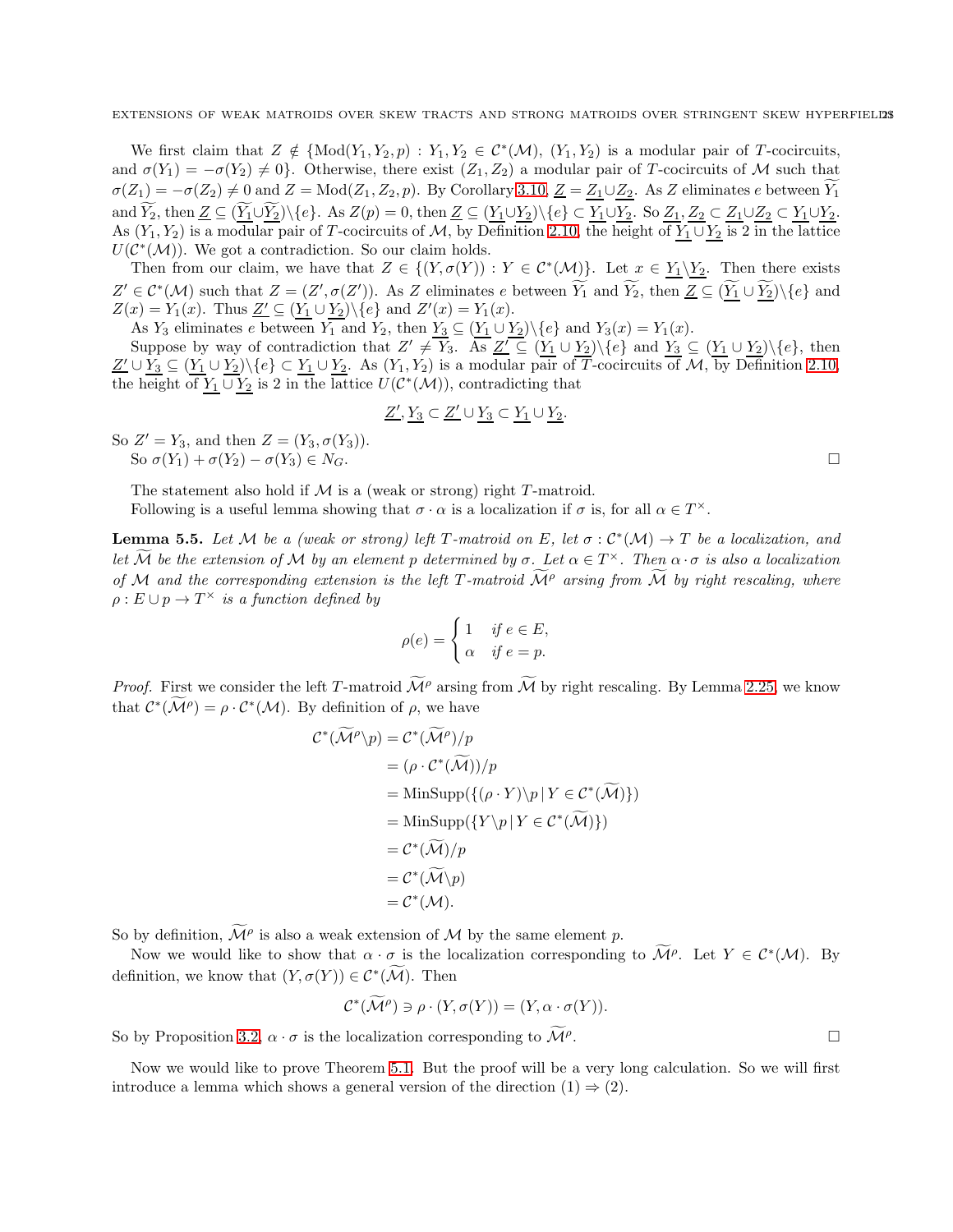<span id="page-21-0"></span>**Lemma 5.6.** Let M be a (weak or strong) left T-matroid on E and let  $\sigma : C^*(\mathcal{M}) \to T$  be a localization of M*. Then* σ *defines a single-element extension of every contraction of* M*.*

*Proof.* Let  $\widetilde{M}$  be the extension of M by an element p determined by  $\sigma$  and let  $E_0 \subseteq E$ . We would like to consider the contraction  $\mathcal{M}/E_0$  of  $\mathcal{M}$ . By definition, we know that

$$
\mathcal{C}^*((\widetilde{\mathcal{M}}/E_0)\backslash p)=\mathcal{C}^*((\widetilde{\mathcal{M}}\backslash p)/E_0)=\mathcal{C}^*(\mathcal{M}/E_0).
$$

So  $\widetilde{\mathcal{M}}/E_0$  is an extension of  $\mathcal{M}/E_0$  by the element p.

Let  $\sigma' : C^*(\mathcal{M}/E_0) \to T$  be the function induced by  $\sigma$ . We would like to show that  $\sigma'$  is the localization of  $\mathcal{M}/E_0$  corresponding to  $\mathcal{M}/E_0$ . It suffices to show that

$$
\mathcal{C}^*(\widetilde{\mathcal{M}}/E_0) = \{ (Z, \sigma'(Z)) : Z \in \mathcal{C}^*(\mathcal{M}/E_0) \} \cup
$$
  
\n
$$
\{ \text{Mod}(Z_1, Z_2, p) : (Z_1, Z_2) \text{ is a modular pair of } T\text{-cocircuits of}
$$
  
\n
$$
\mathcal{M}/E_0 \text{ and } \sigma(Z_1) = -\sigma(Z_2) \neq 0 \}.
$$

By Theorem [2.20](#page-8-0) and Proposition [3.9,](#page-13-1)

$$
\mathcal{C}^*(\mathcal{M}/E_0) = \mathcal{C}^*(\mathcal{M}) \setminus E_0
$$
  
\n
$$
= \{ Y \setminus E_0 : Y \in \mathcal{C}^*(\widetilde{\mathcal{M}}), \underline{Y} \cap E_0 = \varnothing \}
$$
  
\n
$$
= \{ (Y, \sigma(Y)) \setminus E_0 : Y \in \mathcal{C}^*(\mathcal{M}), \underline{Y} \cap E_0 = \varnothing \} \cup \{ \text{Mod}(Y_1, Y_2, p) \setminus E_0 : (Y_1, Y_2) \text{ is a modular pair of } T\text{-cocircuits of } \mathcal{M}, \sigma(Y_1) = -\sigma(Y_2) \neq 0 \text{ and }
$$
  
\n
$$
\underline{\text{Mod}(Y_1, Y_2, p)} \cap E_0 = \varnothing \}.
$$
  
\n
$$
= \{ (Y \setminus E_0, \sigma(Y)) : Y \in \mathcal{C}^*(\mathcal{M}), \underline{Y} \cap E_0 = \varnothing \} \cup \{ \text{Mod}(Y_1, Y_2, p) \setminus E_0 : (Y_1, Y_2) \text{ is a modular pair of } T\text{-cocircuits of } \mathcal{M}, \sigma(Y_1) = -\sigma(Y_2) \neq 0 \text{ and }
$$
  
\n
$$
(\underline{Y_1} \cup \underline{Y_2}) \cap E_0 = \varnothing \}.
$$
  
\n
$$
= \{ (Z, \sigma'(Z)) : Z \in \mathcal{C}^*(\mathcal{M}/E_0) \} \cup \{ \text{Mod}(Z_1, Z_2, p) : (Z_1, Z_2) \text{ is a modular pair of } T\text{-cocircuits of } \mathcal{M}/E_0 \text{ and } \sigma(Z_1) = -\sigma(Z_2) \neq 0 \}.
$$

The statement also holds if  $M$  is a (weak or strong) right  $T$ -matroid.

Now we will introduce a lemma which shows a general version of the direction  $(2) \Rightarrow (3)$  in Theorem [5.1.](#page-18-1)

 $\Box$ 

<span id="page-21-1"></span>**Lemma 5.7.** Let M be a (weak or strong) left T-matroid on E and let  $\sigma : C^*(\mathcal{M}) \to T$  be a localization of M*. Then* σ *defines a single-element extension of every deletion of* M*.*

*Proof.* Let M be the extension of M by an element p determined by  $\sigma$  and let  $E_0 \subseteq E$ . We will prove that  $\sigma$ defines a single-element extension of  $\mathcal{M}\backslash E_0$  when  $|E_0|=1$  and the claim of the lemma follows by induction on the size of  $E_0$ . Let  $E_0 = \{e_0\}$ .

By definition, we know that

$$
\mathcal{C}^*((\mathcal{M}\backslash e_0)\backslash p)=\mathcal{C}^*((\mathcal{M}\backslash p)\backslash e_0)=\mathcal{C}^*(\mathcal{M}\backslash e_0).
$$

So  $\widetilde{\mathcal{M}}\backslash e_0$  is an extension of  $\mathcal{M}\backslash e_0$  by the element p.

Let  $\sigma' : C^*(\mathcal{M}\setminus e_0) \to T$  be the function induced by  $\sigma$ . We would like to show that  $\sigma'$  is the localization of  $\mathcal{M}\backslash e_0$  corresponding to  $\mathcal{M}\backslash e_0$ .

Let  $Z \in C^*(\mathcal{M}\backslash e_0)$ . Then by definition, there exists  $Y \in C^*(\mathcal{M})$  such that  $Z = Y \backslash e_0$ . By Proposition [3.2,](#page-10-2)  $Y := (Y, \underline{\sigma}(Y)) \in C^*(\mathcal{M})$ . We claim that  $Y \geq 0 \in C^*(\mathcal{M} \setminus e_0)$ . Otherwise, there exists  $W \in C^*(\mathcal{M})$  such that  $W\backslash e_0 \subset \widetilde{Y}\backslash e_0$ . Then either  $W\backslash\{e_0, p\} \subset \widetilde{Y}\backslash\{e_0, p\} = \underline{Z}$  or  $W\backslash\{e_0, p\} = \widetilde{Y}\backslash\{e_0, p\}$  and  $W(p) = 0$ . The first case contradicts the definition of Z.

Now we consider the second case. As  $W \setminus \{e_0, p\} = Y \setminus \{e_0, p\}$ , then by comparability there exists  $\alpha \in T^{\times}$ such that  $W\setminus\{e_0, p\} = (\widetilde{Y}\setminus\{e_0, p\}) \cdot \alpha$ . Without loss of generality, we assume that  $\alpha = -1$ . As  $W(p) = 0$ ,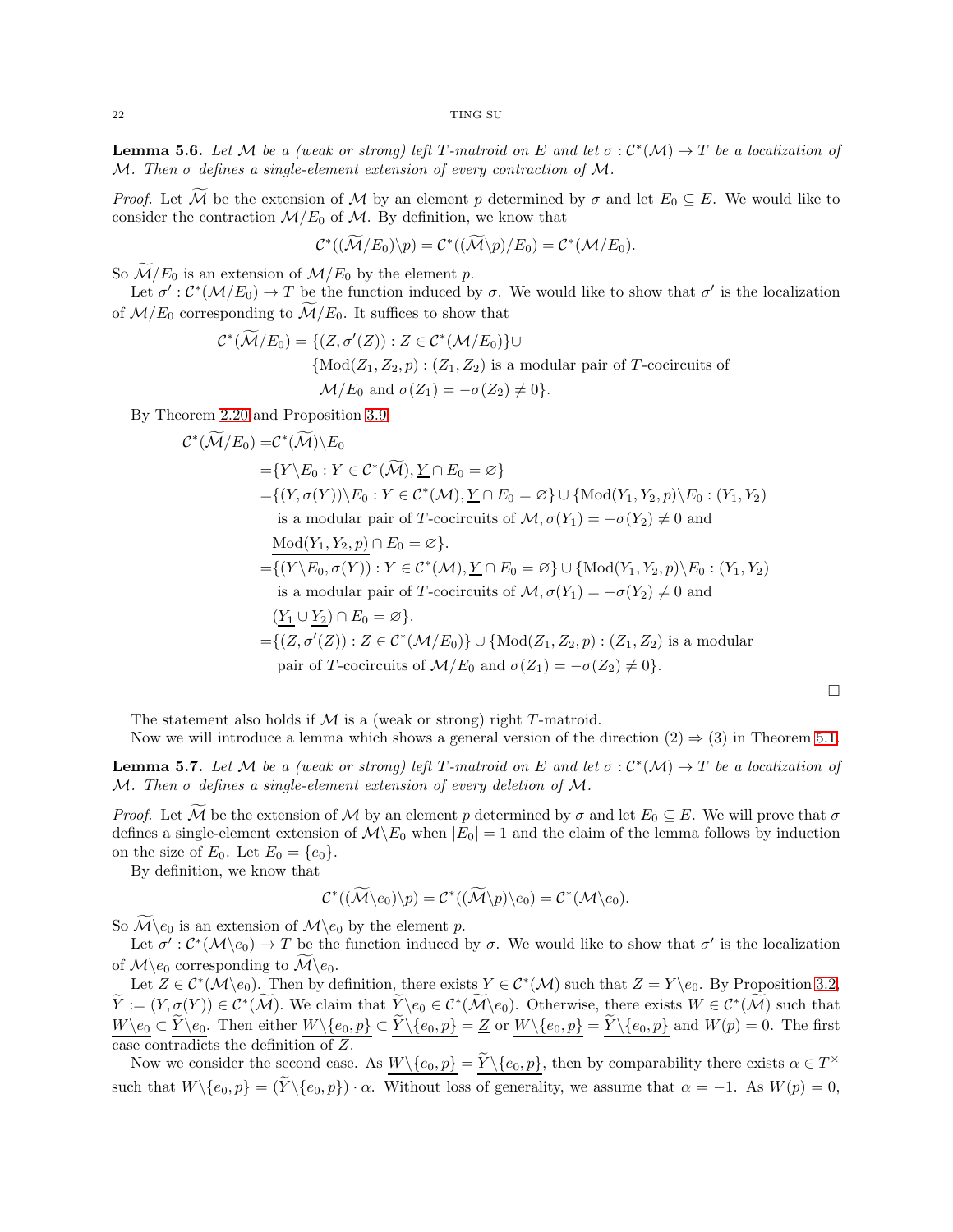then  $W(e_0) \neq 0$  and  $\widetilde{Y}(e_0) = 0$ . So  $\text{rank}_{\widetilde{\mathcal{M}}}(W^0 \cap \widetilde{Y}^0) = \text{rank}(\widetilde{\mathcal{M}}) - 2$  and so W and  $\widetilde{Y}$  form a modular pair of T-cocircuits in M. Let  $e_1 \in \underline{W} \cap \underline{Y} = \underline{W \setminus \{e_0, p\}}$ . By Modular Elimination, there exists  $V \in C^*(\mathcal{M})$ such that  $V(e_1) = 0$  and  $W(f) + \widetilde{Y}(f) - V(f) \in N_G$ . Then  $\underline{V} \subseteq (\underline{W} \cup \widetilde{\underline{Y}})\backslash e_1 = (\underline{Z} \cup \{e_0, p\})\backslash e_1$ . So  $V \setminus \{e_0, p\} \subseteq \underline{Z} \setminus e_1 \subset \underline{Z}$ , contradicting the definition of Z.

So our claim is true, that is  $Y \e_0 \in C^*(\mathcal{M} \e_0)$ . So

$$
(Z, \sigma'(Z)) = (Y \setminus e_0, \sigma(Y)) = \widetilde{Y} \setminus e_0 \in C^*(\mathcal{M} \setminus e_0).
$$

So  $\sigma'$  is the localization of  $\mathcal{M}\backslash e_0$  corresponding to  $\mathcal{M}\backslash e_0$ , and so  $\sigma$  defines a single-element extension of  $\mathcal{M}\backslash e_0$ .

The statement also holds if  $M$  is a (weak or strong) right  $T$ -matroid.

Then we will introduce a lemma which shows a general version of the direction  $(3) \Rightarrow (2)$  in Theorem [5.1.](#page-18-1)

<span id="page-22-3"></span>**Lemma 5.8.** Let M be a T-matroid on E of rank 2 and let  $\sigma : C^*(\mathcal{M}) \to T$  be a function. If  $\sigma$  defines a *single-element extension of every minor of*  $M$  *on three elements, then*  $\sigma$  *is a localization of*  $M$ *.* 

*Proof.* Let cl be the closure operator of <u>M</u>. Let B be set of bases of M and let  $[\cdot]$  :  $A_{\mathcal{B}} \to T$  be left quasi-Plücker coordinates of M. We define a collection B of subsets of  $E \cup p$  and the left T-coordinates  $[\cdot]_p : A_{\widetilde{B}} \to T$  as in Lemma [5.3.](#page-19-0) Then

$$
\mathcal{B} := \mathcal{B} \cup \{ \{e, p\} \mid e \in E, E \setminus cl(\{e\}) = \underline{Y} \text{ and } \sigma(Y) \neq 0 \text{ for some } Y \in C^*(\mathcal{M}) \}
$$

and

<span id="page-22-1"></span>
$$
[\{e,s\},\{e,t\}]_p = \begin{cases} \frac{[\{e,s\},\{e,t\}]}{\sigma(Y)\cdot Y(t)^{-1}} & \text{if } p \notin \{e,s,t\}, \\ \frac{\overline{\sigma(Y)\cdot Y(t)^{-1}}}{Y(s)\cdot \sigma(Y)^{-1}} & \text{if } p = s \text{ and } Y \in \mathcal{C}^*(\mathcal{M}) \text{ with } \underline{Y} = E \backslash \mathrm{cl}(\{e\}), \\ [\{s,g\},\{t,g\}] & \text{if } p = e,\{s,t\} \notin \mathcal{B} \text{ and } \{s,g\},\{t,g\} \in \mathcal{B} \\ \text{for some } g \in E, \\ -\overline{Y_t(s)\cdot \sigma(Y_t)^{-1}\cdot \sigma(Y_s)\cdot Y_s(t)^{-1}} & \text{if } p = e,\{s,t\} \in \mathcal{B}, Y_i \in \mathcal{C}^*(\mathcal{M}) \text{ with} \\ \frac{Y_i}{Y_i} = E \backslash \mathrm{cl}(\{i\}) & \text{for } i \in \{s,t\}. \end{cases} (3)
$$

Now we just need to show that  $[\cdot]_p$  satisfies [\(P3\)](#page-7-4) and [\(P5\)](#page-7-7) in weak left quasi-Plücker coordinates axioms. So we need to show that

(a) for any  $e, x_1, x_2, x_3 \in E \cup p$  with  $\{e, x_i\} \in \widetilde{\mathcal{B}}$  for all  $i \in \{1, 2, 3\}$ , we have

<span id="page-22-0"></span>
$$
[\{e, x_1\}, \{e, x_2\}]_p \cdot [\{e, x_2\}, \{e, x_3\}]_p \cdot [\{e, x_3\}, \{e, x_1\}]_p = 1,
$$
\n(4)

(b) for any  $y_1, y_2, y_3, y_4 \in E \cup p$  with  $\{y_i, y_j\} \in \mathcal{B}$  for all  $i, j \in \{1, 2, 3, 4\}$  and  $i \neq j$ , we have

<span id="page-22-2"></span>
$$
-1+ [\{y_2, y_4\}, \{y_1, y_2\}]_p \cdot [\{y_1, y_3\}, \{y_3, y_4\}]_p + [\{y_1, y_4\}, \{y_1, y_2\}]_p \cdot [\{y_2, y_3\}, \{y_3, y_4\}]_p \in N_G.
$$
 (5)

First, we prove Equation [\(4\)](#page-22-0). If  $p \notin \{e, x_1, x_2, x_3\}$ , then from Formula [\(3\)](#page-22-1) we know that  $[\cdot]$  and  $[\cdot]_p$  coincide on each pair of the bases in [\(4\)](#page-22-0). So Equation (4) holds because [·] satisfies [\(P3\).](#page-7-4) If  $p \in \{e, x_1, x_2, x_3\}$ , then we consider a minor  $\mathcal{M}_3$  of  $\mathcal{M}$  on  $\{e, x_1, x_2, x_3\}$ , By assumption,  $\sigma$  defines a single-element extension of  $\mathcal{M}_3$ . So Equation [\(4\)](#page-22-0) holds.

Now, we prove the inclusion [\(5\)](#page-22-2). If  $p \notin \{y_1, y_2, y_3, y_4\}$ , then from Formula [\(3\)](#page-22-1) we know that [·] and  $[\cdot]_p$  coincide on each pair of the bases in [\(5\)](#page-22-2). So the inclusion (5) holds because  $[\cdot]$  satisfies [\(P5\).](#page-7-7) If  $p \in \{y_1, y_2, y_3, y_4\}$ . Now we consider a minor  $\mathcal{M}'_3$  of  $\mathcal M$  on  $\{y_1, y_2, y_3, y_4\}\$ . By assumption,  $\sigma$  defines a single-element extension of  $\mathcal{M}'_3$ . So the inclusion [\(5\)](#page-22-2) holds.

Finally, we will prove the main theorem (Theorem [5.1\)](#page-18-1) in this section.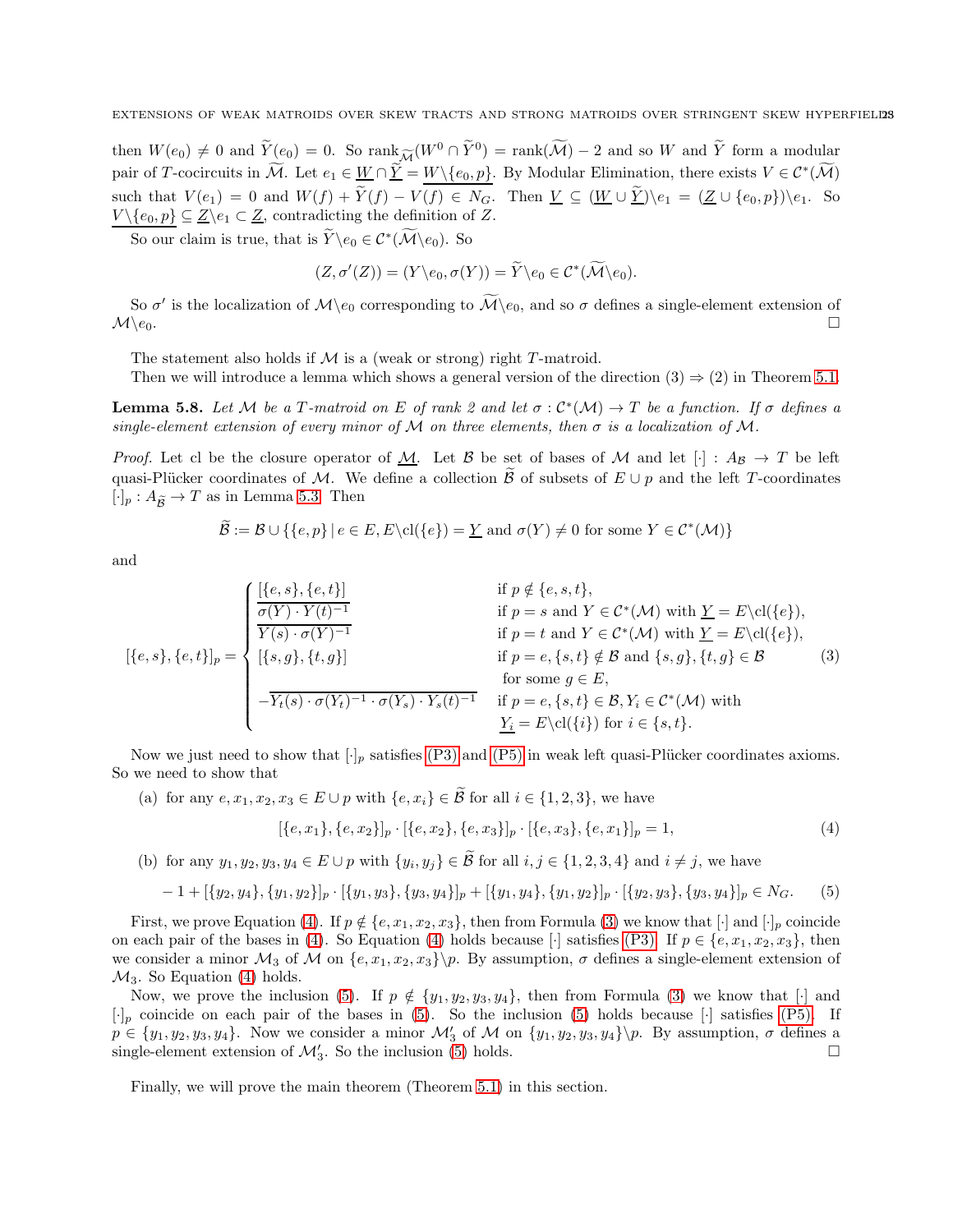*Proof of Theorem [5.1.](#page-18-1)* (1)  $\Rightarrow$  (2): This is proved by Lemma [5.6.](#page-21-0)

- $(2) \Rightarrow (3)$ : This is proved by Lemma [5.7.](#page-21-1)
- $(3) \Rightarrow (2)$ : This is proved by Lemma [5.8.](#page-22-3)

 $\mathbf{L}$ 

 $(2) \Rightarrow (1)$ : Let  $d = \text{rank}(\mathcal{M})$ . Let r be the rank function of  $M$  and let cl be closure operator of  $M$ . Let B be set of bases of M and let  $[\cdot] : A_{\mathcal{B}} \to T$  be weak left quasi-Plücker coordinates of M.

We define a collection  $\tilde{\mathcal{B}}$  of subsets of  $E \cup p$  by

$$
\mathcal{B} = \mathcal{B} \cup \{ Fp \subseteq E \cup p \mid |F| = d - 1, E \setminus cl(F) = \underline{Y} \text{ and } \sigma(Y) \neq 0 \text{ for some } Y \in C^*(\mathcal{M}) \},
$$

as in Lemma [5.3.](#page-19-0) Now we consider the left T-coordinates  $[\cdot]_p : A_{\widetilde{B}} \to T$  defined in Lemma [5.3:](#page-19-0)

<span id="page-23-1"></span>
$$
[Fs, Ft]_p = \begin{cases} \frac{[Fs, Ft]}{\sigma(Y) \cdot Y(t)^{-1}} & \text{if } p \notin Fst, \\ \frac{\overline{\sigma(Y) \cdot Y(t)^{-1}}}{Y(s) \cdot \sigma(Y)^{-1}} & \text{if } p = s \text{ and } Y \in C^*(\mathcal{M}) \text{ with } \underline{Y} = E \backslash \text{cl}(F), \\ [Gsg, Gtg] & \text{if } p \in F, G = F \backslash p, Gst \notin \mathcal{B} \text{ and } Gsg, Gtg \in \mathcal{B} \\ \text{for some } g \in E, \\ -\overline{Y_t(s) \cdot \sigma(Y_t)^{-1} \cdot \sigma(Y_s) \cdot Y_s(t)^{-1}} & \text{if } p \in F, G = F \backslash p, Gst \in \mathcal{B}, Y_i \in C^*(\mathcal{M}) \text{ with} \\ \frac{Y_i}{Y_i} = E \backslash \text{cl}(Gi) \text{ for } i \in \{s, t\}. \end{cases} (6)
$$

By Lemma [5.3,](#page-19-0) we just need to show that  $[\cdot]_p$  satisfies [\(P3\)](#page-7-4) and [\(P5\)](#page-7-7) in weak left quasi-Plücker coordinates axioms. So we need to show

(A) for any  $x_1, x_2, x_3 \in E \cup p$  and  $H \subseteq E \cup p$  with  $Hx_1, Hx_2, Hx_3 \in \widetilde{\mathcal{B}}$ , we have

<span id="page-23-0"></span>
$$
[Hx_1, Hx_2]_p \cdot [Hx_2, Hx_3]_p \cdot [Hx_3, Hx_1]_p = 1,\t\t(7)
$$

(B) for any  $y_1, y_2, y_3, y_4 \in E \cup p$  and  $F \subseteq E \cup p$  with  $F y_i y_j \in \widetilde{\mathcal{B}}$  for all  $i, j \in \{1, 2, 3, 4\}$  and  $i \neq j$ , we have

<span id="page-23-2"></span>
$$
-1 + [F y_2 y_4, F y_1 y_2]_p \cdot [F y_1 y_3, F y_3 y_4]_p + [F y_1 y_4, F y_1 y_2]_p \cdot [F y_2 y_3, F y_3 y_4]_p \in N_G.
$$
\n
$$
(8)
$$

First, we will prove Equation [\(7\)](#page-23-0).

If  $p \notin H \cup \{x_1, x_2, x_3\}$ , then we know that  $[\cdot]$  and  $[\cdot]_p$  coincide on each pair of the bases in [\(7\)](#page-23-0). So Equation [\(7\)](#page-23-0) holds because [·] satisfies [\(P3\).](#page-7-4)

If  $p \in \{x_1, x_2, x_3\}$ , without loss of generality we assume  $p = x_1$ . Then there exists  $Y \in C^*(\mathcal{M})$  with  $\underline{Y} = E \cdot cl(H)$  and  $\sigma(Y) \neq 0$ . Then  $x_2, x_3 \in \underline{Y}$ . By Formula [\(6\)](#page-23-1), we get that

$$
[Hx_1, Hx_2]_p \cdot [Hx_2, Hx_3]_p \cdot [Hx_3, Hx_1]_p = [Hp, Hx_2]_p \cdot [Hx_2, Hx_3]_p \cdot [Hx_3, Hp]_p
$$
  
=  $\overline{\sigma(Y)Y(x_2)^{-1}} \cdot \overline{Y(x_2)Y(x_3)^{-1}} \cdot \overline{Y(x_3)\sigma(Y)^{-1}}$   
= 1.

If  $p \in H$ , then let  $G = H \setminus \{p\}$ . As  $r(G) = d - 2$ , then let  $\mathcal{M}' = \mathcal{M}/G$  and  $[\cdot]' = [\cdot]/G$ . Then  $\mathcal{M}'$  is a rank 2 contraction of M and  $[\cdot]'$  are weak left quasi-Plücker coordinates of M'. Let  $\sigma': \mathcal{C}^*(\mathcal{M}') \to T$  be the function induced by  $\sigma$ . As  $\sigma$  defines a single-element extension of every rank 2 contraction of M, then  $\sigma'$  is a localization of M' and we call the corresponding extension M'. So by Lemma [3.4,](#page-11-2) the set of bases of M' is

$$
\widetilde{\mathcal{B}}' = \mathcal{B}(\mathcal{M}') \cup \{\{e, p\} \subseteq (E \setminus G) \cup p \mid (E \setminus G) \setminus cl_{\mathcal{M}'}(\{e\}) = \underline{X} \text{ and } \sigma'(X) \neq 0 \text{ for some } X \in \mathcal{C}^*(\mathcal{M}')\}.
$$

By Proposition [3.6,](#page-11-1) the corresponding weak left quasi-Plücker coordinates  $[\cdot]'_p : A_{\widetilde{\mathcal{B}}'} \to T$  are given by

$$
[\{e,s\},\{e,t\}]_p'
$$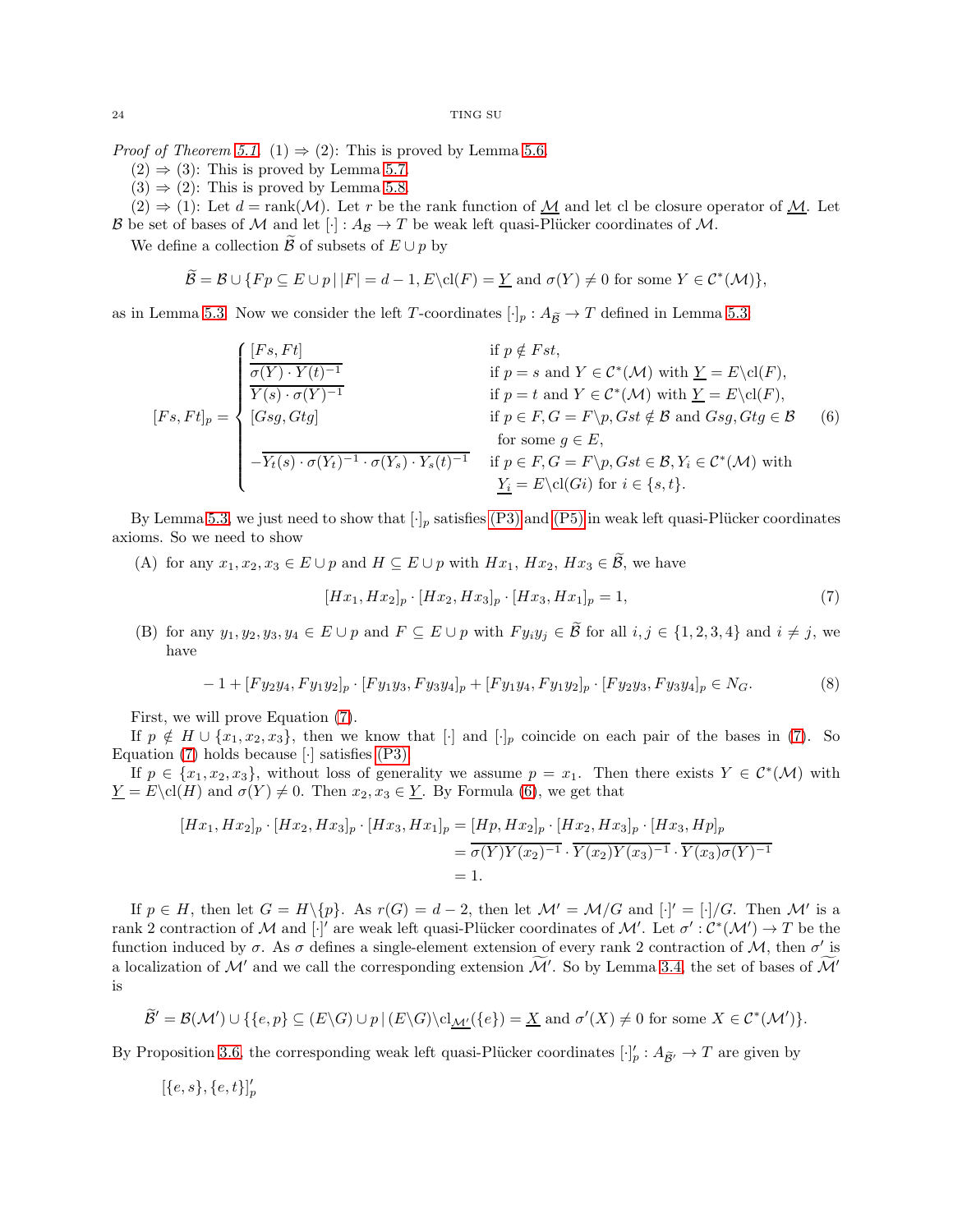$$
= \begin{cases} \frac{[\{e,s\},\{e,t\}]'}{\sigma'(X)\cdot X(t)^{-1}} & \text{if } p \notin \{e,s,t\}, \\ \frac{\overline{\sigma'(X)\cdot X(t)^{-1}}}{X(s)\cdot \sigma'(X)^{-1}} & \text{if } p = s \text{ and } X \in \mathcal{C}^*(\mathcal{M}') \text{ with } \underline{X} = (E\backslash G)\backslash \text{cl}_{\underline{\mathcal{M}'}(\{e\})}, \\ \frac{[\{s,g\},\{t,g\}]'}{[\{s,g\},\{t,g\}]} & \text{if } p = e, \{s,t\} \notin \mathcal{B}(\mathcal{M}') \text{ and } \{s,g\}, \{t,g\} \in \mathcal{B}(\mathcal{M}'), \\ -\overline{X_t(s)\cdot \sigma'(X_t)^{-1}\cdot \sigma'(X_s)\cdot X_s(t)^{-1}} & \text{if } p = e, \{s,t\} \in \mathcal{B}(\mathcal{M}'), X_i \in \mathcal{C}^*(\mathcal{M}') \text{ with } \\ \frac{X_i}{\sigma'} = (E\backslash G)\backslash \text{cl}_{\underline{\mathcal{M}'}(\{i\})} & \text{for } i \in \{s,t\}. \end{cases}
$$

Let  $k, j \in \{x_1, x_2, x_3\}$  with  $k \neq j$ . If  $Gkj \in \mathcal{B}$ , then there exists  $Y_k, Y_j \in C^*(\mathcal{M})$  with  $Y_k = E\backslash cl(Gk)$ ,  $\sigma(Y_k) \neq 0, Y_j = E\cdot\text{cl}(G_j)$  and  $\sigma(Y_j) \neq 0$ . Let  $X_k = Y_k\cdot G$  and  $X_j = Y_j\cdot G$ . Then  $X_k, X_j \in \mathcal{M}'$ . So

$$
[Hk, Hj]_p = [Gpk, Gpj]_p
$$
  
=  $-\overline{Y_j(k) \cdot \sigma(Y_j)^{-1} \cdot \sigma(Y_k) \cdot Y_k(j)^{-1}}$   
=  $-\overline{X_j(k) \cdot \sigma'(X_j)^{-1} \cdot \sigma'(X_k) \cdot X_k(j)^{-1}}$   
=  $[\{p, k\}, \{p, j\}]_p^{\prime}$ .

If  $Gkj \notin \mathcal{B}$ , then let  $g \in E$  such that  $Gkg, Gjg \in \mathcal{B}$ . So

$$
[Hk, Hj]_p = [Gpk, Gpj]_p = [Gkg, Gjg] = [\{k, g\}, \{j, g\}]' = [\{k, p\}, \{j, p\}]'_p.
$$

So Equation [\(7\)](#page-23-0) holds because  $[\cdot]'_p$  satisfies [\(P3\).](#page-7-4)

Now we would like to prove the inclusion [\(8\)](#page-23-2):

$$
-1+[Fy_2y_4, Fy_1y_2]_p \cdot [Fy_1y_3, Fy_3y_4]_p + [Fy_1y_4, Fy_1y_2]_p \cdot [Fy_2y_3, Fy_3y_4]_p \in N_G.
$$

By Formula [\(6\)](#page-23-1) and our argument above, we know that  $[\cdot]_p$  satisfies [\(P1\),](#page-7-2) [\(P2\),](#page-7-3) [\(P3\)](#page-7-4) and [\(P4\).](#page-7-6) So we can multiply both sides of [\(8\)](#page-23-2) on the left by  $[F y_1 y_2, F y_1 y_4]_p$  and on the right by  $[F y_3 y_4, F y_2 y_3]_p$ , and get

$$
-[Fy_1y_2, Fy_1y_4]_p \cdot [Fy_3y_4, Fy_2y_3]_p - [Fy_2y_4, Fy_1y_4]_p \cdot [Fy_1y_3, Fy_2y_3]_p + 1 \in N_G.
$$

Then from this inclusion and [\(8\)](#page-23-2), we know that switching  $y_1$  and  $y_2$  or switching  $y_1$  and  $y_4$  in (8) will result in an inclusion equivalent to the inclusion [\(8\)](#page-23-2).

Now we begin our proof and will divide it into three cases.

Case 1:  $p \notin F \cup \{y_1, y_2, y_3, y_4\}.$ 

From Formula [\(6\)](#page-23-1), we know that  $[\cdot]$  and  $[\cdot]_p$  coincide on each pair of the bases in [\(8\)](#page-23-2). So the inclusion (8) holds because [ $\cdot$ ] satisfies [\(P5\).](#page-7-7)

**Case 2:**  $p \in \{y_1, y_2, y_3, y_4\}$ . Then there exists  $Y_i \in C^*(\mathcal{M})$  such that  $Y_i = E \text{cl}(Fi)$  and  $\sigma(Y_i) \neq 0$ for  $i \in \{y_1, y_2, y_3, y_4\} \backslash \{p\}$ . Moreover,  $\{y_1, y_2, y_3, y_4\} \backslash \{p, i\} \subseteq Y_i$  for  $i \in \{y_1, y_2, y_3, y_4\} \backslash \{p\}$ . We denote  $(Y_i, \sigma(Y_i))$  by  $Y_i$ .

*Case 2.1:* If  $p \in \{y_1, y_2, y_4\}$ , then without loss of generality, we may assume  $p = y_1$ . Now we consider  $Y_2$  and Y<sub>3</sub>. As  $r(F) = d - 2$ , then Y<sub>2</sub> and Y<sub>3</sub> form a modular pair in  $C^*(\mathcal{M})$ . So  $(Y_2, Y_3)$  is a modular pair in  $\mathcal{C}^*(\mathcal{M})$ . By symmetry in weak circuit axioms, we may assume that  $\sigma(Y_2) = -\sigma(Y_3)$ . Let  $Z = \text{Mod}(Y_2, Y_3, p)$ . Then  $Z(y_2) = Y_3(y_2)$  and  $Y_2(y_4) + Y_3(y_4) - Z(y_4) \in N_G$ . So by Formula [\(6\)](#page-23-1) and Dual Pivoting property,

$$
-1 + [F y_2 y_4, F y_1 y_2]_p \cdot [F y_1 y_3, F y_3 y_4]_p + [F y_1 y_4, F y_1 y_2]_p \cdot [F y_2 y_3, F y_3 y_4]_p
$$
  
\n
$$
= -1 + [F y_2 y_4, F y_2 p]_p \cdot [F y_3 p, F y_3 y_4]_p + [F y_4 p, F y_2 p]_p \cdot [F y_2 y_3, F y_3 y_4]_p
$$
  
\n
$$
= -1 + \overline{Y_2(y_4) \sigma(Y_2)^{-1}} \cdot \overline{\sigma(Y_3) Y_3(y_4)^{-1}} + \overline{Z(y_4) Z(y_2)^{-1}} \cdot \overline{Y_3(y_2) Y_3(y_4)^{-1}}
$$
  
\n
$$
= -1 - \overline{Y_2(y_4) Y_3(y_4)^{-1}} + \overline{Z(y_4) Y_3(y_4)^{-1}}
$$
  
\n
$$
= -(\overline{Y_3(y_4) + Y_2(y_4) - Z(y_4)}) \cdot \overline{Y_3(y_4)^{-1}}
$$
  
\n
$$
\in N_G.
$$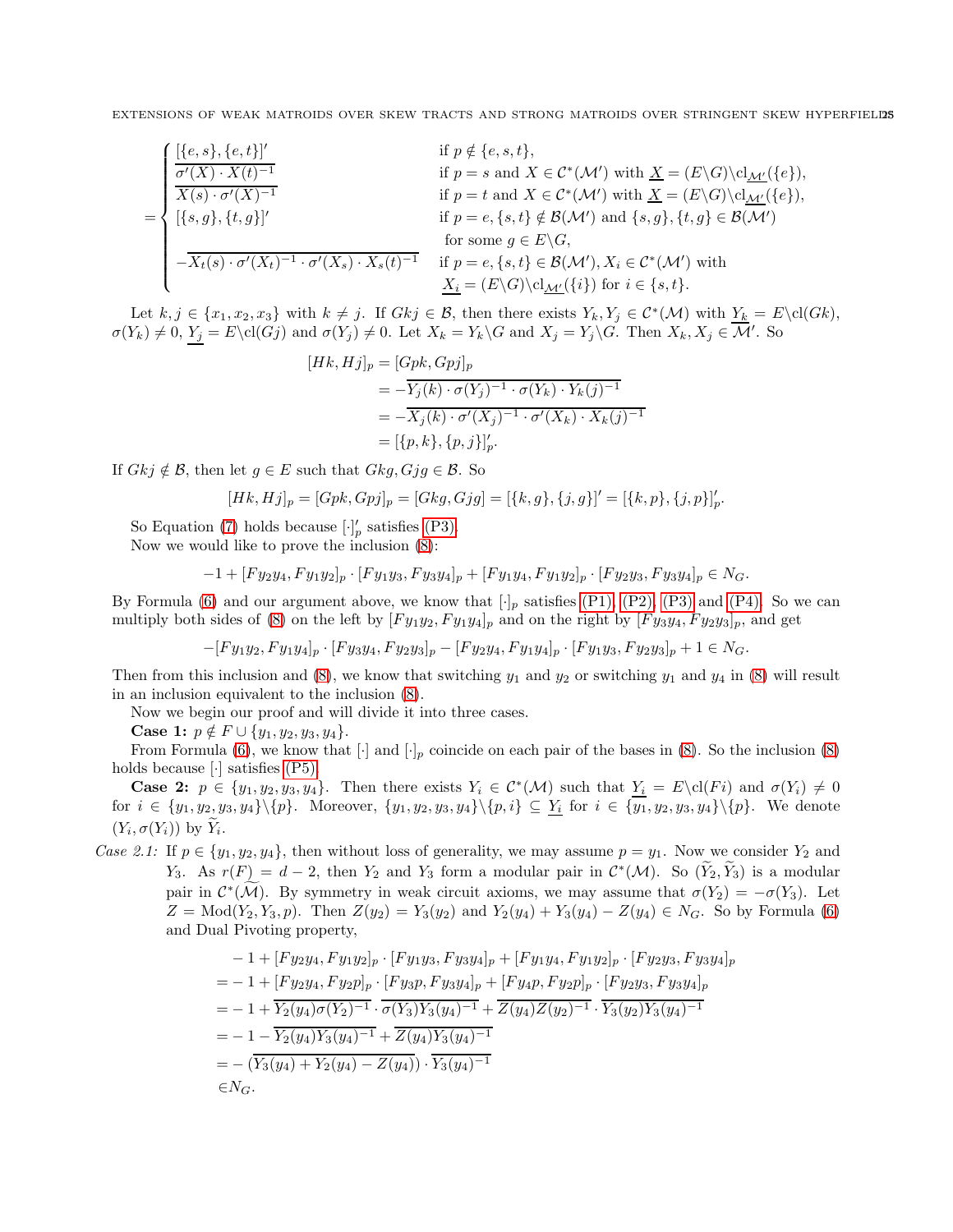*Case 2.2:* If  $p = y_3$ , then we consider  $Y_1$  and  $Y_2$ . Similarly,  $(Y_1, Y_2)$  is a modular pair in  $\mathcal{C}^*(\mathcal{M})$ . By symmetry in weak circuit axioms, we may assume that  $\sigma(Y_1) = -\sigma(Y_2)$ . Let  $Z = \text{Mod}(Y_1, Y_2, p)$ . Then  $Z(y_1) = Y_2(y_1)$ ,  $Z(y_2) = Y_1(y_2)$  and  $Y_1(y_4) + Y_2(y_4) - Z(y_4) \in N_G$ . So by Formula [\(6\)](#page-23-1) and Dual Pivoting property,

$$
-1 + [F y_2 y_4, F y_1 y_2]_p \cdot [F y_1 y_3, F y_3 y_4]_p + [F y_1 y_4, F y_1 y_2]_p \cdot [F y_2 y_3, F y_3 y_4]_p
$$
  
\n
$$
= -1 + [F y_2 y_4, F y_1 y_2]_p \cdot [F y_1 p, F y_4 p]_p + [F y_1 y_4, F y_1 y_2]_p \cdot [F y_2 p, F y_4 p]_p
$$
  
\n
$$
= -1 + \overline{Y_2(y_4) Y_2(y_1)^{-1}} \cdot \overline{Z(y_1) Z(y_4)^{-1}} + \overline{Y_1(y_4) Y_1(y_2)^{-1}} \cdot \overline{Z(y_2) Z(y_4)^{-1}}
$$
  
\n
$$
= -1 + \overline{Y_2(y_4) Z(y_4)^{-1}} + \overline{Y_1(y_4) Z(y_4)^{-1}}
$$
  
\n
$$
= (-Z(y_4) + Y_2(y_4) + Y_1(y_4)) \cdot \overline{Z(y_4)^{-1}}
$$
  
\n
$$
\in N_G.
$$

**Case 3:**  $p \in F$ . Let  $G = F \setminus \{p\}$ . So rank $\widetilde{M}(G) = \text{rank}_{\mathcal{M}}(G) = d - 3$ .

As  $r(Gy_iy_j) = d-1$  for any two distinct elements  $i, j \in \{1, 2, 3, 4\}$ , then  $r(Gy_iy_jy_k) \geq d-1$  for any three distinct elements  $i, j, k \in \{1, 2, 3, 4\}$ . There is an easy case and two harder cases to check:

- *Case 3.1:*  $r(Gy_1y_2y_3y_4) = d 1$ . Then  $r(Gy_iy_jy_k) = d 1$  for any three distinct elements  $i, j, k \in \{1, 2, 3, 4\}$ . So  $cl(Gy_1y_2) = cl(Gy_1y_3) = cl(Gy_1y_4) = cl(Gy_2y_3) = cl(Gy_2y_4) = cl(Gy_3y_4)$ . Let  $e \in E$  such that  $Gy_1y_2e \in \mathcal{B}$ . Then  $Gy_1y_3e, Gy_1y_4e, Gy_2y_3e, Gy_2y_4e, Gy_3y_4e \in \mathcal{B}$ . As  $[\cdot]$  satisfies [\(P5\),](#page-7-7) we have
	- $-1 + [F y_2 y_4, F y_1 y_2]_p \cdot [F y_1 y_3, F y_3 y_4]_p + [F y_1 y_4, F y_1 y_2]_p \cdot [F y_2 y_3, F y_3 y_4]_p$  $=-1+[Gy_2y_4p,Gy_1y_2p]_p\cdot[Gy_1y_3p,Gy_3y_4p]_p+[Gy_1y_4p,Gy_1y_2p]_p\cdot[Gy_2y_3p,Gy_3y_4p]_p$  $= -1 + [Gy_2y_4e, Gy_1y_2e] \cdot [Gy_1y_3e, Gy_3y_4e] + [Gy_1y_4e, Gy_1y_2e] \cdot [Gy_2y_3e, Gy_3y_4e]$  $\in N_G$ .

*Case 3.2:*  $r(Gy_1y_2y_3y_4) = d$ , and there exists  $f \in \{y_1, y_2, y_3, y_4\}$  such that  $r(Gy_1y_2y_3y_4\setminus\{f\}) = d - 1$ . *Case 3.2.1:* If  $f \in \{y_1, y_2, y_4\}$ , then without loss of generality we assume  $f = y_2$  and so  $r(Gy_1y_3y_4) = d - 1$ . So  $cl(Gy_1y_3) = cl(Gy_1y_4) = cl(Gy_3y_4) = cl(Gy_1y_3y_4)$  and  $Gy_1y_2y_4$ ,  $Gy_1y_2y_3$ ,  $Gy_2y_3y_4 \in \mathcal{B}$ . So there exists  $Y_{134} \in C^*(\mathcal{M})$  with  $Y_{134} = E \clot (Gy_1y_3y_4) \ni y_2$  and  $\sigma(Y_{134}) \neq 0$ . Then we have

$$
[Gy_1y_4p, Gy_1y_2y_4]_p = \overline{\sigma(Y_{134}) \cdot Y_{134}(y_2)^{-1}} = [Gy_3y_4p, Gy_2y_3y_4]_p.
$$

As  $[\cdot]_p$  satisfies [\(P3\),](#page-7-4) then

$$
[Fy_1y_4, Fy_1y_2]_p = [Gpy_1y_4, Gpy_1y_2]_p = -[Gy_1y_2y_4, Gy_1y_2p]_p \cdot [Gy_1y_4p, Gy_1y_2y_4]_p,
$$
  
\n
$$
[Fy_2y_3, Fy_3y_4]_p = [Gpy_2y_3, Gpy_3y_4]_p = -[Gy_2y_3y_4, Gy_3y_4p]_p \cdot [Gy_2y_3p, Gy_2y_3y_4]_p.
$$
  
\nSo

 $[F y_1 y_4, F y_1 y_2]_p \cdot [F y_2 y_3, F y_3 y_4]_p$  $=[Gy_1y_2y_4, Gy_1y_2p]_p \cdot [Gy_1y_4p, Gy_1y_2y_4]_p \cdot [Gy_2y_3y_4, Gy_3y_4p]_p \cdot [Gy_2y_3p, Gy_2y_3y_4]_p$  $=[Gy_1y_2y_4, Gy_1y_2p]_p \cdot [Gy_2y_3p, Gy_2y_3y_4]_p.$ 

As  $[\cdot]_p$  satisfies [\(P4\),](#page-7-6) then

 $[F y_1 y_3, F y_3 y_4]_p = [G y_1 y_3 y_2, G y_3 y_4 y_2].$ 

So to prove the inclusion [\(8\)](#page-23-2), we only need to verify,

 $-1 + [Gy_2y_4p, Gy_1y_2p]_p \cdot [Gy_1y_3y_2, Gy_3y_4y_2] + [Gy_1y_2y_4, Gy_1y_2p]_p \cdot [Gy_2y_3p, Gy_2y_3y_4]_p \in N_G.$ 

Let  $J = Gy_2$ . Let  $\mathcal{M}_2 = \mathcal{M}/J$  and  $[\cdot]_2 = [\cdot]/J$ .  $\mathcal{M}_2$  is a rank 2 contraction of  $\mathcal M$  and  $[\cdot]_2$ are weak left quasi-Pücker coordinates of  $M_2$ . Let  $\sigma_2$  :  $\mathcal{C}^*(\mathcal{M}_2) \to T$  be the function induced by  $\sigma$ . As  $\sigma$  defines a single-element extension of every rank 2 contraction of M, then  $\sigma_2$  is a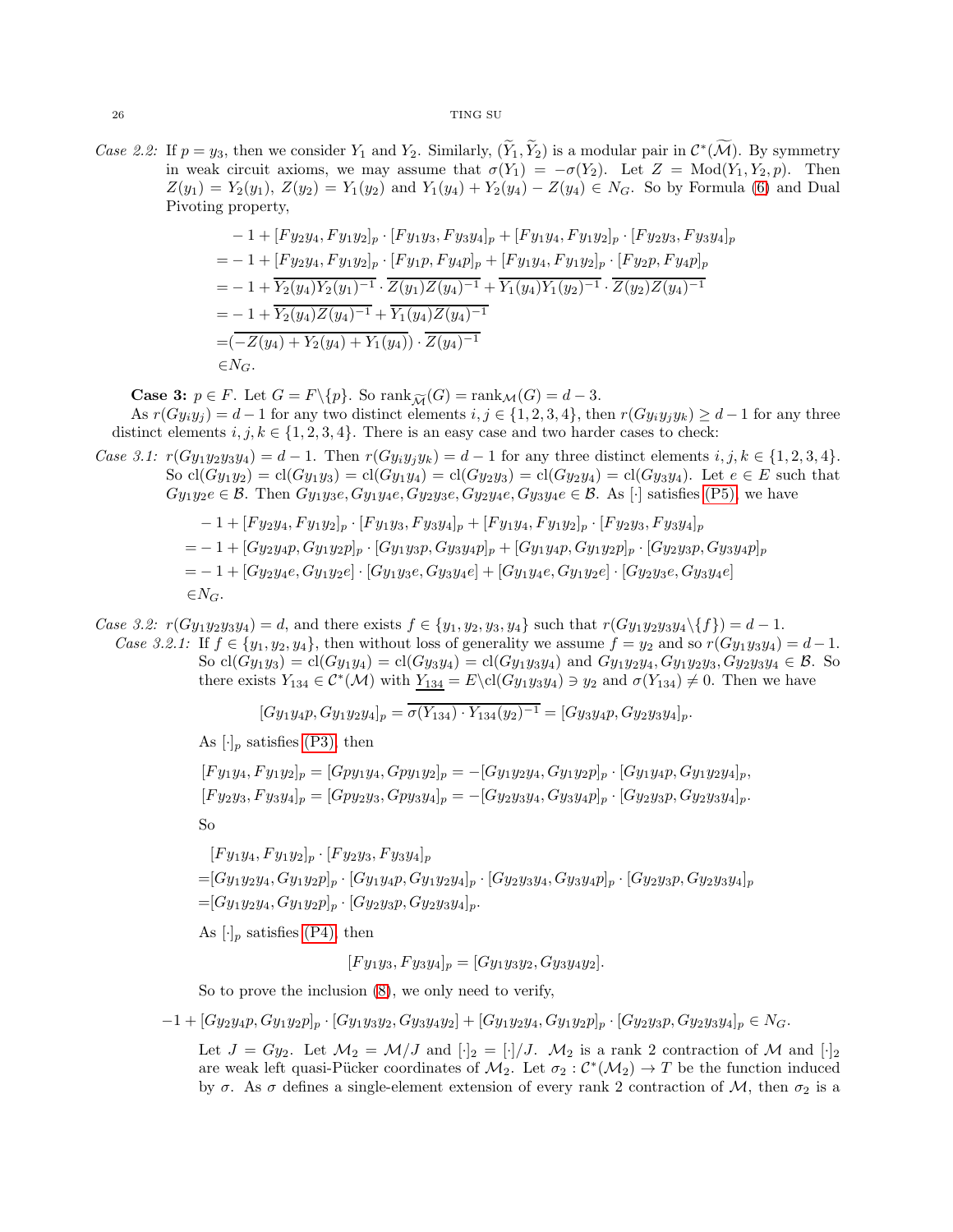localization of  $\mathcal{M}_2$  and we call the corresponding extension  $\widetilde{\mathcal{M}}_2$ . So by Lemma [3.4,](#page-11-2) the set of bases of  $\mathcal{M}_2$  is

 $\mathcal{B}_2 = \mathcal{B}(\mathcal{M}_2) \cup \{\{e, p\} \subseteq (E \setminus J) \cup p \mid (E \setminus J) \setminus cl_{\mathcal{M}_2}(\{e\}) = \underline{X} \text{ and } \sigma_2(X) \neq 0 \text{ for some } X \in C^*(\mathcal{M}_2) \}.$ By Proposition [3.6,](#page-11-1) the corresponding weak left quasi-Plücker coordinates  $[\cdot]_p^2 : A_{\widetilde{\mathcal{B}}_2} \to T$  are given by

$$
\begin{aligned}\n[\{e, s\}, \{e, t\}]_{p}^{2} &\qquad \text{if } p \notin \{e, s, t\}, \\
\frac{\sigma_{2}(X) \cdot X(t)^{-1}}{X(s) \cdot \sigma_{2}(X)^{-1}} &\qquad \text{if } p = s \text{ and } X \in \mathcal{C}^{*}(\mathcal{M}_{2}) \text{ with } \underline{X} = (E \setminus J) \setminus \text{cl}_{\underline{\mathcal{M}}_{2}}(\{e\}), \\
[\{s, g\}, \{t, g\}]_{2} &\qquad \text{if } p = e, \{s, t\} \notin \mathcal{B}(\mathcal{M}_{2}) \text{ and } \{s, g\}, \{t, g\} \in \mathcal{B}(\mathcal{M}_{2}) \\
\frac{\sigma_{2}(X) \cdot X(t)^{-1}}{X(s) \cdot \sigma_{2}(X_{t})^{-1} \cdot \sigma_{2}(X_{s}) \cdot X_{s}(t)^{-1}} &\qquad \text{if } p = e, \{s, t\} \notin \mathcal{B}(\mathcal{M}_{2}) \text{ and } \{s, g\}, \{t, g\} \in \mathcal{B}(\mathcal{M}_{2}) \\
&\qquad \text{for some } g \in E \setminus J, \\
-\overline{X_{t}(s) \cdot \sigma_{2}(X_{t})^{-1} \cdot \sigma_{2}(X_{s}) \cdot X_{s}(t)^{-1}} &\qquad \text{if } p = e, \{s, t\} \in \mathcal{B}(\mathcal{M}_{2}), X_{i} \in \mathcal{C}^{*}(\mathcal{M}_{2}) \text{ with } \underline{X_{i}} = (E \setminus J) \setminus \text{cl}_{\underline{\mathcal{M}}_{2}}(\{i\}) \text{ for } i \in \{s, t\}.\n\end{aligned}
$$

As  $Gy_1y_2y_4, Gy_2y_3y_4 \in \mathcal{B}$ , then there exists  $Y_{2i} \in C^*(\mathcal{M})$  such that  $Y_{2i} = E \setminus cl(Giy_2)$  $E\setminus \text{cl}(J_i), \sigma(Y_{2i}) \neq 0 \text{ for } i \in \{1,3,4\}.$  Let  $X_{2i} = Y_{2i}\setminus J$  for  $i \in \{1,3,4\}.$  Then  $X_{2i} \in \mathcal{C}^*(\mathcal{M}_2)$  for  $i \in \{1, 3, 4\}$ . So

$$
[Gy_2y_4p, Gy_1y_2p]_p = -Y_{12}(y_4)\sigma(Y_{12})^{-1}\sigma(Y_{24})Y_{24}(y_1)^{-1}
$$
  
\n
$$
= -\overline{X_{12}(y_4)\sigma_2(X_{12})^{-1}\sigma_2(X_{24})X_{24}(y_1)^{-1}}
$$
  
\n
$$
= [\{p, y_4\}, \{p, y_1\}]_p^2,
$$
  
\n
$$
[Gy_1y_3y_2, Gy_3y_4y_2] = [\{y_1, y_3\}, \{y_3, y_4\}]_p^2,
$$
  
\n
$$
[Gy_1y_2y_4, Gy_1y_2p]_p \cdot [Gy_2y_3p, Gy_2y_3y_4]_p = \overline{Y_{12}(y_4)\sigma(Y_{12})^{-1}} \cdot \overline{\sigma(Y_{23})Y_{23}(y_4)^{-1}}
$$
  
\n
$$
= \overline{X_{12}(y_4)\sigma_2(X_{12})^{-1}} \cdot \overline{\sigma_2(X_{23})X_{23}(y_4)^{-1}}
$$
  
\n
$$
= [\{y_1, y_4\}, \{y_1, p\}]_p^2 \cdot [\{y_3, p\}, \{y_3, y_4\}]_p^2.
$$

So to prove the inclusion [\(8\)](#page-23-2), we only need to verify,

 $2 \times 22$ 

$$
-1 + [\{p, y_4\}, \{p, y_1\}]_p^2 \cdot [\{y_1, y_3\}, \{y_3, y_4\}]_p^2 + [\{y_1, y_4\}, \{y_1, p\}]_p^2 \cdot [\{y_3, p\}, \{y_3, y_4\}]_p^2 \in N_G.
$$
  
As  $\sigma_2$  is a localization of  $\mathcal{M}_2$ , then  $[\cdot]_p^2$  satisfies (P5).  
So the inclusion (8) holds.

*Case 3.2.2:* If  $f = y_3$ , then  $r(Gy_1y_2y_4) = d - 1$ . So  $cl(Gy_1y_2) = cl(Gy_1y_4) = cl(Gy_2y_4) = cl(Gy_1y_2y_4)$  and  $G_{y_1y_3y_4}, G_{y_1y_2y_3}, G_{y_2y_3y_4} \in \mathcal{B}$ . So there exists  $Y_{124} \in C^*(\mathcal{M})$  with  $Y_{124} = E \cdot \text{cl}(G_{y_1y_2y_4}) \ni y_3$ and  $\sigma(Y_{124}) \neq 0$ . Then we have

$$
[Fy_2y_4, Fy_1y_2]_p = [Gpy_2y_4, Gpy_1y_2]_p = [Gy_2y_4y_3, Gy_1y_2y_3)],
$$
  

$$
[Fy_1y_4, Fy_1y_2]_p = [Gpy_1y_4, Gpy_1y_2]_p = [Gy_1y_4y_3, Gy_1y_2y_3].
$$

So to prove the inclusion [\(8\)](#page-23-2), we only need to verify,

 $[-1 + [Gyzy_4y_3, Gy_1y_2y_3] \cdot [Gpy_1y_3, Gy_3y_4]_p + [Gy_1y_4y_3, Gy_1y_2y_3] \cdot [Gpy_2y_3, Gpy_3y_4]_p.$ 

Let  $K = Gy_3$ . Let  $\mathcal{M}'_2 = \mathcal{M}/K$  and  $[\cdot]'_2 = [\cdot]/K$ .  $\mathcal{M}'_2$  is a rank 2 contraction of  $\mathcal{M}$  and  $[\cdot]'_2$  are weak left quasi-Pücker coordinates of  $\mathcal{M}'_2$ . Let  $\sigma'_2 : \mathcal{C}^*(\mathcal{M}'_2) \to T$  be the function induce by  $\sigma$ . As  $\sigma$  defines a single-element extension of every rank 2 contraction of M, then  $\sigma'_2$  is a localization of  $\mathcal{M}'_2$  and we call the corresponding extension  $\mathcal{M}'_2$ . So by Lemma [3.4,](#page-11-2) the set of bases of  $\mathcal{M}'_2$  is

$$
\widetilde{\mathcal{B}}_2' = \mathcal{B}(\mathcal{M}_2') \cup \{\{e, p\} \subseteq (E \setminus K) \cup p \mid (E \setminus K) \setminus \mathrm{cl}_{\mathcal{M}_2'}(\{e\}) = \underline{X} \text{ and } \sigma_2'(X) \neq 0 \text{ for some } X \in \mathcal{C}^*(\mathcal{M}_2')\}.
$$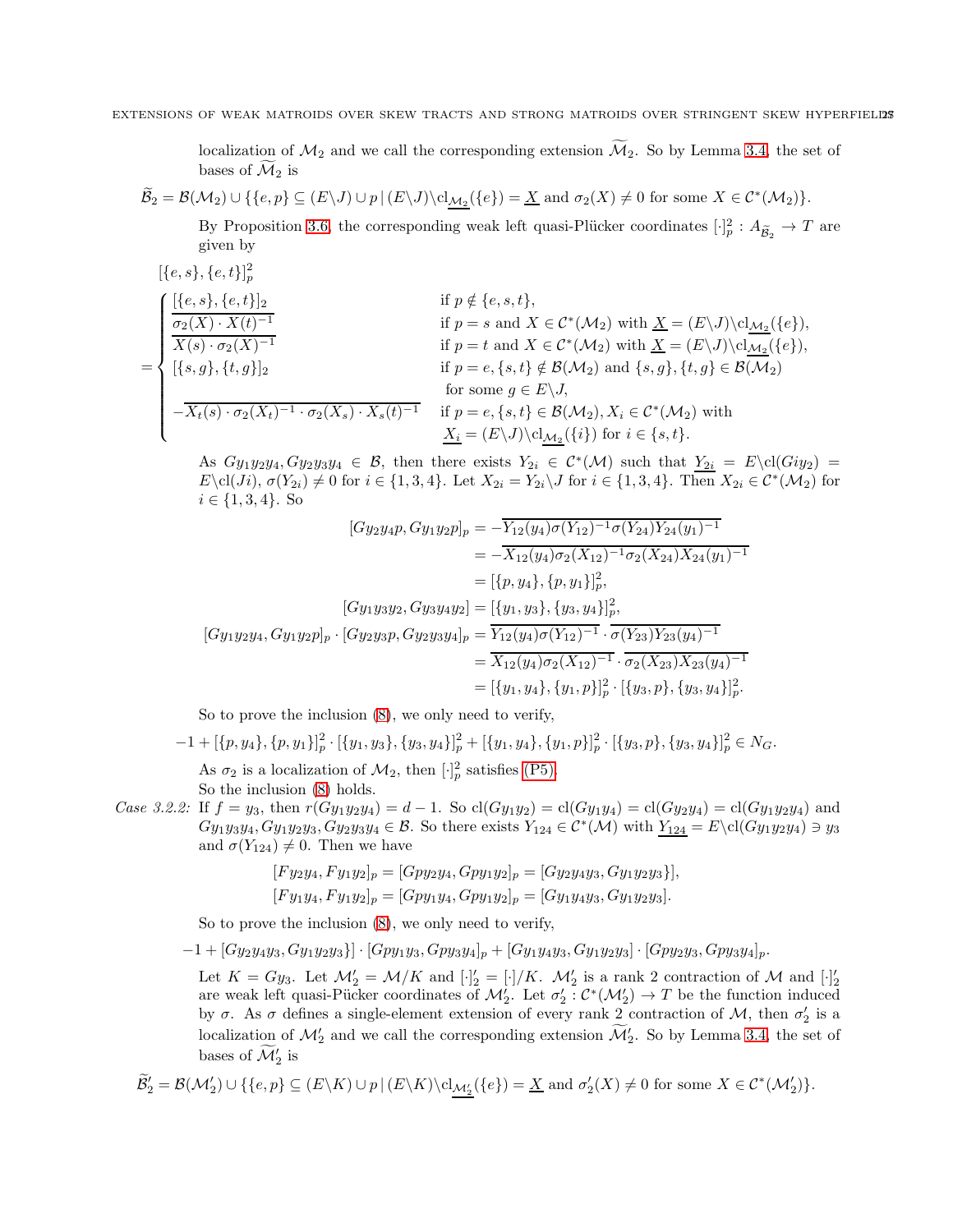By Proposition [3.6,](#page-11-1) the corresponding weak left quasi-Plücker coordinates  $[\cdot]_p^2: A_{\widetilde{\mathcal{B}}'_2} \to T$  are given by

$$
\begin{aligned} &[\{e,s\},\{e,t\}]_{p}^{2'}\\ &=\begin{cases} &[\{e,s\},\{e,t\}]_{2}' & \text{if } p\notin \{e,s,t\},\\ &\frac{\sigma_{2}'(X)\cdot X(t)^{-1}}{X(s)\cdot \sigma_{2}'(X)^{-1}} & \text{if } p=s \text{ and } X\in \mathcal{C}^{*}(\mathcal{M}_{2}') \text{ with } \underline{X}=(E\backslash K)\backslash\text{cl}_{\underline{\mathcal{M}_{2}'}}(\{e\}),\\ &[\{s,g\},\{t,g\}]_{2}' & \text{if } p=e,\{s,t\}\notin \mathcal{B}(\mathcal{M}_{2}') \text{ and } \{s,g\},\{t,g\}\in \mathcal{B}(\overline{\mathcal{M}_{2}'})\\ &\text{for some } g\in E\backslash K,\\ -\overline{X_{t}(s)\cdot \sigma_{2}'(X_{t})^{-1}\cdot \sigma_{2}'(X_{s})\cdot X_{s}(t)^{-1}} & \text{if } p=e,\{s,t\}\in \mathcal{B}(\mathcal{M}_{2}'), X_{i}\in \mathcal{C}^{*}(\mathcal{M}_{2}') \text{ with}\\ &\underline{X_{i}}=(E\backslash K)\backslash\text{cl}_{\underline{\mathcal{M}_{2}'}(\{i\})} \text{ for } i\in \{s,t\}. \end{cases}\end{aligned}
$$

As  $Gy_1y_3y_4, Gy_2y_3y_4 \in \mathcal{B}$ , then there exists  $Y_{3i} \in C^*(\mathcal{M})$  such that  $Y_{3i} = E \cdot \text{cl}(Giy_3) =$  $E\setminus \text{cl}(Ki), \sigma(Y_{3i}) \neq 0 \text{ for } i \in \{1, 2, 4\}.$  Let  $X_{3i} = Y_{3i}\setminus K$  for  $i \in \{1, 2, 4\}.$  Then  $X_{3i} \in \mathcal{C}^*(\mathcal{M}_2')$ for  $i \in \{1, 2, 4\}$ . So

$$
[Gy_2y_4y_3, Gy_1y_2y_3] = [{y_2, y_4}, {y_1, y_2}]_p^{2'},
$$
  
\n
$$
[Gpy_1y_3, Gpy_3y_4]_p = -\overline{Y_{34}(y_1)\sigma(Y_{34})^{-1}\sigma(Y_{13})Y_{13}(y_4)^{-1}}
$$
  
\n
$$
= -\overline{X_{34}(y_1)\sigma'_2(X_{34})^{-1}\sigma'_2(X_{13})X_{13}(y_4)^{-1}}
$$
  
\n
$$
= [{y_1, y_3}, {y_3, y_4}]_p^{2'},
$$
  
\n
$$
[Gy_1y_4y_3, Gy_1y_2y_3] = [{y_1, y_4}, {y_1, y_2}]_p^{2'},
$$
  
\n
$$
[Gpy_2y_3, Gpy_3y_4]_p = -\overline{Y_{34}(y_2)\sigma(Y_{34})^{-1}\sigma(Y_{23})Y_{23}(y_4)^{-1}}
$$
  
\n
$$
= -\overline{X_{34}(y_2)\sigma'_2(X_{34})^{-1}\sigma'_2(X_{23})X_{23}(y_4)^{-1}}
$$
  
\n
$$
= [{y_2, y_3}, {y_3, y_4}]_p^{2'}.
$$

So to prove the inclusion [\(8\)](#page-23-2), we only need to verify,

 $-1+[\{y_2,y_4\},\{y_1,y_2\}]_p^{2'}$  $p^2 \cdot \left[ \{y_1, y_3\}, \{y_3, y_4\} \right]_p^{2'} + \left[ \{y_1, y_4\}, \{y_1, y_2\} \right]_p^{2'}$  $_{p}^{2^{\prime}}\cdot\lbrack\{y_{2},y_{3}\},\{y_{3},y_{4}\}]_{p}^{2^{\prime}}$  $_p^2$  .

As  $\sigma'_2$  is a localization of  $\mathcal{M}'_2$ , then  $[\cdot]_p^{2'}$  $_p^2$  satisfies [\(P5\).](#page-7-7) So the inclusion [\(8\)](#page-23-2) holds.

*Case 3.3:* For any three distinct elements  $i, j, k \in \{1, 2, 3, 4\}$ ,  $r(Gy_iy_jy_k) = d$ . Then for each partition  $\{i, j\} \cup \{k, l\}$  of  $\{1, 2, 3, 4\}$ , there exists  $Y_{ij} \in C^*(\mathcal{M})$  such that  $Y_{ij} = E \backslash cl(Gy_iy_j)$ ,  $\sigma(Y_{ij}) \neq 0$  and  $y_k, y_l \in Y_{ij}$ . By symmetry in weak circuit axioms, we may assume  $Y_{23}(y_1) = Y_{13}(y_2) = Y_{12}(y_3)$  $Y_{24}(y_1) = -Y_{34}(y_1) = 1$  and  $Y_{14}(y_2) = Y_{13}(y_4)^{-1}Y_{23}(y_4)$ . By Lemma [5.5,](#page-20-0) we can choose  $\sigma(Y_{23}) = 1$ . We list values of  $Y_{23}$ ,  $Y_{13}$ ,  $Y_{12}$ ,  $Y_{34}$ ,  $Y_{24}$  and  $Y_{14}$  on elements  $\{y_1, y_2, y_3, y_4\}$  and the corresponding  $\sigma$ values in Table [4.](#page-28-0)

We now find relationships between some numbers in this table.

Let  $\alpha \in T^{\times}$  with  $\alpha = Y_{12}(y_4)^{-1}Y_{23}(y_4)$ . We consider the rank 2 contraction  $\mathcal{M}/G_{y_2}$ . Let  $\sigma_{y_2}$ :  $\mathcal{C}^*(\mathcal{M}/Gy_2) \to T$  be the function induced by  $\sigma$ . As  $\sigma$  is a localization on the rank 2 contraction  $\mathcal{M}/Gy_2$ , then  $\sigma_{y_2}$  is a localization of  $\mathcal{M}/Gy_2$ . Now we consider the T-cocircuits  $Y_{23}\backslash Gy_2, Y_{12}\backslash Gy_2$ .  $(-\alpha)$  and  $Y_{24}\backslash Gy_2$  of  $\mathcal{M}/Gy_2$ . We list their values on elements  $\{y_1, y_3, y_4\}$  and the corresponding  $\sigma_{u_2}$  values in Table [5,](#page-28-1)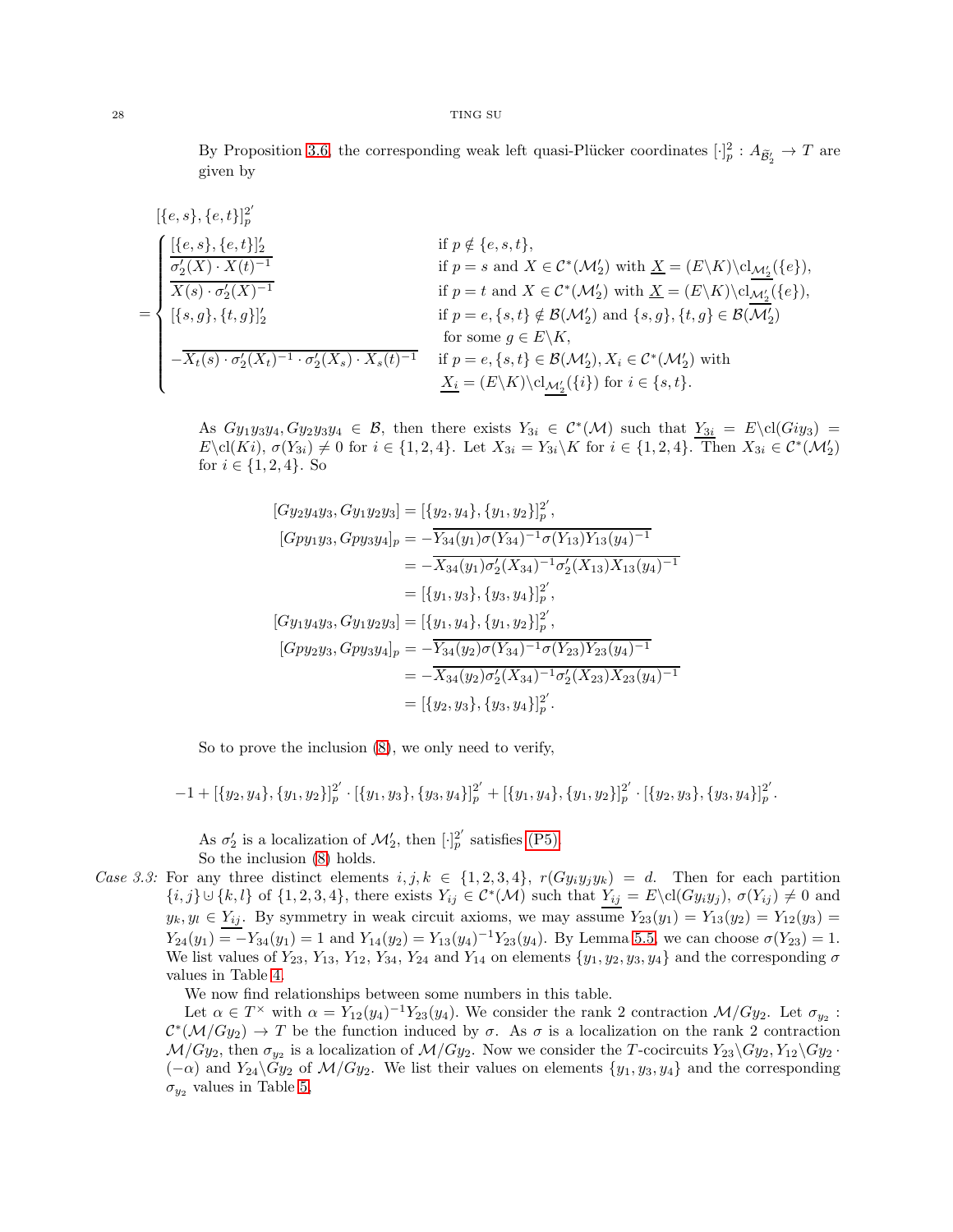<span id="page-28-0"></span>

|  |  |  |  |  |  | EXTENSIONS OF WEAK MATROIDS OVER SKEW TRACTS AND STRONG MATROIDS OVER STRINGENT SKEW HYPERFIELDS |
|--|--|--|--|--|--|--------------------------------------------------------------------------------------------------|
|  |  |  |  |  |  |                                                                                                  |

|          | $y_1$    | $y_2$                         | $y_3$          | $y_4$          | $\sigma$         |
|----------|----------|-------------------------------|----------------|----------------|------------------|
| $Y_{23}$ | 1        | $\overline{0}$                | $\overline{0}$ | $Y_{23}(y_4)$  |                  |
| $Y_{13}$ | 0        |                               | $\overline{0}$ | $Y_{13}(y_4)$  | $\sigma(Y_{13})$ |
| $Y_{12}$ | 0        | $\theta$                      |                | $Y_{12}(y_4)$  | $\sigma(Y_{12})$ |
| $Y_{24}$ |          | $\theta$                      | $Y_{24}(y_3)$  | $\overline{0}$ | $\sigma(Y_{24})$ |
| $Y_{34}$ | $-1$     | $Y_{34}(y_2)$                 | $\theta$       | $\theta$       | $\sigma(Y_{34})$ |
| $Y_{14}$ | $\theta$ | $Y_{13}(y_4)^{-1}Y_{23}(y_4)$ | $Y_{14}(y_3)$  | $\theta$       | $\sigma(Y_{14})$ |

| . . |  |
|-----|--|
|-----|--|

<span id="page-28-1"></span>

|                                        | $y_1$ | $y_3$         | $y_4$          | $\sigma_{u_2}$                 |  |
|----------------------------------------|-------|---------------|----------------|--------------------------------|--|
| $Y_{23}\backslash Gy_2$                |       |               | $Y_{23}(y_4)$  |                                |  |
| $Y_{12}\backslash Gy_2\cdot (-\alpha)$ |       | $-\alpha$     | $-Y_{23}(y_4)$ | $\sigma(Y_{12})\cdot(-\alpha)$ |  |
| $Y_{24}\backslash Gy_2$                |       | $Y_{24}(y_3)$ |                | $\sigma(Y_{24})$               |  |
| $T_{\text{ADID}}$ $\zeta$              |       |               |                |                                |  |

'TABLE 5

Note that  $Y_{24}\backslash Gy_2$  eliminates  $y_4$  between  $Y_{23}\backslash Gy_2$  and  $Y_{12}\backslash Gy_2 \cdot (-\alpha)$ . So

$$
Y_{24}(y_3) = -\alpha.
$$

Also as  $\sigma_{y_2}$  is a localization of  $\mathcal{M}/G_{y_2}$ , then by Lemma [5.4](#page-19-1)

<span id="page-28-2"></span>
$$
1 - \sigma(Y_{12})\alpha - \sigma(Y_{24}) \in N_G. \tag{9}
$$

We still consider  $\mathcal{M}/Gy_2$ .  $(Y_{23}\backslash Gy_2, Y_{12}\backslash Gy_2 \cdot (-\sigma(Y_{12})^{-1}))$  forms a modular pair in  $\mathcal{C}^*(\mathcal{M}/Gy_2)$ and  $\sigma_{y_2}(Y_{23}\backslash Gy_2) = 1 = -\sigma_{y_2}(Y_{12}\backslash Gy_2 \cdot (-\sigma(Y_{12})^{-1}))$ . We apply Lemma [3.7](#page-12-0) with choosing  $Y_1 =$  $Y_{23}\backslash Gy_2, Y_2=Y_{12}\backslash Gy_2\cdot (-\sigma(Y_{12})^{-1}), e_1=y_3, e=y_4 \text{ and } Y_e=Y_{24}\backslash Gy_2, \text{ and get}$ 

$$
\begin{aligned} \text{Mod}(Y_1, Y_2, p)(y_4) &= -Y_{23}(y_4) \cdot \sigma(Y_{23})^{-1} \cdot \sigma(Y_{24}) \cdot Y_{24}(y_3)^{-1} \cdot (Y_{12}(y_3) \cdot (-\sigma(Y_{12})^{-1})) \\ &= -Y_{23}(y_4) \cdot \sigma(Y_{24}) \cdot \alpha^{-1} \cdot \sigma(Y_{12})^{-1} .\end{aligned}
$$

Similarly, we apply Lemma [3.7](#page-12-0) with choosing  $Y'_1 = Y_{12} \setminus Gy_2 \cdot (-\sigma(Y_{12})^{-1}), Y'_2 = Y_{23} \setminus Gy_2, e_1 = y_1$ ,  $e = y_4$  and  $Y_e = Y_{24} \backslash Gy_2$ , and get

Mod
$$
(Y'_1, Y'_2, p)(y_4) = -(-Y_{12}(y_4) \cdot \sigma(Y_{12})^{-1}) \cdot (-1) \cdot \sigma(Y_{24}) \cdot Y_{24}(y_1)^{-1} \cdot Y_{23}(y_1)
$$
  
=  $-Y_{12}(y_4) \cdot \sigma(Y_{12})^{-1} \cdot \sigma(Y_{24}).$ 

As  $Mod(Y_1, Y_2, p)(y_4) = Mod(Y'_1, Y'_2, p)(y_4)$ , then

$$
-Y_{23}(y_4)\cdot \sigma(Y_{24})\cdot \alpha^{-1}\cdot \sigma(Y_{12})^{-1}=-Y_{12}(y_4)\cdot \sigma(Y_{12})^{-1}\cdot \sigma(Y_{24}).
$$

Multiplying on the left by  $-Y_{23}(y_4)^{-1}$  and we get

<span id="page-28-3"></span>
$$
\sigma(Y_{24}) \cdot \alpha^{-1} \cdot \sigma(Y_{12})^{-1} = \alpha^{-1} \cdot \sigma(Y_{12})^{-1} \cdot \sigma(Y_{24}).
$$
  
\n
$$
\sigma(Y_{24}) \cdot (\sigma(Y_{12}) \cdot \alpha)^{-1} = (\sigma(Y_{12}) \cdot \alpha)^{-1} \cdot \sigma(Y_{24}).
$$
\n(10)

Next, let  $\beta \in T^{\times}$  with  $\beta = Y_{13}(y_4)^{-1}Y_{23}(y_4)$ . We consider the rank 2 contraction  $\mathcal{M}/Gy_3$ . Let  $\sigma_{y_3}: C^*(\mathcal{M}/Gy_3) \to T$  be the function induced by  $\sigma$ . As  $\sigma$  is a localization on the rank 2 contraction  $\mathcal{M}/Gy_3$ , then  $\sigma_{ys}$  is a localization of  $\mathcal{M}/Gy_3$ . Now we consider the T-cocircuits  $-Y_{23}\setminus Gy_3, Y_{13}\setminus Gy_3 \cdot \beta$ and  $Y_{34}\backslash Gy_3$ . We list their values on elements  $\{y_1, y_2, y_4\}$  and the corresponding  $\sigma_{y_3}$  values in Table [6.](#page-29-0)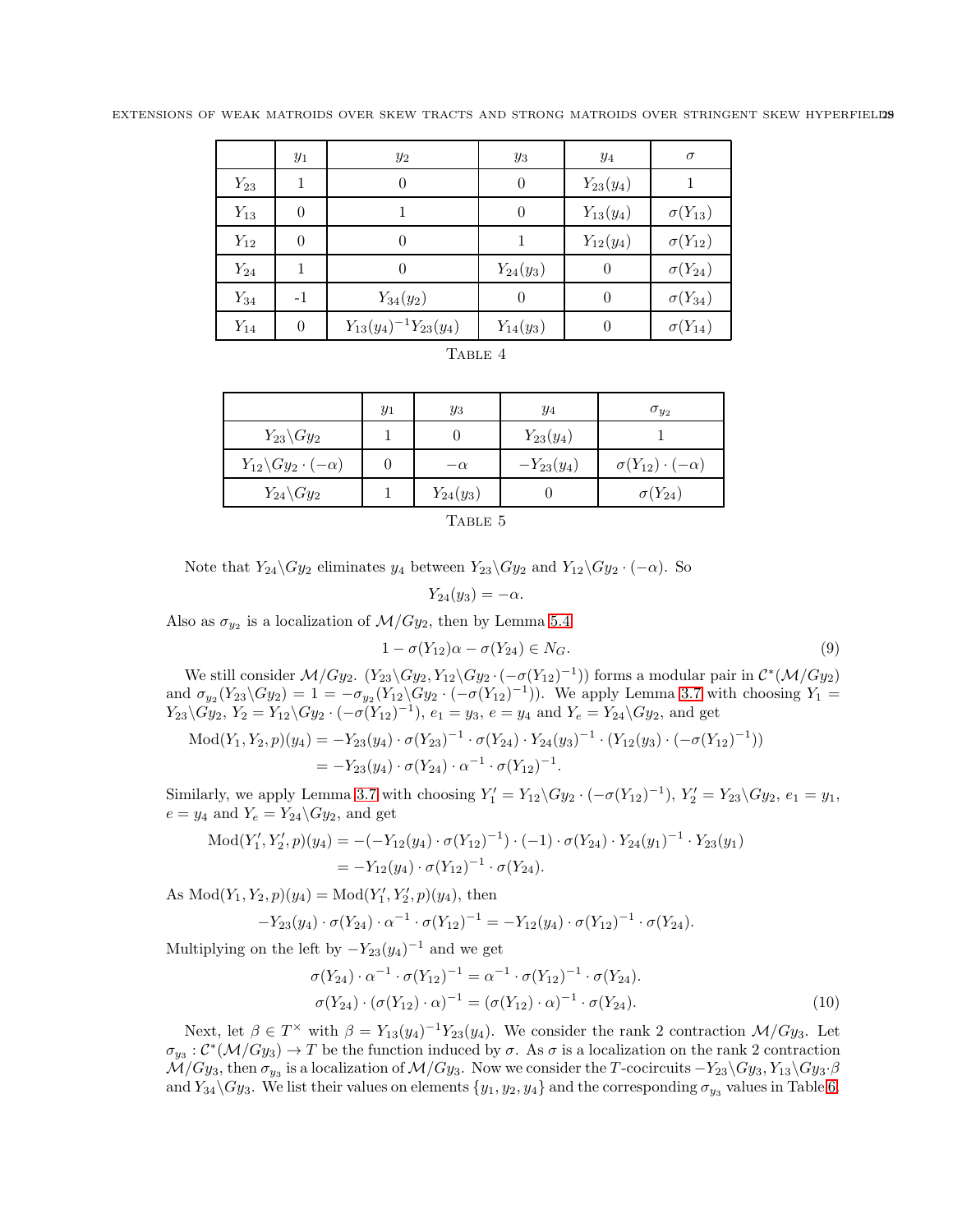<span id="page-29-0"></span>

|                                    | $y_1$ | $y_2$         | $y_4$          | $\sigma_{y_3}$             |  |  |
|------------------------------------|-------|---------------|----------------|----------------------------|--|--|
| $-Y_{23}\backslash Gy_3$           |       |               | $-Y_{23}(y_4)$ |                            |  |  |
| $Y_{13}\backslash Gy_3\cdot \beta$ |       |               | $Y_{23}(y_4)$  | $\sigma(Y_{13})\cdot\beta$ |  |  |
| $Y_{34}\backslash Gy_3$            |       | $Y_{34}(y_2)$ |                | $\sigma(Y_{34})$           |  |  |
|                                    |       |               |                |                            |  |  |

| A BL |  |
|------|--|
|------|--|

Note that  $Y_{34}\backslash Gy_3$  eliminates  $y_4$  between  $-Y_{23}\backslash Gy_3$  and  $Y_{13}\backslash Gy_3 \cdot \beta$ . So

$$
Y_{34}(y_2)=\beta.
$$

Also as  $\sigma_{y_3}$  is a localization of  $\mathcal{M}/G_{y_3}$ , then by Lemma [5.4](#page-19-1)

<span id="page-29-2"></span>
$$
-1 + \sigma(Y_{13})\beta - \sigma(Y_{34}) \in N_G. \tag{11}
$$

We still consider  $\mathcal{M}/Gy_3$ .  $(-Y_{23}\backslash Gy_3, Y_{13}\backslash Gy_3 \cdot \sigma(Y_{13})^{-1})$  forms a modular pair in  $\mathcal{C}^*(\mathcal{M}/Gy_3)$ and  $\sigma_{y_3}(-Y_{23}\backslash Gy_3) = -1 = -\sigma_{y_3}(Y_{13}\backslash Gy_3 \cdot \sigma(Y_{13})^{-1})$ . We apply Lemma [3.7](#page-12-0) with choosing  $Y_1 =$  $-Y_{23}\backslash Gy_3, Y_2=Y_{13}\backslash Gy_3 \cdot \sigma(Y_{13})^{-1}, e_1=y_2, e=y_4 \text{ and } Y_e=Y_{34}\backslash Gy_3, \text{ and get}$ 

$$
\begin{aligned} \text{Mod}(Y_1, Y_2, p)(y_4) &= -(-Y_{23}(y_4)) \cdot (-\sigma(Y_{23})^{-1}) \cdot \sigma(Y_{34}) \cdot Y_{34}(y_2)^{-1} \cdot (Y_{13}(y_2) \cdot \sigma(Y_{13})^{-1}) \\ &= -Y_{23}(y_4) \cdot \sigma(Y_{34}) \cdot \beta^{-1} \cdot \sigma(Y_{13})^{-1} .\end{aligned}
$$

Similarly, we apply Lemma [3.7](#page-12-0) with choosing  $Y'_1 = Y_{13} \backslash Gy_3 \cdot \sigma(Y_{13})^{-1}$ ,  $Y'_2 = -Y_{23} \backslash Gy_3$ ,  $e_1 = y_1$ ,  $e = y_4$  and  $Y_e = Y_{34} \backslash Gy_3$ , and get

$$
\begin{aligned} \text{Mod}(Y_1', Y_2', p)(y_4) &= -(Y_{13}(y_4) \cdot \sigma(Y_{13})^{-1}) \cdot 1 \cdot \sigma(Y_{34}) \cdot Y_{34}(y_1)^{-1} \cdot (-Y_{23}(y_1)) \\ &= -Y_{13}(y_4) \cdot \sigma(Y_{13})^{-1} \cdot \sigma(Y_{34}). \end{aligned}
$$

As  $Mod(Y_1, Y_2, p)(y_4) = Mod(Y'_1, Y'_2, p)(y_4)$ , then

$$
-Y_{23}(y_4)\cdot \sigma(Y_{34})\cdot \beta^{-1}\cdot \sigma(Y_{13})^{-1}=-Y_{13}(y_4)\cdot \sigma(Y_{13})^{-1}\cdot \sigma(Y_{34}).
$$

Multiplying on the left by  $-Y_{23}(y_4)^{-1}$  and we get

$$
\sigma(Y_{34}) \cdot \beta^{-1} \cdot \sigma(Y_{13})^{-1} = \beta^{-1} \cdot \sigma(Y_{13})^{-1} \cdot \sigma(Y_{34}).
$$
  
\n
$$
\sigma(Y_{34}) \cdot (\sigma(Y_{13}) \cdot \beta)^{-1} = (\sigma(Y_{13}) \cdot \beta)^{-1} \cdot \sigma(Y_{34}).
$$
\n(12)

<span id="page-29-1"></span>Next, we consider the rank 2 contraction  $\mathcal{M}/Gy_1$ . Let  $\sigma_{y_1} : C^*(\mathcal{M}/Gy_1) \to T$  be the function induced by  $\sigma$ . As  $\sigma$  is a localization on the rank 2 contraction  $\mathcal{M}/Gy_1$ , then  $\sigma_{y_1}$  is a localization of  $\mathcal{M}/Gy_1$ . Now we consider the T-cocircuits  $Y_{13}\backslash Gy_1 \cdot \beta$ ,  $Y_{12}\backslash Gy_1 \cdot (-\alpha)$  and  $Y_{14}\backslash Gy_1$ . We list their values on elements  $\{y_2, y_3, y_4\}$  and the corresponding  $\sigma_{y_1}$  values in Table [7.](#page-29-1)

|                                        | $y_2$ | $y_3$            | $y_4$          | $\sigma_{y_1}$                 |  |
|----------------------------------------|-------|------------------|----------------|--------------------------------|--|
| $Y_{13}\backslash Gy_1\cdot \beta$     |       | $\left( \right)$ | $Y_{23}(y_4)$  | $\sigma(Y_{13})\cdot\beta$     |  |
| $Y_{12}\backslash Gy_1\cdot (-\alpha)$ |       | $-\alpha$        | $-Y_{23}(y_4)$ | $\sigma(Y_{12})\cdot(-\alpha)$ |  |
| $Y_{14}\backslash Gy_1$                |       | $Y_{14}(y_3)$    |                | $\sigma(Y_{14})$               |  |
| TABLE 7                                |       |                  |                |                                |  |

Note that  $Y_{14}\backslash Gy_1$  eliminates  $y_4$  between  $Y_{13}\backslash Gy_1 \cdot \beta$  and  $Y_{12}\backslash Gy_1 \cdot (-\alpha)$ . So

<span id="page-29-3"></span>
$$
Y_{14}(y_3) = -\alpha.
$$

Also as  $\sigma_{y_1}$  is a localization of  $\mathcal{M}/G_{y_1}$ , then by Lemma [5.4](#page-19-1)

<span id="page-29-4"></span>
$$
\sigma(Y_{13})\beta - \sigma(Y_{12})\alpha - \sigma(Y_{14}) \in N_G. \tag{13}
$$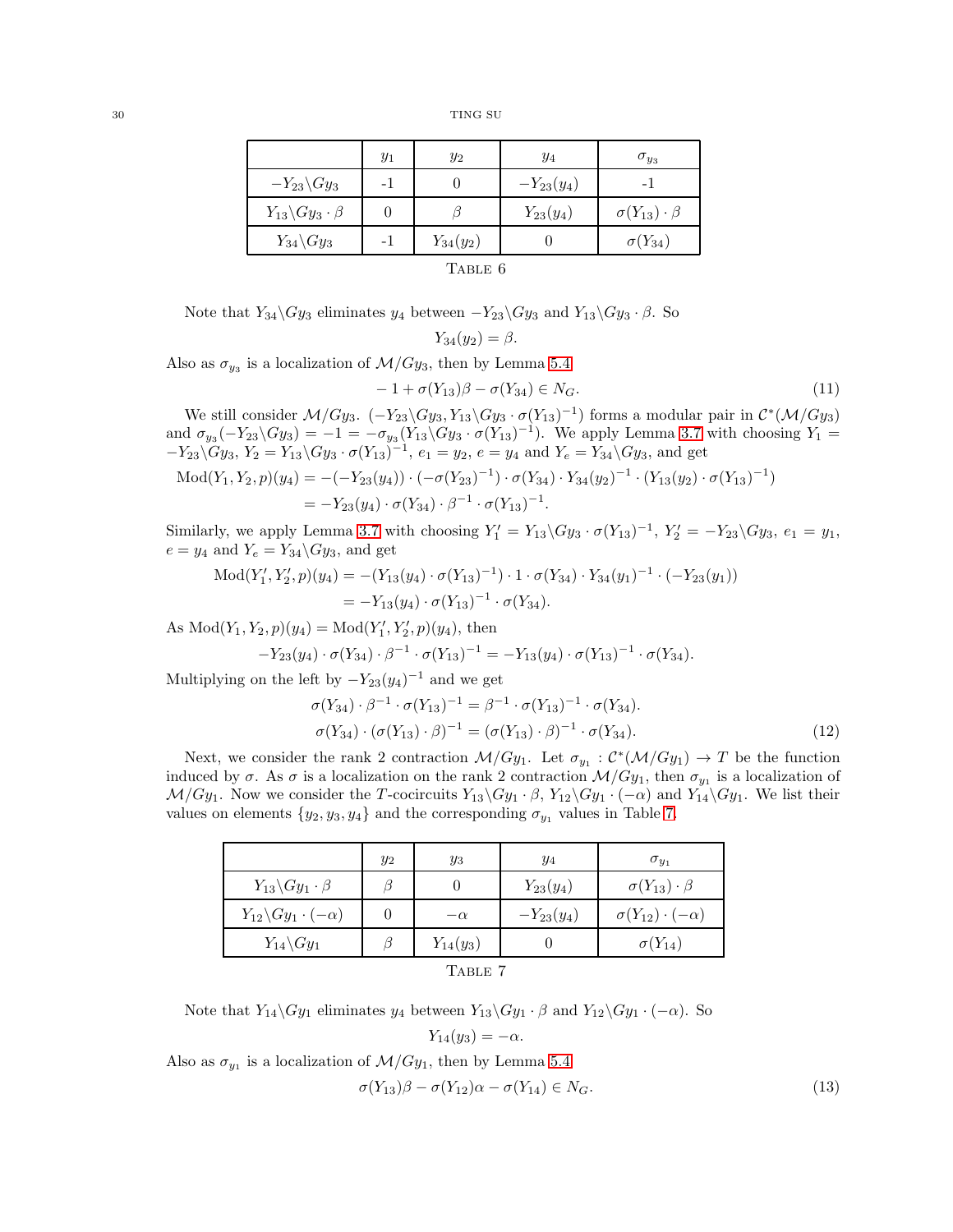We still consider  $\mathcal{M}/Gy_1$ .  $(Y_{13}\backslash Gy_1 \cdot \sigma(Y_{13})^{-1}, Y_{12}\backslash Gy_1 \cdot (-\sigma(Y_{12})^{-1}))$  forms a modular pair in  $\mathcal{C}^*(\mathcal{M}/Gy_1)$  and  $\sigma_{y_1}(Y_{13}\backslash Gy_1 \cdot \sigma(Y_{13})^{-1}) = 1 = -\sigma_{y_1}(Y_{12}\backslash Gy_1 \cdot (-\sigma(Y_{12})^{-1}))$ . We apply Lemma [3.7](#page-12-0) with choosing  $Y_1 = Y_{13} \backslash Gy_1 \cdot \sigma(Y_{13})^{-1}$ ,  $Y_2 = Y_{12} \backslash Gy_1 \cdot (-\sigma(Y_{12})^{-1})$ ,  $e_1 = y_3$ ,  $e = y_4$  and  $Y_e =$  $Y_{14}\backslash Gy_1$ , and get

$$
\begin{split} \text{Mod}(Y_1, Y_2, p)(y_4) &= -(Y_{13}(y_4) \cdot \sigma(Y_{13})^{-1}) \cdot 1 \cdot \sigma(Y_{14}) \cdot Y_{14}(y_3)^{-1} \cdot (-Y_{12}(y_3) \cdot \sigma(Y_{12})^{-1}) \\ &= -Y_{13}(y_4) \cdot \sigma(Y_{13})^{-1} \cdot \sigma(Y_{14}) \cdot \alpha^{-1} \cdot \sigma(Y_{12})^{-1} .\end{split}
$$

Similarly, we apply Lemma [3.7](#page-12-0) with choosing  $Y'_1 = Y_{12} \setminus Gy_1 \cdot (-\sigma(Y_{12})^{-1}), Y'_2 = Y_{13} \setminus Gy_1 \cdot \sigma(Y_{13})^{-1}$ ,  $e_1 = y_2, e = y_4$  and  $Y_e = Y_{14} \backslash Gy_1$ , and get  $\text{Mod}(Y'_1, Y'_2, p)(y_4) = -(-Y_{12}(y_4) \cdot \sigma(Y_{12})^{-1}) \cdot (-1) \cdot \sigma(Y_{14}) \cdot Y_{14}(y_2)^{-1} \cdot (Y_{13}(y_2) \cdot \sigma(Y_{13})^{-1})$  $= -Y_{12}(y_4) \cdot \sigma(Y_{12})^{-1} \cdot \sigma(Y_{14}) \cdot \beta^{-1} \cdot \sigma(Y_{13})^{-1}.$ 

As  $Mod(Y_1, Y_2, p)(y_4) = Mod(Y'_1, Y'_2, p)(y_4)$ , then  $-Y_{13}(y_4)\cdot \sigma(Y_{13})^{-1}\cdot \sigma(Y_{14})\cdot \alpha^{-1}\cdot \sigma(Y_{12})^{-1}=-Y_{12}(y_4)\cdot \sigma(Y_{12})^{-1}\cdot \sigma(Y_{14})\cdot \beta^{-1}\cdot \sigma(Y_{13})^{-1}.$ 

Multiplying on the left by  $-Y_{23}(y_4)^{-1}$  and we get

$$
\beta^{-1} \cdot \sigma(Y_{13})^{-1} \cdot \sigma(Y_{14}) \cdot \alpha^{-1} \cdot \sigma(Y_{12})^{-1} = \alpha^{-1} \cdot \sigma(Y_{12})^{-1} \cdot \sigma(Y_{14}) \cdot \beta^{-1} \cdot \sigma(Y_{13})^{-1}.
$$
  
\n
$$
(\sigma(Y_{13}) \cdot \beta)^{-1} \cdot \sigma(Y_{14}) \cdot (\sigma(Y_{12}) \cdot \alpha)^{-1} = (\sigma(Y_{12}) \cdot \alpha)^{-1} \cdot \sigma(Y_{14}) \cdot (\sigma(Y_{13}) \cdot \beta)^{-1}.
$$
 (14)

<span id="page-30-0"></span>Next, we consider the rank 2 contraction  $\mathcal{M}/Gy_4$ . Let  $\sigma_{y_4}: C^*(\mathcal{M}/Gy_4) \to T$  be the function induced by  $\sigma$ . As  $\sigma$  is a localization on the rank 2 contraction  $\mathcal{M}/Gy_4$ , then  $\sigma_{y_4}$  is a localization of  $\mathcal{M}/Gy_4$ . Now we consider the T-cocircuits  $Y_{24}\backslash Gy_4, Y_{34}\backslash Gy_4$  and  $Y_{14}\backslash Gy_4$ . We list their values on elements  $\{y_1, y_2, y_3\}$  and the corresponding  $\sigma_{y_4}$  values in Table [8.](#page-30-0)

|                                   | $y_1$ | $y_2$         | $y_3$         | $\sigma_{y_4}$   |  |
|-----------------------------------|-------|---------------|---------------|------------------|--|
| $Y_{24}\backslash Gy_4$           |       |               | $Y_{24}(y_3)$ | $\sigma(Y_{24})$ |  |
| $Y_{34}\backslash Gy_4$           |       | $Y_{34}(y_2)$ |               | $\sigma(Y_{34})$ |  |
| $Y_{14}\backslash Gy_4$           |       |               | $Y_{14}(y_3)$ | $\sigma(Y_{14})$ |  |
| $\mathbf{m} \cdot - - \mathbf{m}$ |       |               |               |                  |  |

<span id="page-30-1"></span>

| n.<br>o. |  |
|----------|--|
|----------|--|

As  $Y_{34}(y_2) = \beta$ , then  $Y_{14} \backslash Gy_4$  eliminates  $y_1$  between  $Y_{24} \backslash Gy_4$  and  $Y_{34} \backslash Gy_4$ . So

$$
Y_{14}(y_3) = Y_{24}(y_3) = -\alpha.
$$

As  $\sigma_{y_4}$  is a localization of  $\mathcal{M}/G_{y_4}$ , then by Lemma [5.4](#page-19-1)

<span id="page-30-2"></span>
$$
\sigma(Y_{24}) + \sigma(Y_{34}) - \sigma(Y_{14}) \in N_G. \tag{15}
$$

We still consider  $\mathcal{M}/Gy_4$ .  $(Y_{24}\backslash Gy_4 \cdot \sigma(Y_{24})^{-1}, Y_{34}\backslash Gy_4 \cdot (-\sigma(Y_{34})^{-1}))$  forms a modular pair in  $\mathcal{C}^*(\mathcal{M}/Gy_4)$  and  $\sigma_{y_4}(Y_{24}\backslash Gy_4 \cdot \sigma(Y_{24})^{-1}) = 1 = -\sigma_{y_4}(Y_{34}\backslash Gy_4 \cdot (-\sigma(Y_{34})^{-1}))$ . We apply Lemma [3.7](#page-12-0) with choosing  $Y_1 = Y_{24} \backslash Gy_4 \cdot \sigma(Y_{24})^{-1}$ ,  $Y_2 = Y_{34} \backslash Gy_4 \cdot (-\sigma(Y_{34})^{-1})$ ,  $e_1 = y_2$ ,  $e = y_1$  and  $Y_e =$  $Y_{14}\backslash Gy_4$ , and get

$$
\begin{aligned} \text{Mod}(Y_1, Y_2, p)(y_1) &= -(Y_{24}(y_1) \cdot \sigma(Y_{24})^{-1}) \cdot 1 \cdot \sigma(Y_{14}) \cdot Y_{14}(y_2)^{-1} \cdot (-Y_{34}(y_2) \cdot \sigma(Y_{34})^{-1}) \\ &= -\sigma(Y_{24})^{-1} \cdot \sigma(Y_{14}) \cdot \beta^{-1} \cdot (-\beta \cdot \sigma(Y_{34})^{-1}) \\ &= \sigma(Y_{24})^{-1} \cdot \sigma(Y_{14}) \cdot \sigma(Y_{34})^{-1} .\end{aligned}
$$

Similarly, we apply Lemma [3.7](#page-12-0) with choosing  $Y'_1 = Y_{34} \setminus Gy_4 \cdot (-\sigma(Y_{34})^{-1}), Y'_2 = Y_{24} \setminus Gy_4 \cdot \sigma(Y_{24})^{-1}$ ,  $e_1 = y_3, e = y_1$  and  $Y_e = Y_{14} \backslash Gy_4$ , and get

Mod
$$
(Y'_1, Y'_2, p)(y_1) = -(-Y_{34}(y_1) \cdot \sigma(Y_{34})^{-1}) \cdot (-1) \cdot \sigma(Y_{14}) \cdot Y_{14}(y_3)^{-1} \cdot (Y_{24}(y_3) \cdot \sigma(Y_{24})^{-1})
$$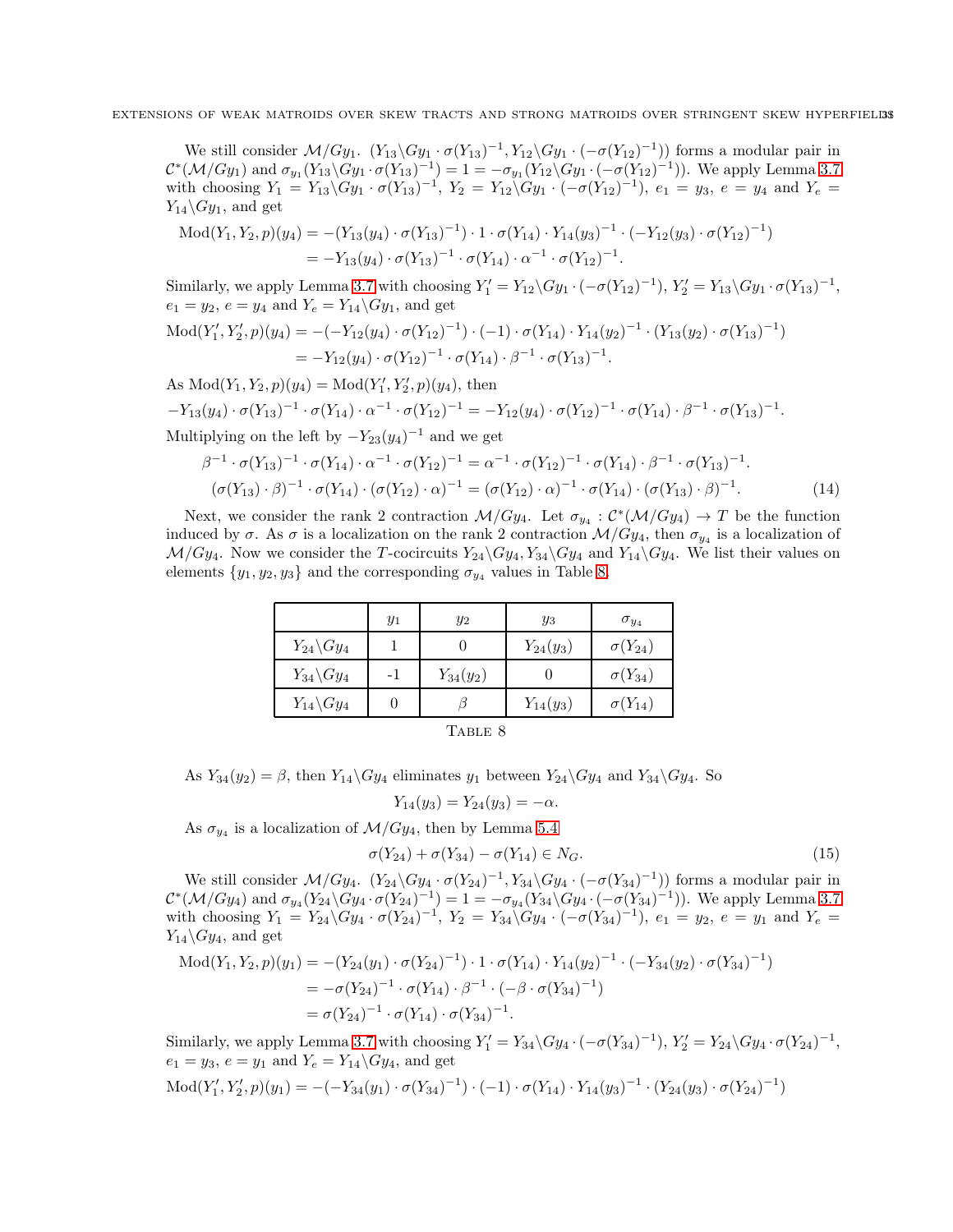$$
= \sigma(Y_{34})^{-1} \cdot \sigma(Y_{14}) \cdot (-\alpha)^{-1} \cdot (-\alpha \cdot \sigma(Y_{24})^{-1})
$$
  
=  $\sigma(Y_{34})^{-1} \cdot \sigma(Y_{14}) \cdot \sigma(Y_{24})^{-1}$ .

As  $Mod(Y_1, Y_2, p)(y_1) = Mod(Y'_1, Y'_2, p)(y_1)$ , then we get

<span id="page-31-1"></span>
$$
\sigma(Y_{24})^{-1} \cdot \sigma(Y_{14}) \cdot \sigma(Y_{34})^{-1} = \sigma(Y_{34})^{-1} \cdot \sigma(Y_{14}) \cdot \sigma(Y_{24})^{-1}.
$$
\n(16)

<span id="page-31-0"></span>So now we can revise our previous Table [4](#page-28-0) to Table [9.](#page-31-0)

| $y_1$    | $y_2$          | $y_3$     | $y_4$         | $\sigma$                             |  |  |
|----------|----------------|-----------|---------------|--------------------------------------|--|--|
| 1        | $\overline{0}$ | $\theta$  | $Y_{23}(y_4)$ |                                      |  |  |
| 0        | 1              | $\theta$  | $Y_{13}(y_4)$ | $\sigma(Y_{13})$                     |  |  |
| $\theta$ | $\overline{0}$ | 1         | $Y_{12}(y_4)$ | $\sigma(Y_{12})$                     |  |  |
| 1        | $\overline{0}$ | $-\alpha$ | $\theta$      | $\sigma(Y_{24})$                     |  |  |
| $-1$     | β              | $\theta$  | $\Omega$      | $\sigma(Y_{34})$<br>$\sigma(Y_{14})$ |  |  |
| $\Omega$ | β              | $-\alpha$ | 0             |                                      |  |  |
|          |                |           |               |                                      |  |  |

TABLE 9

Then from Formula [\(6\)](#page-23-1) and by values in Table [9,](#page-31-0) we have

$$
[Fy_2y_4, Fy_1y_2]_p = -\overline{Y_{12}(y_4)\sigma(Y_{12})^{-1}\sigma(Y_{24})Y_{24}(y_1)^{-1}} = -\overline{Y_{12}(y_4)\sigma(Y_{12})^{-1}\sigma(Y_{24})},
$$
  
\n
$$
[Fy_1y_3, Fy_3y_4]_p = -\overline{Y_{34}(y_1)\sigma(Y_{34})^{-1}\sigma(Y_{13})Y_{13}(y_4)^{-1}} = \overline{\sigma(Y_{34})^{-1}\sigma(Y_{13})Y_{13}(y_4)^{-1}},
$$
  
\n
$$
[Fy_1y_4, Fy_1y_2]_p = -\overline{Y_{12}(y_4)\sigma(Y_{12})^{-1}\sigma(Y_{14})Y_{14}(y_2)^{-1}} = -\overline{Y_{12}(y_4)\sigma(Y_{12})^{-1}\sigma(Y_{14})\beta^{-1}},
$$
  
\n
$$
[Fy_2y_3, Fy_3y_4]_p = -\overline{Y_{34}(y_2)\sigma(Y_{34})^{-1}\sigma(Y_{23})Y_{23}(y_4)^{-1}} = -\overline{\beta\sigma(Y_{34})^{-1}Y_{23}(y_4)^{-1}}.
$$
  
\nThus the inclusion (8) can be written as

Thus the inclusion [\(8\)](#page-23-2) can be written as

$$
N_G
$$
\n
$$
= -1 + [F y_2 y_4, F y_1 y_2]_p \cdot [F y_1 y_3, F y_3 y_4]_p + [F y_1 y_4, F y_1 y_2]_p \cdot [F y_2 y_3, F y_3 y_4]_p
$$
\n
$$
= -1 + (-\overline{Y_{12}(y_4)\sigma(Y_{12})^{-1}\sigma(Y_{24})}) \cdot \overline{\sigma(Y_{34})^{-1}\sigma(Y_{13})Y_{13}(y_4)^{-1}} + (-\overline{Y_{12}(y_4)\sigma(Y_{12})^{-1}\sigma(Y_{14})\beta^{-1}}) \cdot (-\overline{\beta \sigma(Y_{34})^{-1}Y_{23}(y_4)^{-1}})
$$
\n
$$
= -1 - Y_{12}(y_4)\sigma(Y_{12})^{-1}\sigma(Y_{24})\sigma(Y_{34})^{-1}\sigma(Y_{13})Y_{13}(y_4)^{-1} + Y_{12}(y_4)\sigma(Y_{12})^{-1}\sigma(Y_{14})\sigma(Y_{34})^{-1}Y_{23}(y_4)^{-1}
$$
\n
$$
= -Y_{12}(y_4)\sigma(Y_{12})^{-1} \cdot (\sigma(Y_{12})Y_{12}(y_4)^{-1}Y_{23}(y_4)\sigma(Y_{34}) + \sigma(Y_{24})\sigma(Y_{34})^{-1}\sigma(Y_{13})Y_{13}(y_4)^{-1}Y_{23}(y_4)\sigma(Y_{34}) - \sigma(Y_{14}))
$$
\n
$$
\overline{\sigma(Y_{34})^{-1}Y_{23}(y_4)^{-1}}
$$
\n
$$
= -Y_{12}(y_4)\sigma(Y_{12})^{-1} \cdot (\overline{\sigma(Y_{12})\alpha\sigma(Y_{34}) + \sigma(Y_{24})\sigma(Y_{34})^{-1}\sigma(Y_{13})\beta\sigma(Y_{34}) - \sigma(Y_{14}))} \cdot \overline{\sigma(Y_{34})^{-1}Y_{23}(y_4)^{-1}}.
$$

Now we will use Pathetic Cancellation to see that

$$
\sigma(Y_{12})\alpha\sigma(Y_{34}) + \sigma(Y_{24})\sigma(Y_{34})^{-1}\sigma(Y_{13})\beta\sigma(Y_{34}) - \sigma(Y_{14}) \in N_G,
$$

from which the inclusion [\(8\)](#page-23-2) will hold.

Let

$$
a = -\sigma(Y_{12})\alpha,
$$
  
\n
$$
b = \sigma(Y_{13})\beta,
$$
  
\n
$$
x = \sigma(Y_{24}),
$$
  
\n
$$
y = \sigma(Y_{34}),
$$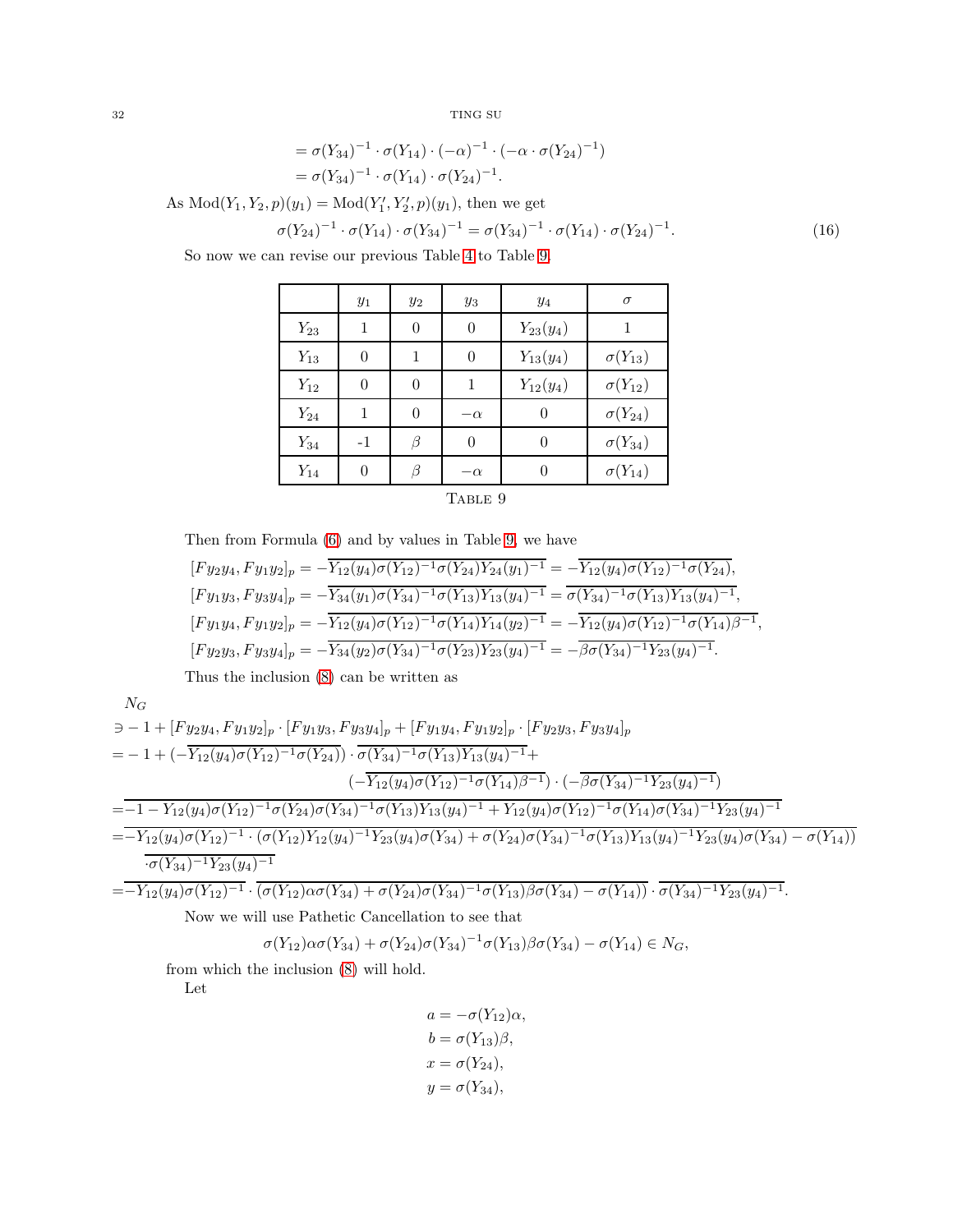$$
z=\sigma(Y_{14}).
$$

Then we can restate the inclusion [\(9\)](#page-28-2), [\(10\)](#page-28-3), [\(11\)](#page-29-2), [\(12\)](#page-29-3), [\(13\)](#page-29-4), [\(14\)](#page-30-1), [\(15\)](#page-30-2) and [\(16\)](#page-31-1) as

$$
1 + a - x \in N_G,
$$
  
\n
$$
xa^{-1} = a^{-1}x \qquad \text{implying} \qquad ax = xa,
$$
  
\n
$$
-1 + b - y \in N_G,
$$
  
\n
$$
yb^{-1} = b^{-1}y \qquad \text{implying} \qquad by = yb,
$$
  
\n
$$
b + a - z \in N_G,
$$
  
\n
$$
b^{-1}za^{-1} = a^{-1}zb^{-1},
$$
  
\n
$$
x + y - z \in N_G,
$$
  
\n
$$
x^{-1}zy^{-1} = y^{-1}zx^{-1}.
$$

All of these inclusions are exactly the hypothesis of Pathetic Cancellation property. So by Pathetic Cancellation,

$$
xb - ay - z = xy^{-1}by - ay - z = \sigma(Y_{24})\sigma(Y_{34})^{-1}\sigma(Y_{13})\beta\sigma(Y_{34}) + \sigma(Y_{12})\alpha\sigma(Y_{34}) - \sigma(Y_{14}) \in N_G.
$$
  
So the inclusion (8) holds.

 $\Box$ 

We can get the following Corollary to Lemma [5.4,](#page-19-1) Lemma [4.4](#page-14-3) and Theorem [5.1.](#page-18-1)

**Corollary 5.9.** Let M be a weak left (resp. right) T-matroid and let  $\sigma : C^*(\mathcal{M}) \to T$  be a right (resp. *left)*  $T^{\times}$ -equivariant function. Then  $\sigma$  is a weak localization if and only if for any modular pair  $(Y_1, Y_2)$  of  $T$ *-cocircuits with*  $Y_1(e) = -Y_2(e) \neq 0$  *for some*  $e \in E$  *and*  $Y_3$  *eliminating*  $e$  *between*  $Y_1$  *and*  $Y_2$ *, we have*  $\sigma(Y_1) + \sigma(Y_2) - \sigma(Y) \in N_G$ .

Finally, we finish the proof of our main theorem (Theorem [1.5\)](#page-4-1) in this paper.

There is also an interesting fact showed in Su's thesis ([\[Su18\]](#page-37-9)) that a hyperfield not satisfying the Pathetic Cancellation property might fail even weaker generalization of Crapo and Las Vergnas' characterization of extensions, as follows.

**Theorem 5.10.** [\[Su18\]](#page-37-9) *There is a strong* T-matroid M of rank  $\ddot{\bf{A}}$  on 6 elements and a  $T^{\times}$ -equivariant  $\mathit{function} \ \sigma : \mathcal{C}^*(\mathcal{M}) \to T$  such that  $\sigma$  defines a strong single-element extension by a new element  $p$  on every *contraction of*  $M$  *of rank*  $\leq$  3 *but*  $\sigma$  *is not a strong localization.* 

## 6. Stringent Skew Hyperfields

<span id="page-32-0"></span>Stringent skew hyperfields behave in many ways like skew fields and the notions of weak and strong F-matroid coincide if F is stringent ([\[BP19\]](#page-36-10)). This leads to a strengthening of Theorem [5.1,](#page-18-1) given in Theorem [1.6.](#page-4-2)

6.1. Characterization of strong Pathetic Cancellation for skew hyperfields. In this section, we will first show a stronger property that implies Pathetic Cancellation for skew hyperfields.

**Definition 6.1.** Let F be a skew hyperfield. We say F satisfies the strong Pathetic Cancellation **Property** if for every  $a, b, x, y \in F^{\times}$  with  $x \in 1 \boxplus a$  and  $y \in -1 \boxplus b$  we have

$$
(x \boxplus y) \cap (a \boxplus b) \subseteq xb \boxplus -ay,
$$

It is easy to see that the strong Pathetic Cancellation Property and the Pathetic Cancellation Property will be the same when  $F$  is a hyperfield.

<span id="page-32-1"></span>Theorem 6.2. *Let* F *be a skew hyperfield. If* F *satisfies strong Pathetic Cancellation, then* F *satisfies Pathetic Cancellation.*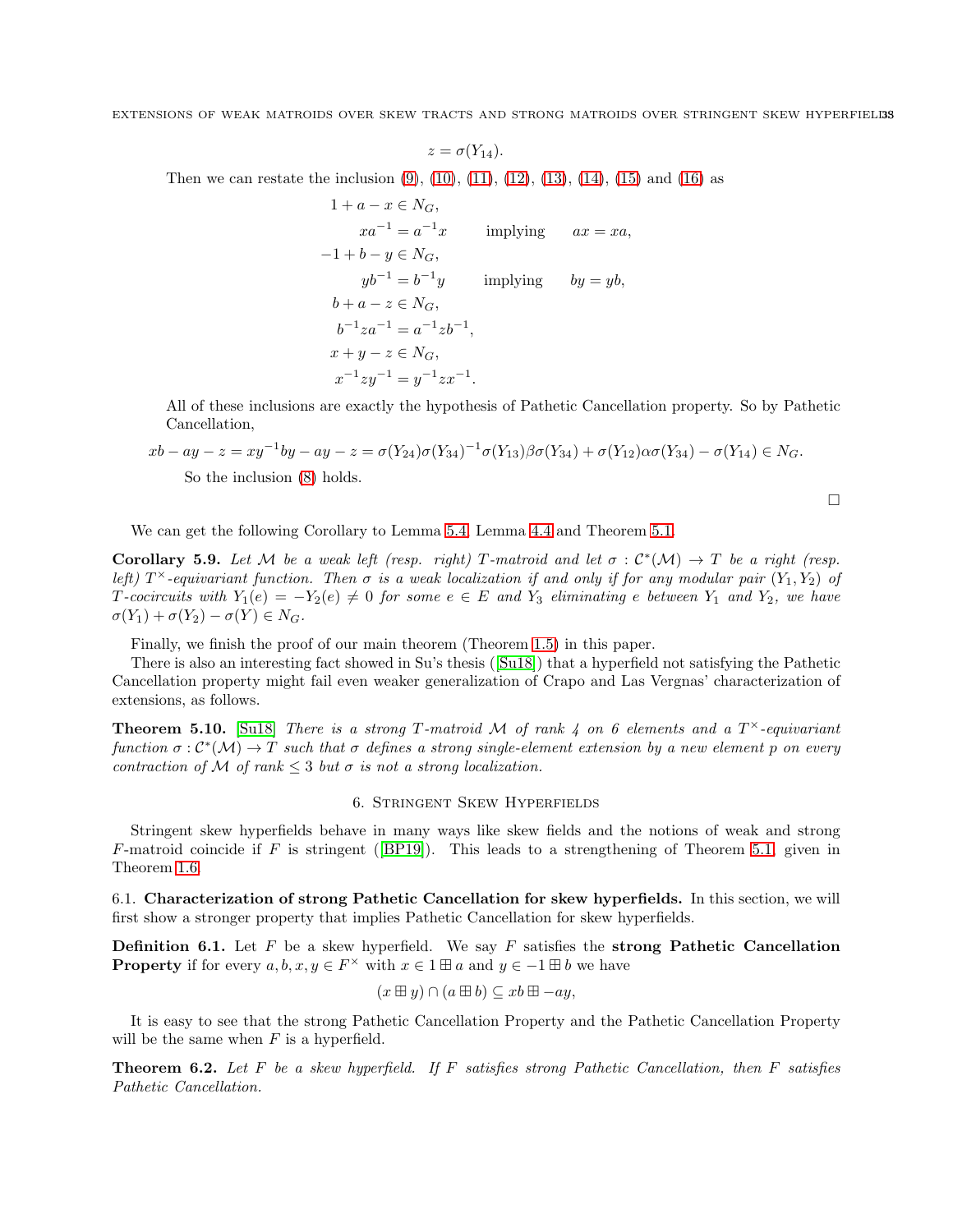*Proof.* Let  $a, b, x, y, z \in F^{\times}$  with  $x \in 1 \boxplus a$ ,  $ax = xa$ ,  $y \in -1 \boxplus b$ ,  $by = yb$ ,  $z \in a \boxplus b$ ,  $a^{-1}zb^{-1} = b^{-1}za^{-1}$ ,  $z \in x \boxplus y$  and  $x^{-1}zy^{-1} = y^{-1}zx^{-1}$ . As F satisfies strong Pathetic Cancellation, then

$$
z \in (x \boxplus y) \cap (a \boxplus b) \subseteq xb \boxplus -ay.
$$

So  $F$  satisfies Pathetic Cancellation.  $\Box$ 

<span id="page-33-6"></span>**Proposition 6.3.** Let 
$$
F
$$
 be a skew hyperfield. The following are equivalent.

- *(1)* F *satisfies strong Pathetic Cancellation.*
- *(2)* For any  $a, b \in F^\times$  and  $x, y$  in  $F$  with  $x \in 1 \boxplus a, y \in -1 \boxplus b$ , we have

 $(x \boxplus y) \cap (a \boxplus b) \subseteq xb \boxplus -ay,$  $(a \boxplus b) \cap (xb \boxplus -ay) \subseteq x \boxplus y,$ 

- $(x \boxplus y) \cap (xb \boxplus -ay) \subseteq a \boxplus b.$
- *(3)* For any  $a, b \in F^\times$  and  $x, y$  in  $F$  with  $x \in 1 \boxplus a, y \in -1 \boxplus b$ , we have

$$
(x \boxplus y) \cap (a \boxplus b) = (x \boxplus y) \cap (xb \boxplus -ay) = (a \boxplus b) \cap (xb \boxplus -ay).
$$

*Proof.* (1)⇒(3): By definition, for any  $x \in 1 \boxplus a, y \in -1 \boxplus b$ , we have

 $(x \boxplus y) \cap (a \boxplus b) \subseteq xb \boxplus -ay.$ 

Then

<span id="page-33-0"></span>
$$
(x \boxplus y) \cap (a \boxplus b) \subseteq (xb \boxplus -ay) \cap (x \boxplus y) \tag{17}
$$

and

<span id="page-33-1"></span>
$$
(x \boxplus y) \cap (a \boxplus b) \subseteq (xb \boxplus -ay) \cap (a \boxplus b). \tag{18}
$$

As  $x \in 1 \boxplus a$  and  $y \in -1 \boxplus b$ , then  $a^{-1}x \in 1 \boxplus a^{-1}$  and  $-yb^{-1} \in -1 \boxplus b^{-1}$ . By strong Pathetic Cancellation, we have

$$
(a^{-1} \boxplus b^{-1}) \cap (a^{-1}x \boxplus -yb^{-1}) \subseteq a^{-1}xb^{-1} \boxplus a^{-1}yb^{-1} = a^{-1}(x \boxplus y)b^{-1},
$$

thus

$$
(a \boxplus b) \cap (xb \boxplus -ay) \subseteq x \boxplus y.
$$

Then

<span id="page-33-2"></span>
$$
(a \boxplus b) \cap (xb \boxplus -ay) \subseteq (x \boxplus y) \cap (a \boxplus b). \tag{19}
$$

and

<span id="page-33-3"></span>
$$
(a \boxplus b) \cap (xb \boxplus -ay) \subseteq (x \boxplus y) \cap (xb \boxplus -ay). \tag{20}
$$

Similarly, as  $x \in 1 \boxplus a$  and  $y \in -1 \boxplus b$ , then  $x^{-1}a \in 1 \boxplus -x^{-1}$  and  $-by^{-1} \in -1 \boxplus -y^{-1}$ . By strong Pathetic Cancellation, we have

$$
(-x^{-1} \boxplus -y^{-1}) \cap (x^{-1}a \boxplus -by^{-1}) \subseteq -x^{-1}ay^{-1} \boxplus -x^{-1}by^{-1} = -x^{-1}(a \boxplus b)y^{-1},
$$

thus

$$
(x \boxplus y) \cap (xb \boxplus -ay) \subseteq a \boxplus b.
$$

Then

<span id="page-33-4"></span>
$$
(x \boxplus y) \cap (xb \boxplus -ay) \subseteq (a \boxplus b) \cap (x \boxplus y). \tag{21}
$$

and

<span id="page-33-5"></span>
$$
(x \boxplus y) \cap (xb \boxplus -ay) \subseteq (a \boxplus b) \cap (xb \boxplus -ay). \tag{22}
$$

So by Inclusion [\(17\)](#page-33-0), [\(18\)](#page-33-1), [\(19\)](#page-33-2), [\(20\)](#page-33-3), [\(21\)](#page-33-4) and [\(22\)](#page-33-5), we have

$$
(x \boxplus y) \cap (a \boxplus b) = (x \boxplus y) \cap (xb \boxplus -ay) = (a \boxplus b) \cap (xb \boxplus -ay).
$$

(3) 
$$
\Rightarrow
$$
 (2): If for any x, y in F with  $x \in 1 \boxplus a, y \in -1 \boxplus b$ , we have

$$
(x \boxplus y) \cap (a \boxplus b) = (x \boxplus y) \cap (xb \boxplus -ay) = (a \boxplus b) \cap (xb \boxplus -ay).
$$

Then

$$
(x \boxplus y) \cap (a \boxplus b) = (x \boxplus y) \cap (xb \boxplus -ay) \subseteq xb \boxplus -ay,
$$
  

$$
(a \boxplus b) \cap (xb \boxplus -ay) = (x \boxplus y) \cap (xb \boxplus -ay) \subseteq x \boxplus y,
$$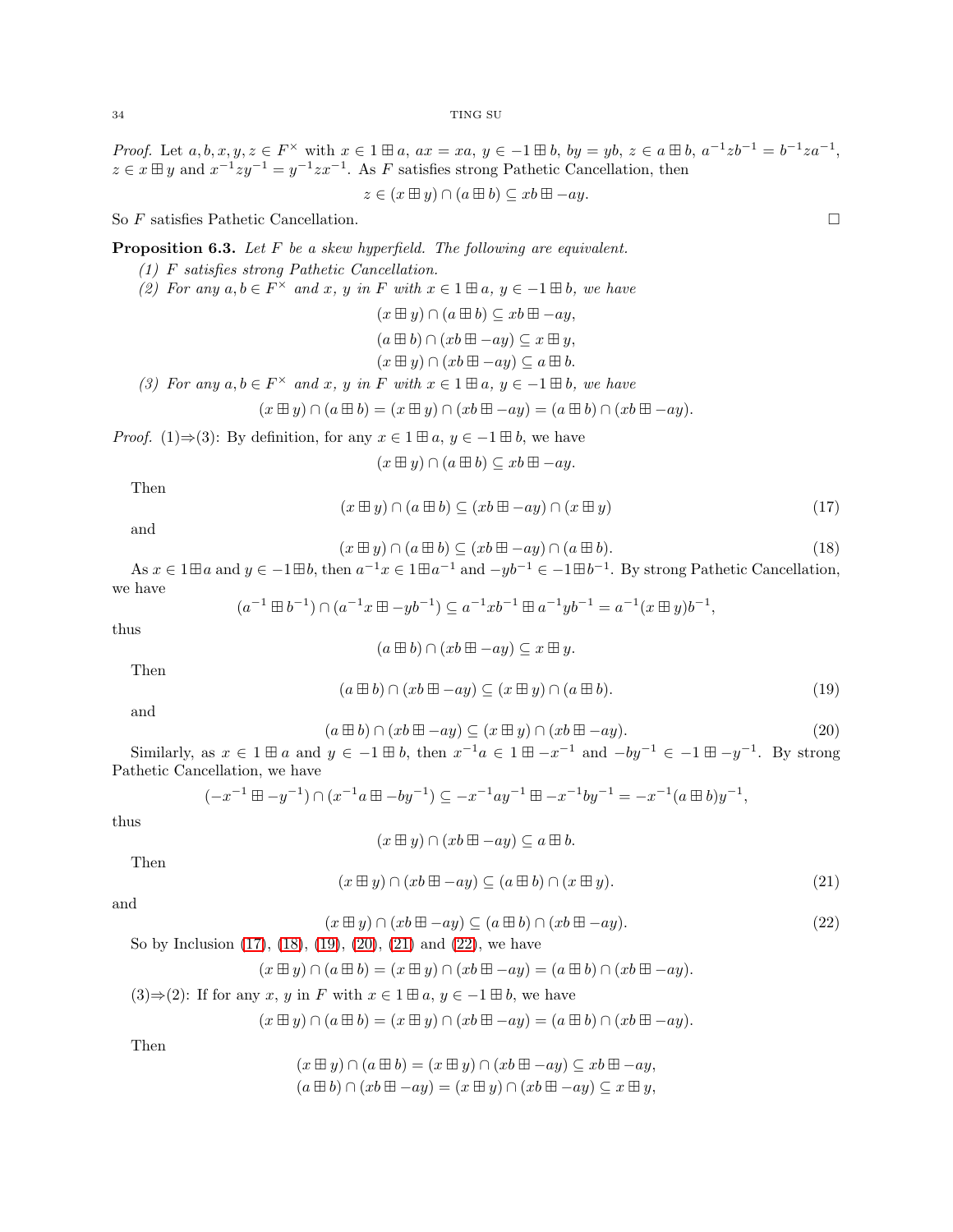$$
(x \boxplus y) \cap (xb \boxplus -ay) = (a \boxplus b) \cap (xb \boxplus -ay) \subseteq a \boxplus b.
$$

 $(2) \Rightarrow (1)$ : This is immediate by definition of stong Pathetic Cancellation. □

Corollary 6.4. *For every skew hyperfield satisfying strong Pathetic Cancellation, we have*

$$
1 \boxplus -1 \boxplus 1 \boxplus -1 = 1 \boxplus -1. \tag{23}
$$

*Proof.* We first prove the direction  $(\subseteq)$ . Let  $f \in 1 \boxplus -1 \boxplus 1 \boxplus -1$ . Then there exist x, y such that  $x, y \in 1 \boxplus -1$ and  $f \in x \boxplus y$ . Let  $a = -1$  and  $b = 1$ . Then  $x \in 1 \boxplus a$  and  $y \in -1 \boxplus b$ . Then by By Proposition [6.3,](#page-33-6)

$$
x \boxplus y = (x \boxplus y) \cap (xb \boxplus -ay) \subseteq a \boxplus b = 1 \boxplus -1.
$$

So  $f \in x \boxplus y = 1 \boxplus -1$ , and so

$$
1\boxplus -1\boxplus 1\boxplus -1\subseteq 1\boxplus -1.
$$

Now we prove the direction  $($  $\supset$ ). It is clear that

$$
1\boxplus -1\subseteq 1\boxplus -1\boxplus 0\subseteq 1\boxplus -1\boxplus 1\boxplus -1.
$$

So

$$
1\boxplus -1\boxplus 1\boxplus -1=1\boxplus -1.
$$

 $\Box$ 

6.2. Pathetic Cancellation for stringent skew hyperfields. In this section, we will show that the stringency implies the strong Pathetic Cancellation property and so implies Pathetic Cancellation. This helps to generalize the characterization of localization of strong matroids over stringent skew hyperfields.

**Definition 6.5.** [\[BS21\]](#page-36-4) A skew hyperfield F is said to be **stringent** if for any  $a, b \in F$ ,  $a \boxplus b$  is a singleton whenever  $a \neq -b$ .

Fields,  $\mathbb{K}$ , and  $\mathbb{S}$  are all stringent, but  $\mathbb{P}$  does not satisfy stringency.

Lemma 6.6. [\[BS21\]](#page-36-4) *Let* R *be a skew hyperfield and let* G *be a totally ordered group. Consider a short exact sequence of groups*

$$
1 \to R^\times \xrightarrow{\varphi} H \xrightarrow{\psi} G \to 1,
$$

where  $\varphi$  is the identity. Define  $x^h$  to be  $h^{-1} \cdot x \cdot h$  for  $x, h \in H$  and we extend this operation by setting  $0_R^h := 0_R$ . Assume that the short exact sequence **has stable sums**, that is, if for each  $h \in H$  the operation  $x \mapsto x^h$  is an automorphism of R.

*Choose some object not in* H, denoted by 0. Define a multiplication  $\cdot$  on H  $\cup$  {0} by  $x \cdot y = 0$  if x or y *is* 0 *and by the multiplication of* H *otherwise. Define a hyperaddition* ⊞ *on* H ∪ {0} *by taking 0 to be the additive identity and setting*

$$
x \boxplus y = \begin{cases} \{x\} & \text{if } \psi(x) > \psi(y), \\ \{y\} & \text{if } \psi(x) < \psi(y), \\ x(1 \boxplus_R x^{-1}y) & \text{if } \psi(x) = \psi(y) \text{ and } 0 \notin x(1 \boxplus_R x^{-1}y), \\ x(1 \boxplus_R x^{-1}y) \cup \psi^{-1}(\psi(x) \downarrow) & \text{if } \psi(x) = \psi(y) \text{ and } 0 \in x(1 \boxplus_R x^{-1}y). \end{cases}
$$

*Then the* G-layering  $R \rtimes_{H,\psi} G := (H \cup \{0\}, \boxplus, \cdot, 0, 1)$  *of* R *along this short exact sequence is a skew hyperfield. If*  $R$  *is stringent, then so is*  $R \rtimes_{H,\psi} G$ *.* 

**Theorem 6.7.** [\[BS21\]](#page-36-4) *Any skew stringent hyperfield has the form*  $R \rtimes_{H,\psi} G$ *, where* R *is either* K*, or* S*, or a skew field.*

<span id="page-34-0"></span>Theorem 6.8. *Any stringent skew hyperfield satisfies strong Pathetic Cancellation and Pathetic Cancellation.*

Before showing Theorem [6.8,](#page-34-0) we will first introduce a useful lemma for any skew hyperfields.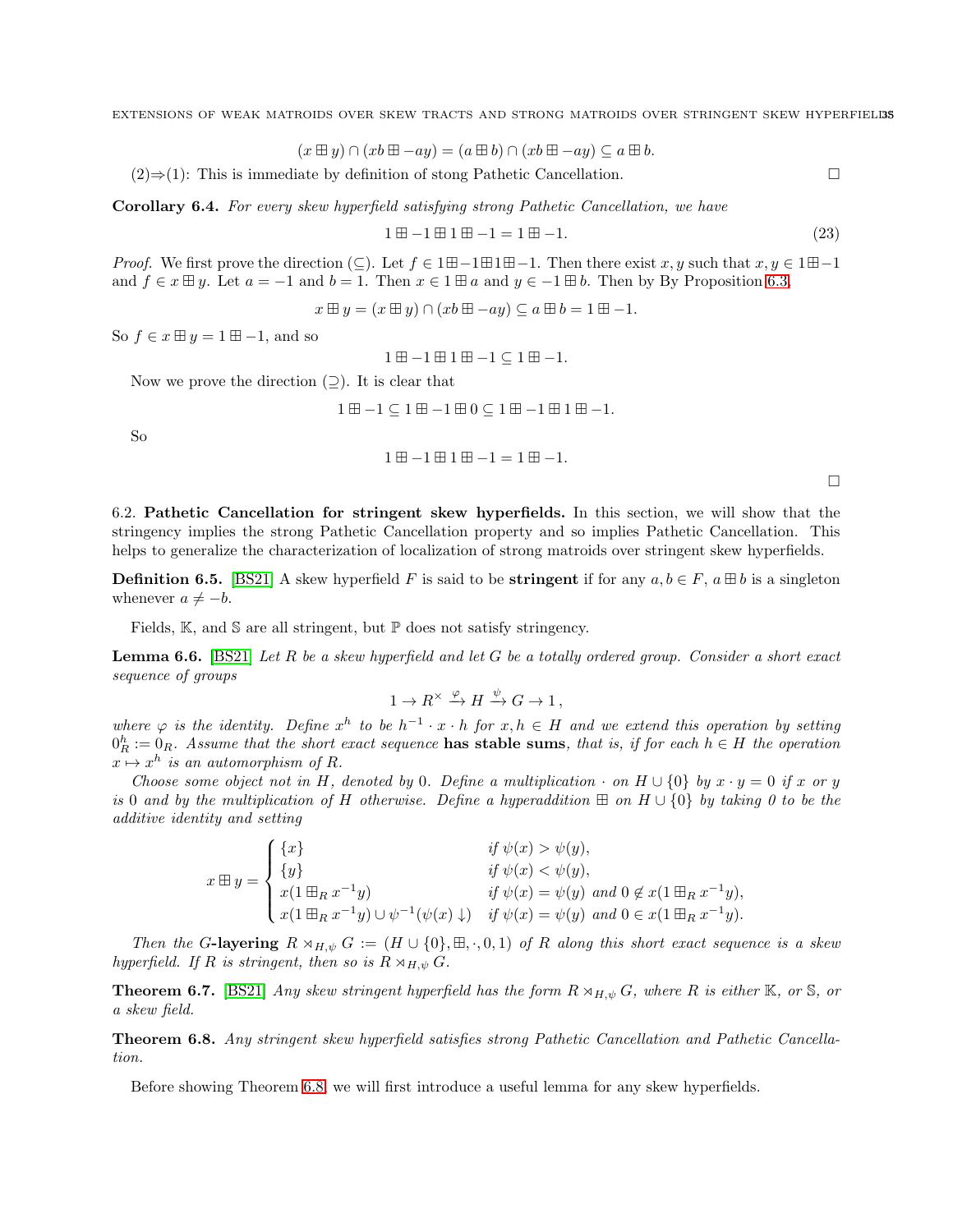<span id="page-35-0"></span>**Lemma 6.9.** Let F be a skew hyperfield and let  $a, b \in F$ . For any x, y in F with  $x \in 1 \boxplus a, y \in -1 \boxplus b$ , we *have*  $($   $\mathbb{H}$   $\mathbb{R}$ 

$$
(x \boxplus y) \cap (a \boxplus b) \neq \varnothing,
$$
  

$$
(x \boxplus y) \cap (xb \boxplus -ay) \neq \varnothing,
$$

*and*

$$
(a \boxplus b) \cap (xb \boxplus -ay) \neq \varnothing.
$$

*Proof.* As  $x \in 1 \boxplus a$  and  $y \in -1 \boxplus b$ , we have  $1 \in x \boxplus -a$  and  $-1 \in y \boxplus -b$ . Thus

$$
0 \in 1 \boxplus -1 \subseteq x \boxplus -a \boxplus y \boxplus -b = (x \boxplus y) \boxplus -(a \boxplus b).
$$

So

$$
(x \boxplus y) \cap (a \boxplus b) \neq \varnothing.
$$
  
As  $x \in 1 \boxplus a$  and  $y \in -1 \boxplus b$ , we have  $xy \in y \boxplus ay$  and  $-xy \in x \boxplus -xb$ . Thus  
 $0 \in xy \boxplus -xy \subseteq y \boxplus ay \boxplus x \boxplus -xb = (x \boxplus y) \boxplus -(xb \boxplus -ay)$ .

So

$$
(x \boxplus y) \cap (xb \boxplus -ay) \neq \varnothing.
$$

As  $x \in 1 \boxplus a$  and  $y \in -1 \boxplus b$ , we have  $a \in -1 \boxplus x$  and  $b \in 1 \boxplus y$ . Then  $ab \in -b \boxplus xb$  and  $-ab \in -a \boxplus -ay$ . Thus

So

$$
0 \in ab \boxplus -ab \subseteq -b \boxplus xb \boxplus -a \boxplus -ay = -(a \boxplus b) \boxplus (xb \boxplus -ay).
$$

$$
(a \boxplus b) \cap (xb \boxplus -ay) \neq \varnothing.
$$

 $\Box$ 

Now we prove Theorem [6.8](#page-34-0) by using the above lemma.

*Proof of Theorem [6.8.](#page-34-0)* Let  $F = R \rtimes_{H,\psi} G$  be a stringent skew hyperfield. By Theorem [6.2,](#page-32-1) we only need to show that F satisfies strong Pathetic Cancellation. Let  $a, b, x, y \in F^\times$  with  $x \in 1 \boxplus a$  and  $y \in -1 \boxplus b$ . We need to show that

$$
(a \boxplus b) \cap (x \boxplus y) \subseteq xb \boxplus -ay.
$$

We will divide the proof into three cases.

**Case 1:** If  $a = -1$  and  $b = 1$ , then  $xb \boxplus -ay = x \boxplus y$ . So

$$
(a \boxplus b) \cap (x \boxplus y) \subseteq x \boxplus y = xb \boxplus -ay.
$$

**Case 2:** If  $a = -1$  and  $b \neq 1$  or  $a \neq -1$  and  $b = 1$ , then without loss of generality we may assume that  $a = -1$  and  $b \neq 1$ . So by stringency,  $-1 \boxplus b = \{y\}$ . Then  $a \boxplus b = -1 \boxplus b = \{y\}$ . By Lemma [6.9,](#page-35-0)

$$
a \boxplus b = \{y\} \subseteq x \boxplus y
$$

and

$$
a \boxplus b = \{y\} \subseteq xb \boxplus -ay.
$$

So

$$
(a \boxplus b) \cap (x \boxplus y) = \{y\} \subseteq xb \boxplus -ay.
$$

**Case 3:** If  $a \neq -1$  and  $b \neq 1$ , then  $1 \boxplus a = \{x\}$  and  $-1 \boxplus b = \{y\}$ . So  $a^{-1} \boxplus 1 = \{a^{-1} \cdot x\} = \{x \cdot a^{-1}\}$ , and so  $xa = ax$ .

If  $a \neq -b$ , then  $a \boxplus b = \{z\}$  for some  $z \in F^{\times}$ . By Lemma [6.9,](#page-35-0)

$$
a \boxplus b = \{z\} \subseteq x \boxplus y
$$

and

$$
a \boxplus b = \{z\} \subseteq xb \boxplus -ay.
$$

So

$$
(a \boxplus b) \cap (x \boxplus y) = \{z\} \subseteq xb \boxplus -ay.
$$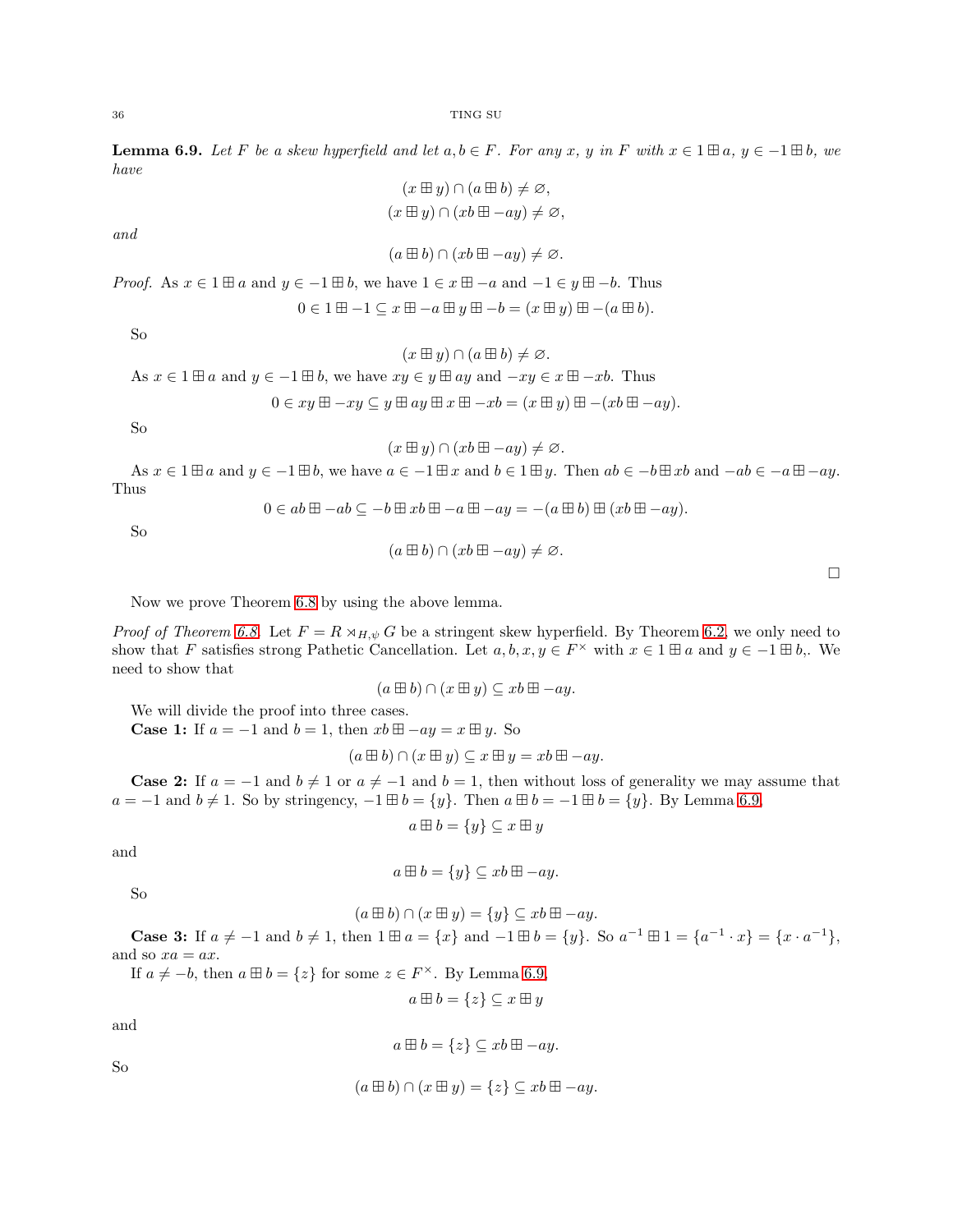If 
$$
a = -b
$$
, then  $x = -y$ . As  $1 \boxplus a = \{x\}$ , then  $\psi(x) \ge 1_G$ . So  $\psi(ax) \ge \psi(a)$ . Then  
\n
$$
a \boxplus b = a(1 \boxplus -1),
$$
\n
$$
x \boxplus y = x(1 \boxplus -1),
$$

and

$$
xb \boxplus -ay = xa \boxplus -ax = ax \boxplus -ax = ax(1 \boxplus -1).
$$

So

 $(a \boxplus b) \cap (x \boxplus y) \subseteq a(1 \boxplus -1) \subseteq ax(1 \boxplus -1) = xb \boxplus -ay.$ 

So F satisfies strong Pathetic Cancellation and also Pathetic Cancellation.

From [\[BP19\]](#page-36-10), we know the following theorem for matroids over stringent skew hyperfields.

Theorem 6.10. [\[BP19\]](#page-36-10) *Any weak matroid over a stringent skew hyperfield is strong.*

Then we can get a similar characterization of extension for a strong matroid over a stringent skew hyperfield as for a weak matroid, and so Theorem [1.6](#page-4-2) holds.

Next we would like to talk about the following important property for skew hyperfields.

**Definition 6.11.** A skew hyperfield F is **doubly distributive** if for any  $a, b, c, d \in F$ ,  $(a \boxplus b)(c \boxplus d) =$  $ac \boxplus ad \boxplus bc \boxplus bd.$ 

Double distributivity is very important in matroid theory. Fields, K, and S are all doubly distributive. In [\[BS21\]](#page-36-4), Bowler and Su showed that any doubly distributive skew hyperfield is stringent. So we will also get the following Theorem.

Theorem 6.12. *Let* F *be a doubly distributive skew hyperfield, let* M *be a strong left (resp. right)* F*-matroid on* E with F-cocircuit set  $C^*(\mathcal{M})$ , and let

$$
\sigma: \mathcal{C}^*(\mathcal{M}) \to F
$$

*be a right (resp. left)* F <sup>×</sup>*-equivariant function.*

*Then the following statements are equivalent.*

- *(1)* σ *defines a strong single-element extension of* M*.*
- *(2)* σ *defines a strong single-element extension of every rank 2 contraction of* M*.*
- *(3)* σ *defines a strong single-element extension of every rank 2 minor of* M *on three elements.*

## **REFERENCES**

- <span id="page-36-9"></span>[AD12] Laura Anderson and Emanuele Delucchi. Foundations for a theory of complex matroids. *Discrete Comput. Geom.*, 48(4):807–846, 2012.
- <span id="page-36-11"></span>[BB16] Matthew Baker and Nathan Bowler. Matroids over hyperfields. arXiv:1601.01204, 2016.
- <span id="page-36-2"></span>[BB19] Matthew Baker and Nathan Bowler. Matroids over partial hyperstructures. *Adv. Math.*, 343:821–863, 2019.
- <span id="page-36-1"></span>[BLV78] Robert G. Bland and Michel Las Vergnas. Orientability of matroids. *J. Combinatorial Theory Ser. B.*, 24(1):94–123, 1978.
- <span id="page-36-5"></span>[BLVS<sup>+</sup>99] Anders Björner, Michel Las Vergnas, Bernd Sturmfels, Neil White, and Günter M. Ziegler. *Oriented matroids*, volume 46 of *Encyclopedia of Mathematics and its Applications*. Cambridge University Press, Cambridge, second edition, 1999.
- <span id="page-36-10"></span>[BP19] Nathan Bowler and Rudi Pendavingh. Perfect matroids over hyperfields. arXiv:1908.03420, 2019.
- <span id="page-36-4"></span>[BS21] Nathan Bowler and Ting Su. Classification of doubly distributive skew hyperfields and stringent hypergroups. *J. Algebra*, 574:669–698, 2021.
- <span id="page-36-0"></span>[CR70] Henry H. Crapo and Gian-Carlo Rota. *On the foundations of combinatorial theory: Combinatorial geometries*. The M.I.T. Press, Cambridge, Mass.-London, preliminary edition, 1970.
- <span id="page-36-3"></span>[Cra65] Henry H. Crapo. Single-element extensions of matroids. *J. Res. Nat. Bur. Standards Sect. B*, 69B:55–65, 1965.
- <span id="page-36-8"></span>[Dre86] Andreas W. M. Dress. Duality theory for finite and infinite matroids with coefficients. *Adv. in Math.*, 59(2):97–123, 1986.
- <span id="page-36-6"></span>[FL78] Jon Folkman and Jim Lawrence. Oriented matroids. *Journal of Combinatorial Theory, Series B*, 25(2):199 – 236, 1978.
- <span id="page-36-7"></span>[Kra57] Marc Krasner. Approximation des corps valués complets de caractéristique  $p \neq 0$  par ceux de caractéristique 0. In *Colloque d'alg`ebre sup´erieure, tenu `a Bruxelles du 19 au 22 d´ecembre 1956*, Centre Belge de Recherches Mathématiques, pages 129–206. Établissements Ceuterick, Louvain; Librairie Gauthier-Villars, Paris, 1957.